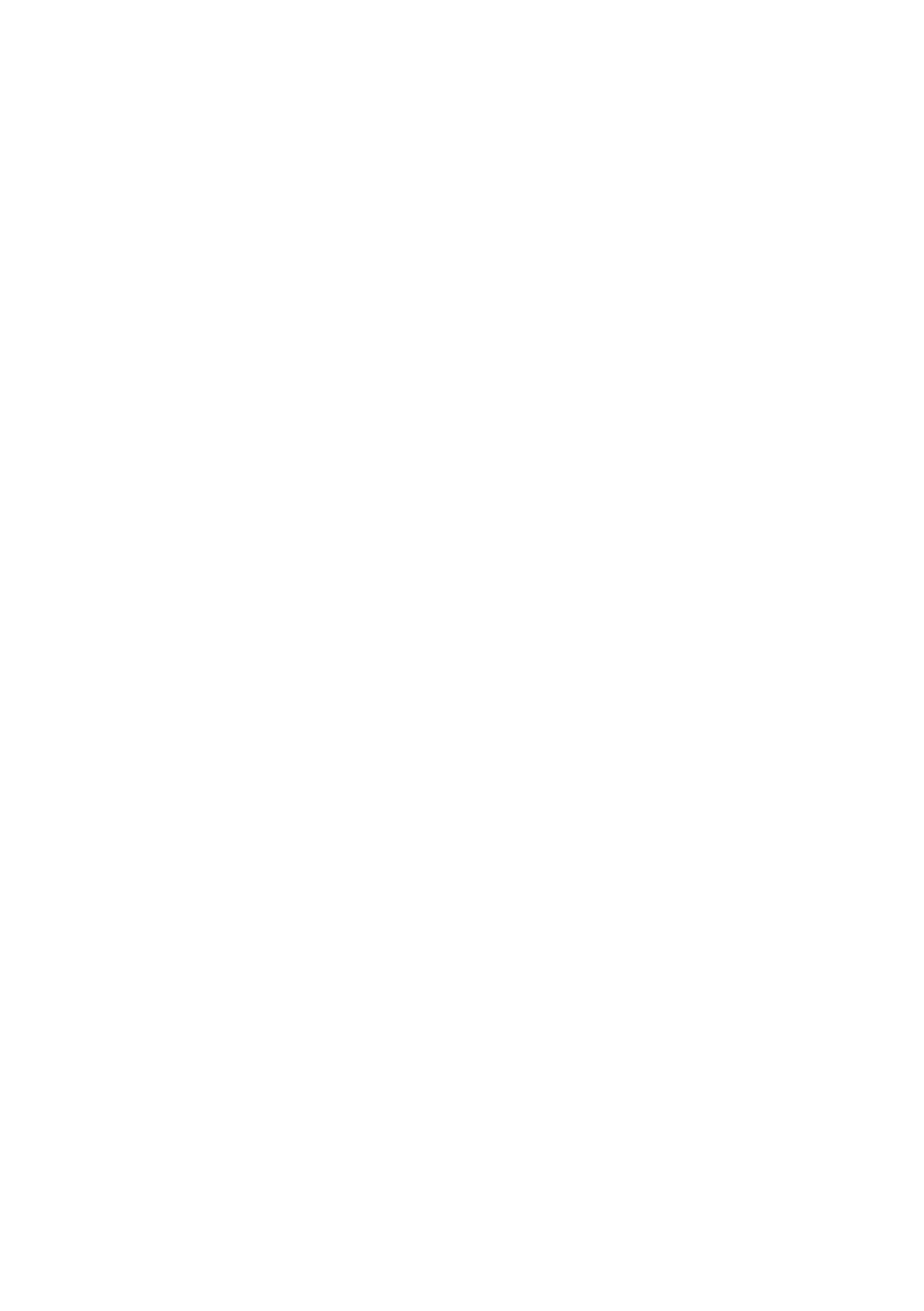### [NATIONAL YOUTH COUNCIL OF SERBIA](https://koms.rs/)

### **ALTERNATIVE REPORT ON THE POSITION AND NEEDS OF YOUTH IN THE REPUBLIC OF SERBIA – 2021**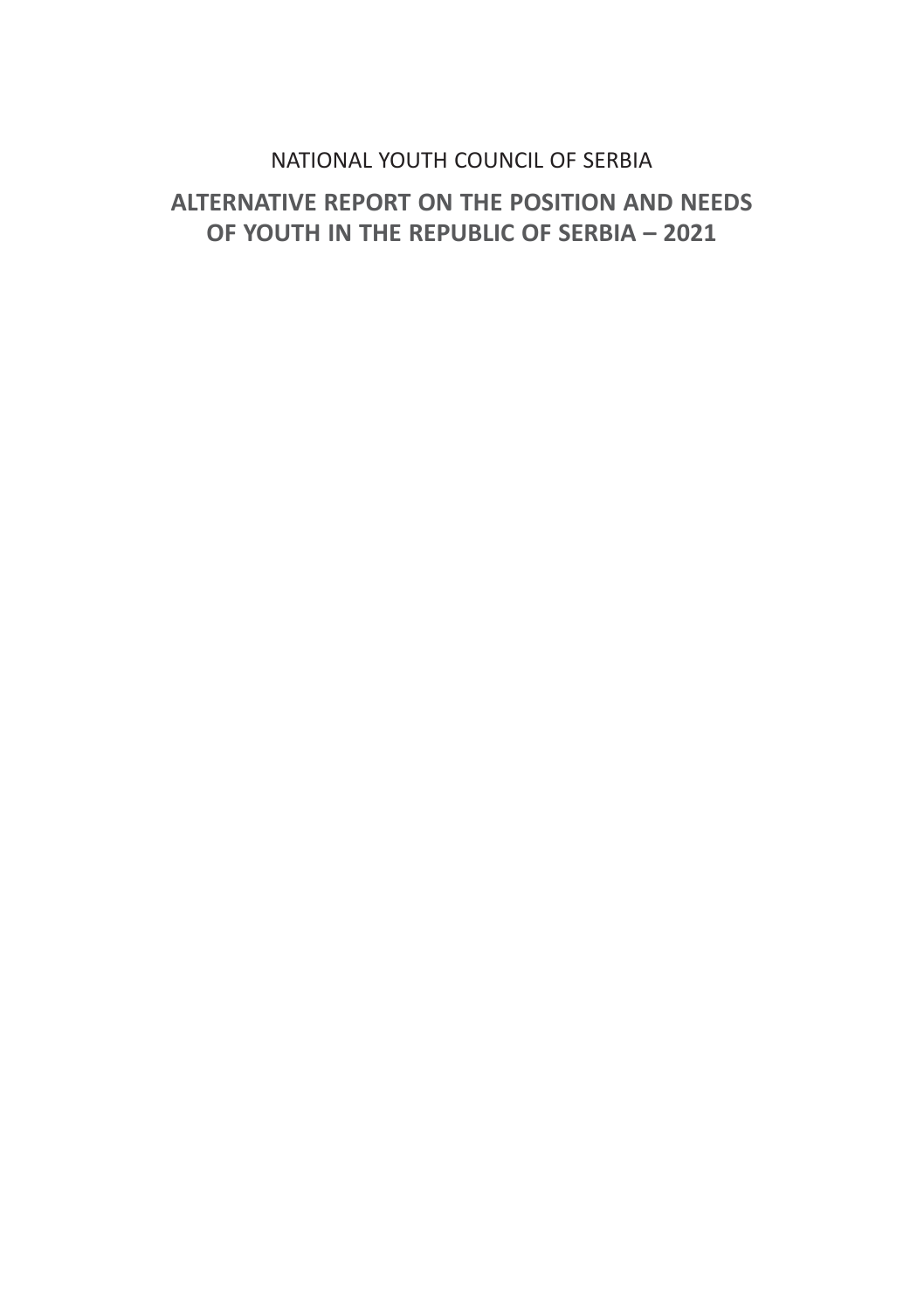#### ALTERNATIVE REPORT ON THE POSITION AND NEEDS OF YOUTH IN THE REPUBLIC OF SERBIA – 2021

*Publisher* [National Youth Council of Serbia – KOMS](https://koms.rs/)

> *Authors* Boban Stojanović, MA Aleksandar Ivković

> > *Associates*

Stefan Đorđević, Miljana Pejić, Milica Borjanić, Nikola Ristić, Mina Dobrijević, Anja Jokić, Milja Zdravković, Stefan Stoilković, Filip Vulović, Uroš Savić Kain, Jovana Božičković, Marko Nedeljković

> *Translation* Multiprevodi – Belgrade Translation Bureau

> > *Layout and design* [Dosije studio, Belgrade](www.dosije.rs)

This publication was created within the project "Civil Society as a Force for a Change in Serbia's EU Accession Process", which is being implemented by the National Youth Council of Serbia in partnership with the Belgrade Open School, and with the support of Sweden. The views and opinions of the authors presented in this publication do not necessarily represent the opinions of partners and donors.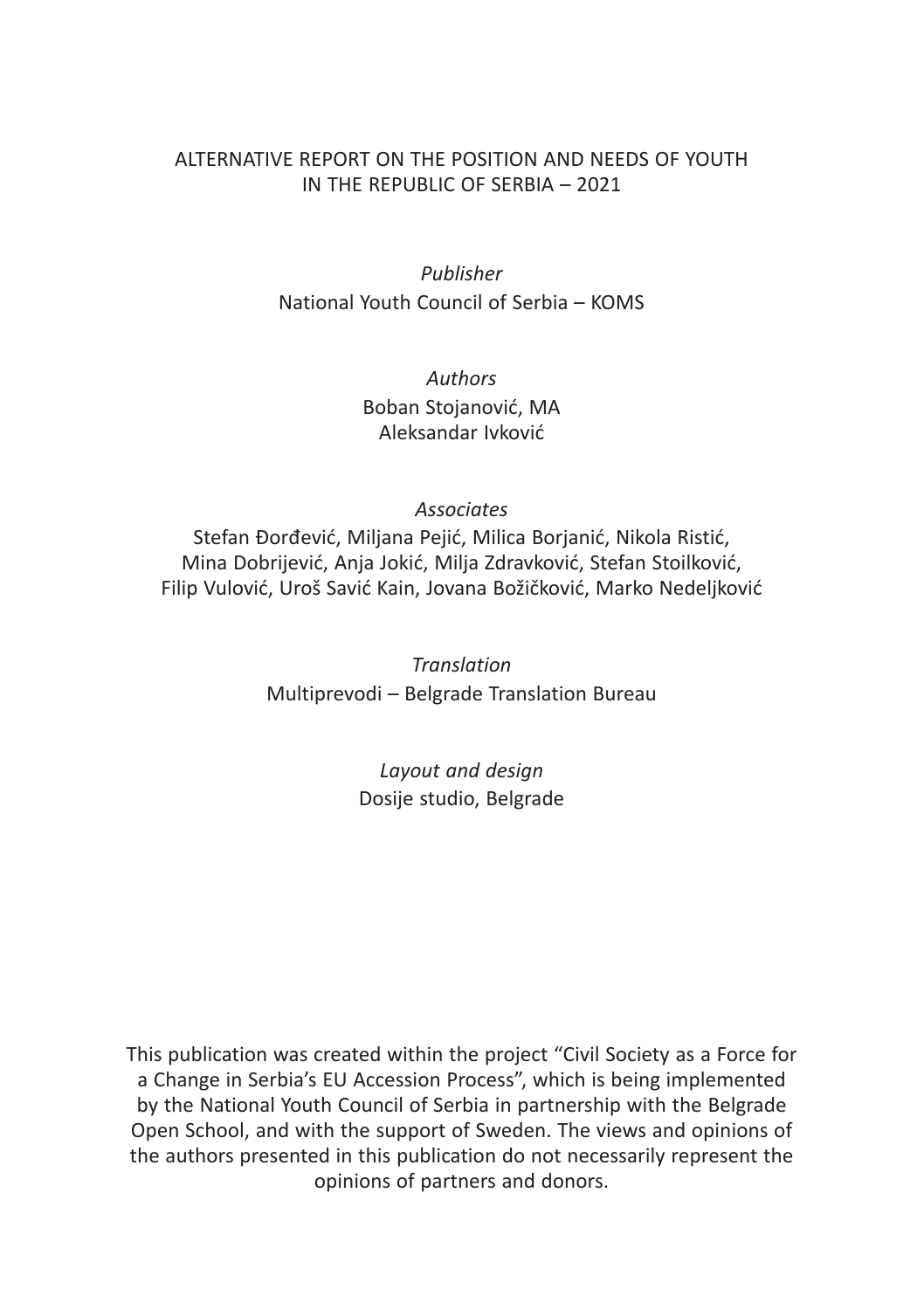[NATIONAL YOUTH COUNCIL OF SERBIA](https://koms.rs/)

# **ALTERNATIVE REPORT ON THE POSITION AND NEEDS OF YOUTH IN THE REPUBLIC OF SERBIA ͵ 2021**

Belgrade 2021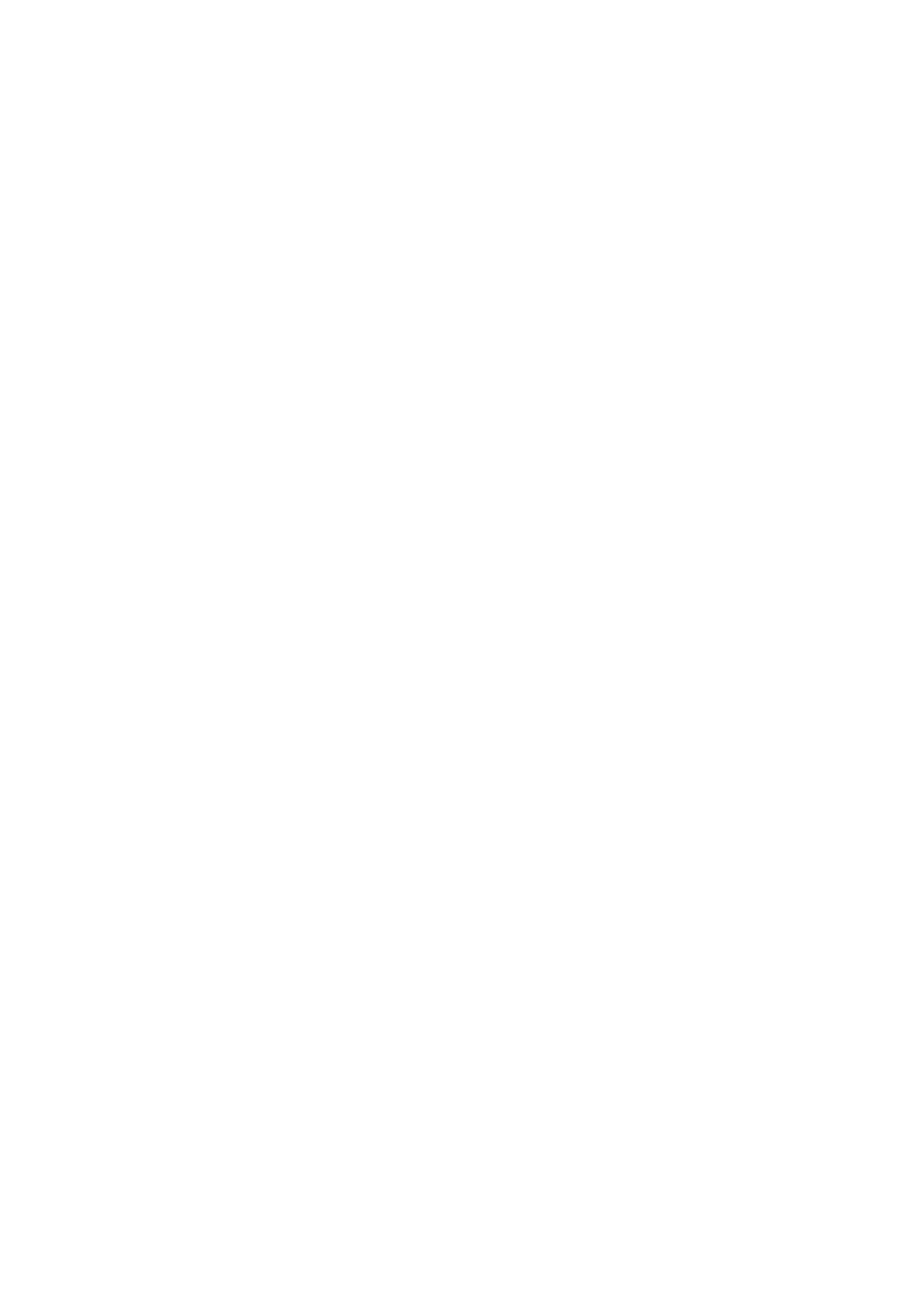## **TABLE OF CONTENTS**

| 1. Research Methodology                                     | $\overline{7}$ |
|-------------------------------------------------------------|----------------|
| 2. Institutional Framework                                  | 13             |
| 3. Normative Framework                                      | 25             |
| 4. Political Participation and Attitude of Political Actors | 27             |
| 5. Values of Young People                                   | 37             |
| 6. Media, Social Networks and Applications                  | 49             |
| 7. Youth and the Labor Market                               | 51             |
| 8. Youth and Education                                      | 57             |
| 9. Activism and Volunteering                                | 61             |
| 10. Safety and Health of Young People                       | 63             |
| 11. Young People and Covid-19                               | 69             |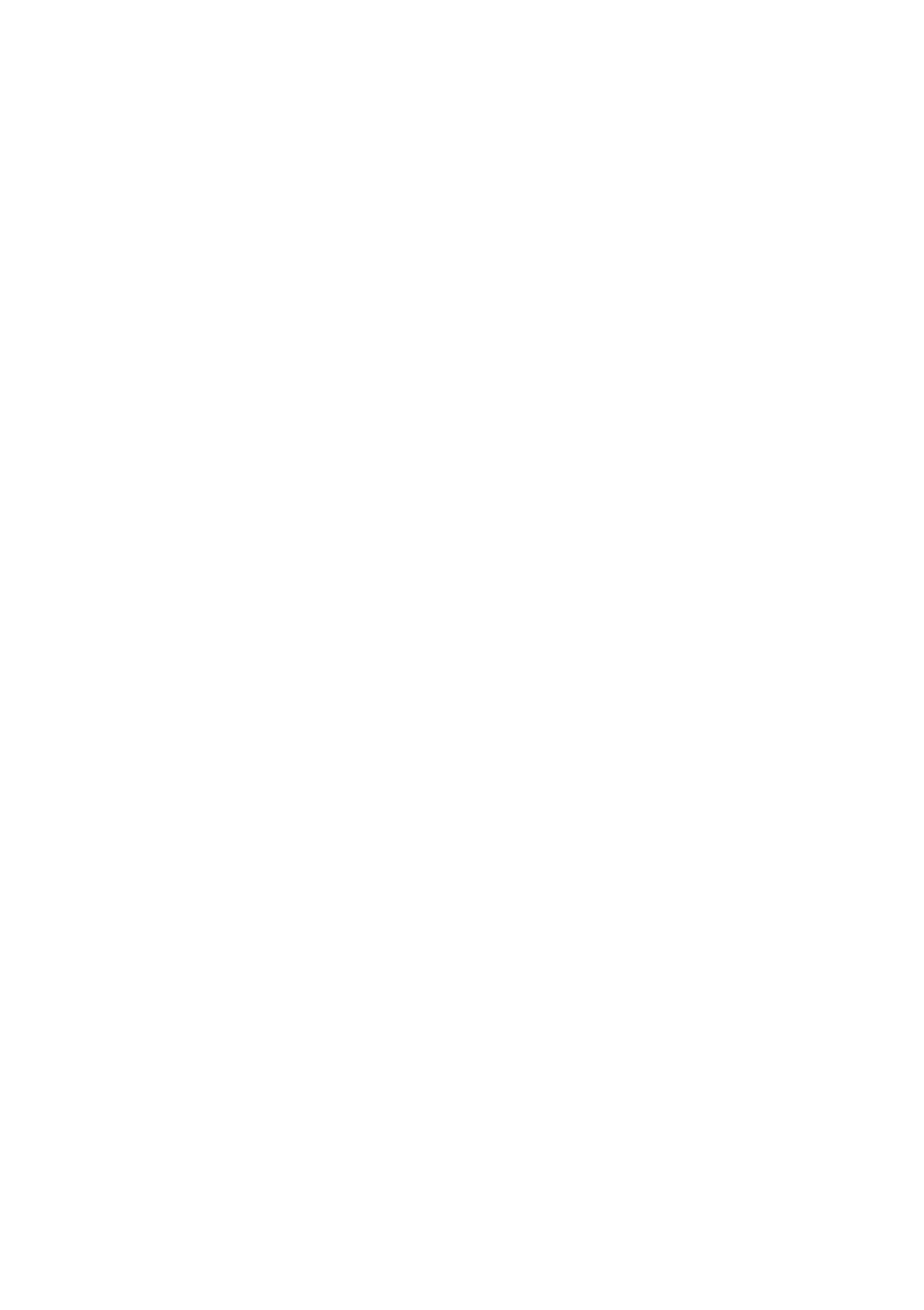## **1. RESEARCH METHODOLOGY**

The research was conducted in the period from May to July 2021. Based on the methodological approach and data collection method, the research was both qualitative and quantitative, i.e. both of the research and data collection methods were used.

The research included several data collection techniques:

**1. Document analysis (desk analysis)** was used to analyze the institutional and normative framework and all thematic areas that determine the position of young people, providing that it is possible to collect such data through desk research. In addition to institutional and normative framework analysis, the research included available data and reports of certain institutions, data collected and published by the Statistical Office of the Republic of Serbia and other institutions such as the National Employment Service, unstructured data, but also analysis of available and published research related to youth which is important for certain topics. In places where indirect/ secondary research was used, this is emphasized in the text. The basis for the desk analysis can be found in alternative reports from 2017/2018/2019/2020. The most important data are presented one more time in certain parts of the report and new data was added. Those who wish to get acquainted with the areas covered in previous reports can download the **Alternative Report on the Position and Needs of Youth in the Republic of Serbia – 2017, Alternative Report on the Position and Needs of Youth in the Republic of Serbia – 2018, Alternative Report on the Position and Needs of Youth in the Republic of Serbia – 2019 and Alternative Report on the Position and Needs of Youth in the Republic of Serbia – 2020.**

This year's desk research included adding data in some segments of the report for the second half of 2020 and the first half of 2021.

**2. Interviews** with stakeholders were used for qualitative research on certain topics, with participants who were selected based on the criteria of relevance for the given topic. Interview topics were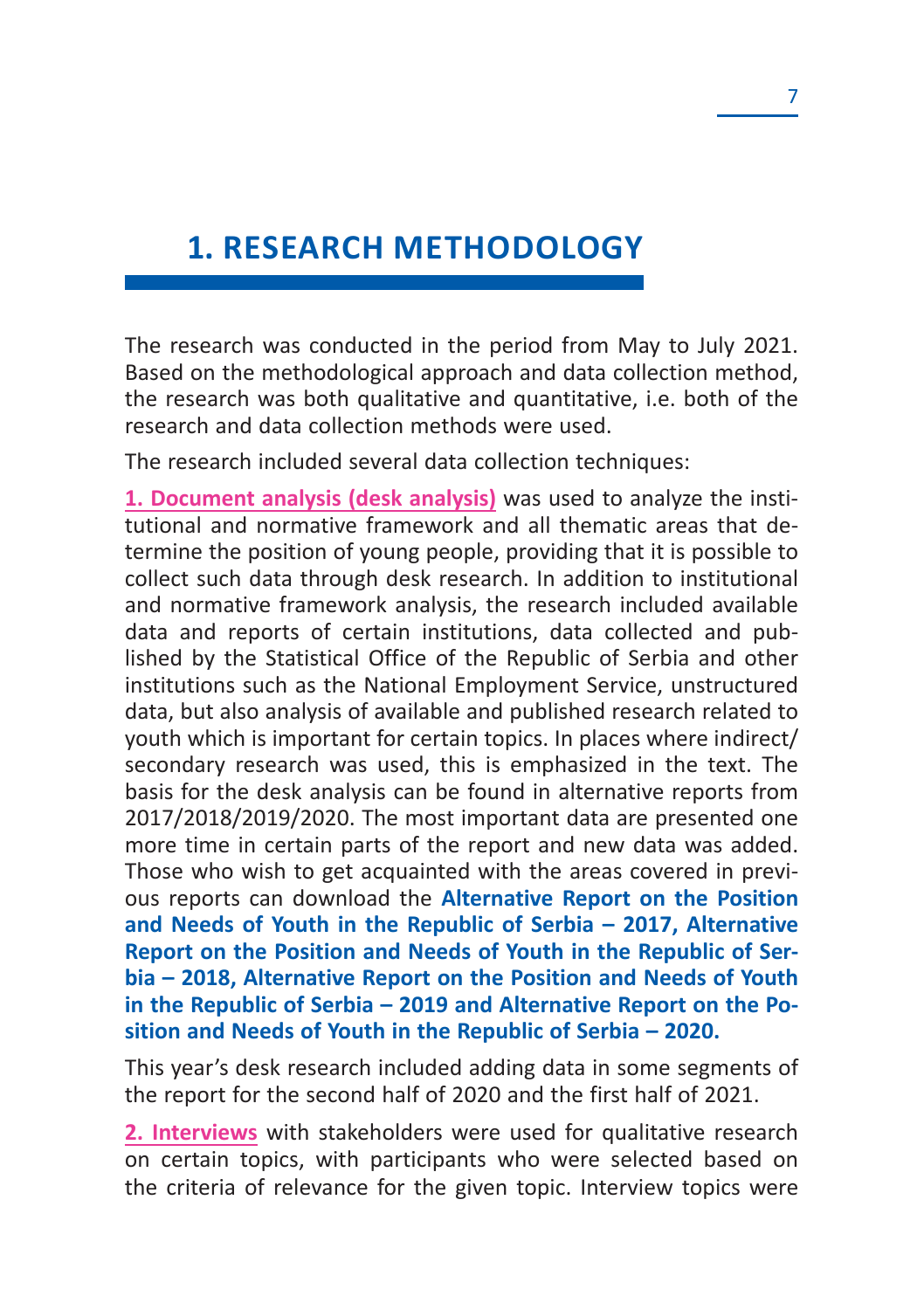selected based on the assessment of where it was necessary to gain additional knowledge, and where the desk analysis did not provide all the necessary data. Some interviews were conducted in writing, and some live, via Zoom application. A total of six interviews were conducted on the following topics:

- 1. Work and functioning of the Youth Council (structured interview: Jelena Božić, member of the Youth Council);
- 2. Functioning, advantages and disadvantages of "My First Salary" program (semi-structured interview: Bojana Bondžić, participant in "My First Salary" program);
- 3. Functioning, process and development of "My First Salary" program (structured interview: Ilija Knežević, Head of the Education and Training Department at the National Employment Service);
- 4. Analysis of the report on the evaluation of implementation of the National Youth Strategy (structured interview: Mihajlo Đukić, research associate at the Institute of Economic Sciences and project manager for the evaluation of implementation of the National Strategy for 2019;
- 5. Young politicians in Serbia and their view of the youth (Pavle Grbović, President of the Free Citizens Movement);
- 6. Young politicians in Serbia and their view of the youth (Valentina Reković, activist of the Freedom and Justice Party);
- 7. Functioning of secondary schools during the COVID-19 pandemic (Miloš Blagojević, Acting Assistant Minister of Education, Science and Technological Development for Secondary Education and Adult Education);
- 8. Functioning of secondary schools during the COVID-19 pandemic (Aleksanar Nikolić, Secretary General of the Serbian Union of Secondary School Students);
- 9. Functioning of faculties during the pandemic (student vicedean from the group of social sciences and humanities faculties of the University of Belgrade);
- 10. Functioning of faculties during the pandemic (student vicedean from the group of natural sciences and mathematical faculties of the University of Belgrade);
- 11. Functioning of faculties during the pandemic (student from Belgrade);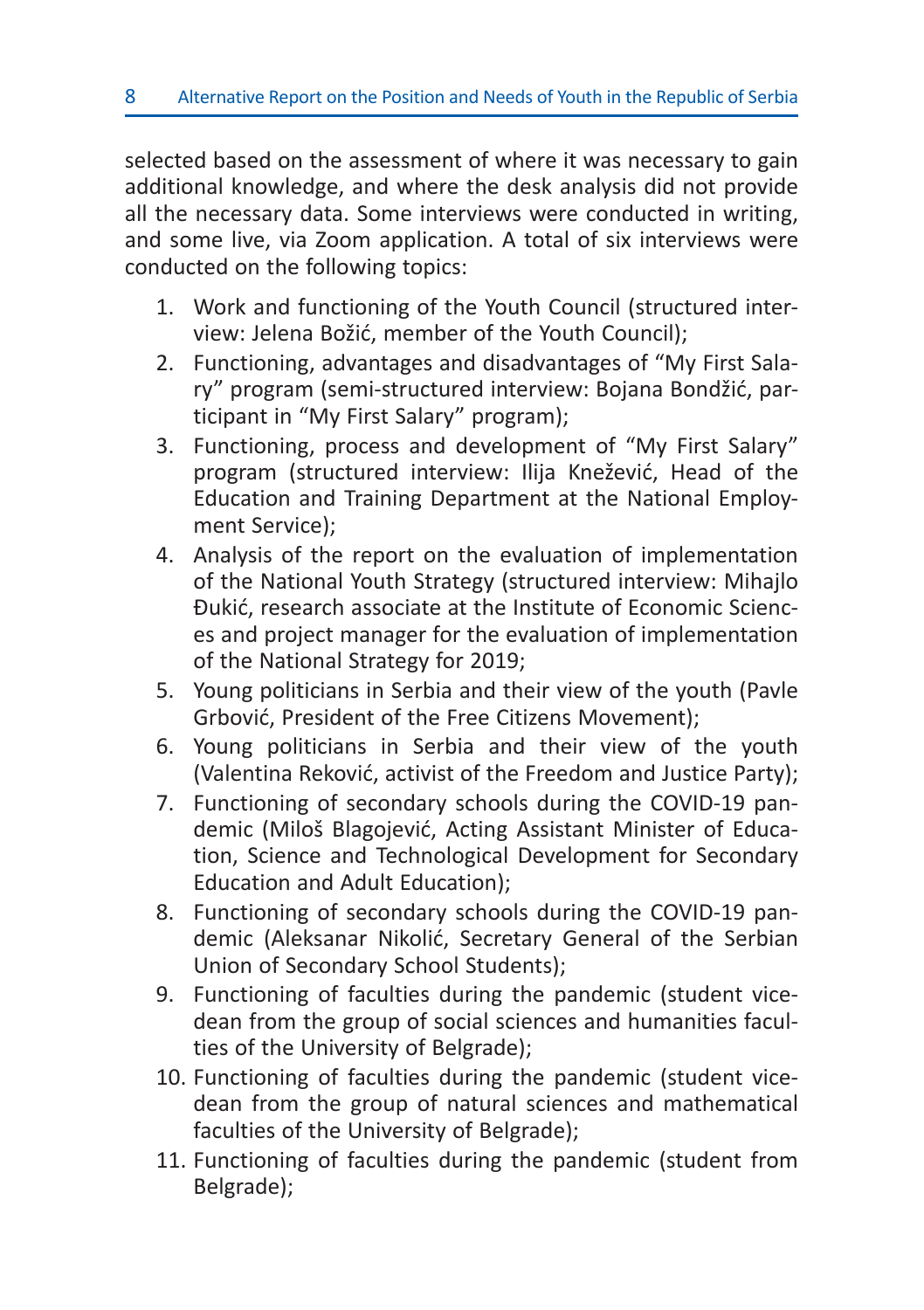12. Functioning of faculties during the pandemic (student from Novi Sad).

**3.** *Online* **questionnaire for youth** aged 15 to 30 who live in the territory of the Republic of Serbia. The sample type is intentional/targeted at the youth population as part of the general population with respect to age (from 15 to 30 years), and within that (basic) group, the sample was stratified based on age, gender, place of residence and education. The questionnaire consisted of nine groups of questions: 1. General information; 2. Political participation; 3. Values of *young people; 4. Media, social networks and applications; 5. Education, employment and mobility; 6. Social activism and participation of young people; 7. Safety and health of young people; 8. Volunteer work; 9. Attitudes towards the coronavirus pandemic.* Open-ended and closed-ended questions (possible responses, multiple response questions and rating scales) were combined, and the questionnaire consisted of 111 questions. None of the questions was mandatory for the participants to answer. A total of 1,389 respondents from the territory of the Republic of Serbia completed the questionnaire.

Differences in responses by gender, age and region of residence were examined during the analysis of collected data. In some segments of the research, additional tests were conducted and this fact is pointed out in the text. Classical descriptive analyzes were use in the analysis of the data: frequencies and cross-tabulations, as well as tests (Independent Samples t Test, One-Way ANOVA, etc.) at significance levels \*\*\* =  $p < 0.001$ ; \*\* =  $p < 0.01$  and \* =  $p < 0.05$ .

| Research instrument: questionnaire                     | Sample size: 1,389                                                                                                                           |
|--------------------------------------------------------|----------------------------------------------------------------------------------------------------------------------------------------------|
| Research technique - data collec-                      | Research period:                                                                                                                             |
| tion technique: online survey                          | May 2021                                                                                                                                     |
| Target population:<br>young people aged 15 to 30 years | Error margin with 95% probability:<br>$+/- 1.22$ for incidence of 5%;<br>$+/- 1.68$ for incidence of 10%;<br>$+/- 2,81$ for incidence of 50% |
| Sample type: random, stratified                        | Data processing program:                                                                                                                     |
| based on age, gender and place of                      | Statistical Package for the Social                                                                                                           |
| residence                                              | Sciences (SPSS)                                                                                                                              |

#### **Table 1.** *Research methodology*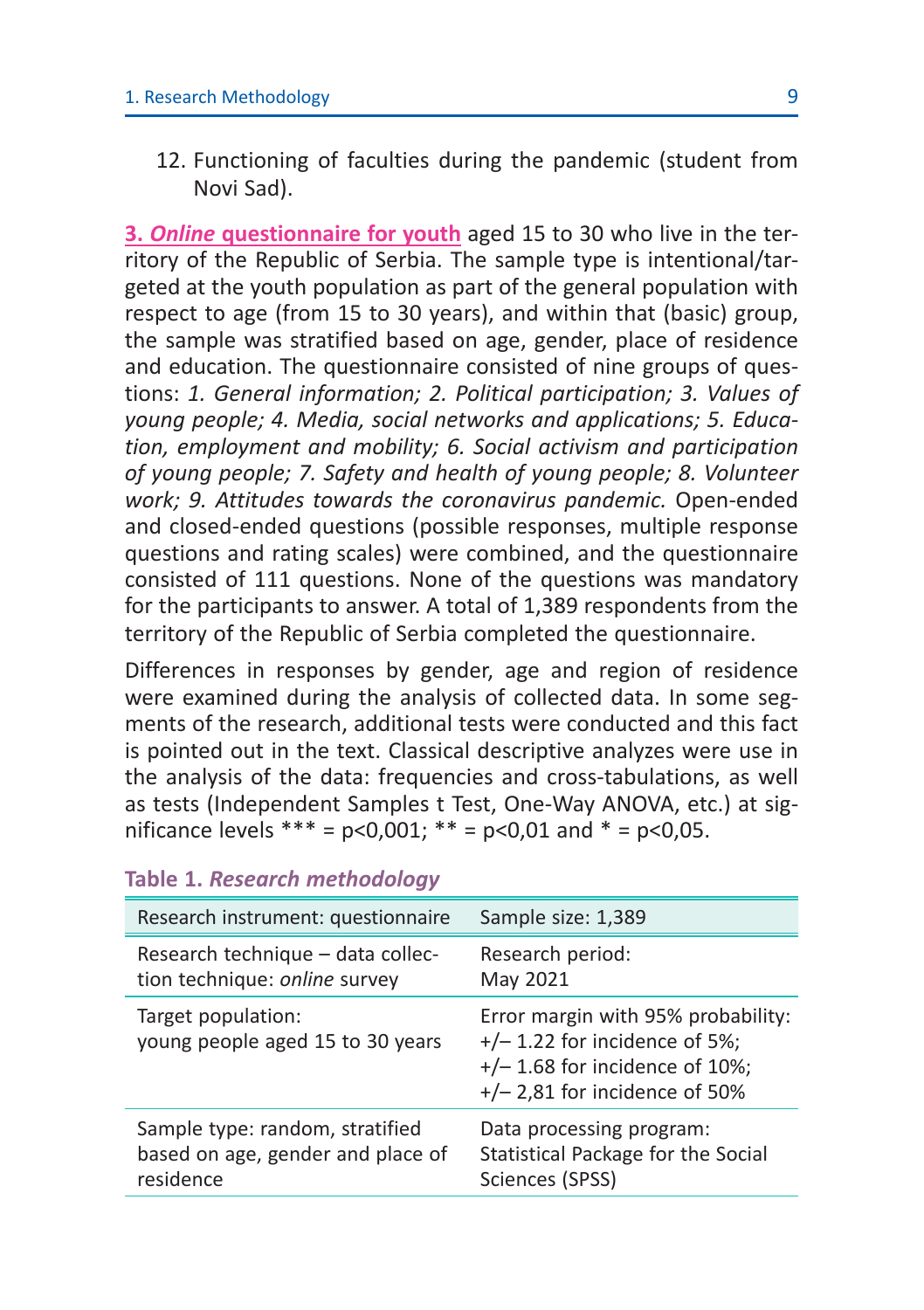The margin of error is a deviation or percentage range within which lies a response that we would have received if we were able to survey the entire population instead of just a sample. The margin of error for this sample is minimal.

### **Sample description:**

The questionnaire was filled out by young people of all age groups according to the age of the participants. For ease of presentation, young people were divided into three groups based on their age:

#### **Table 2.** *Sample with regard to age*

| Groups: | Age range                        | Percentage of<br>participants (%) |
|---------|----------------------------------|-----------------------------------|
| Group 1 | youth from 15 do 19 years of age | 34.9                              |
| Group 2 | youth from 20 to 24 years of age | 33.4                              |
| Group 3 | youth from 25 to 30 years of age | 31 R                              |

The questionnaire was completed by 52% of young women and 48% of young men.

#### **Graph 1.** *Sample with regard to the gender of participants*

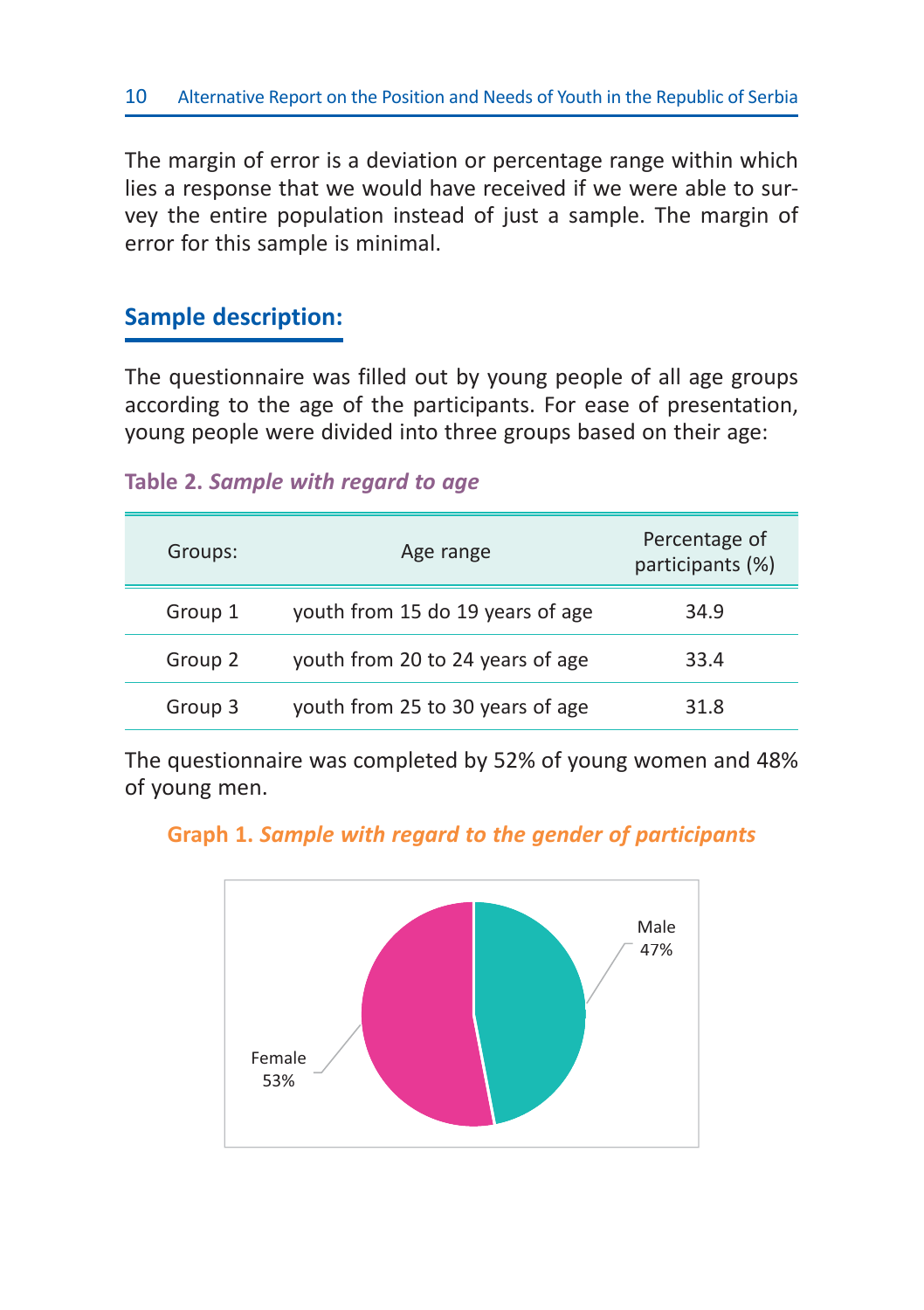Based on the type of settlement in which the participants live, the sample is as follows:

**Table 3.** *Sample with regard to the type of settlement of participants*

| Type of settlement:                         | Percentage of<br>participants (%): |
|---------------------------------------------|------------------------------------|
| City (Belgrade, Novi Sad, Niš, Kragujevac)  | 38.7                               |
| Town                                        | 23.5                               |
| Municipality with a population over 30,000  | 12.9                               |
| Municipality with a population under 30,000 | 11.7                               |
| Settlement with a population under 10,000   | 13.2                               |

With regard to the region in which the participants live, they come from:

**Table 4.** *Sample with regard to the region in which the participants live*

| Region                  | Percentage of<br>participants (%): |
|-------------------------|------------------------------------|
| Belgrade region         | 27.4                               |
| Vojvodina region        | 24.7                               |
| West and Central Serbia | 24.1                               |
| East and South Serbia   | 23.8                               |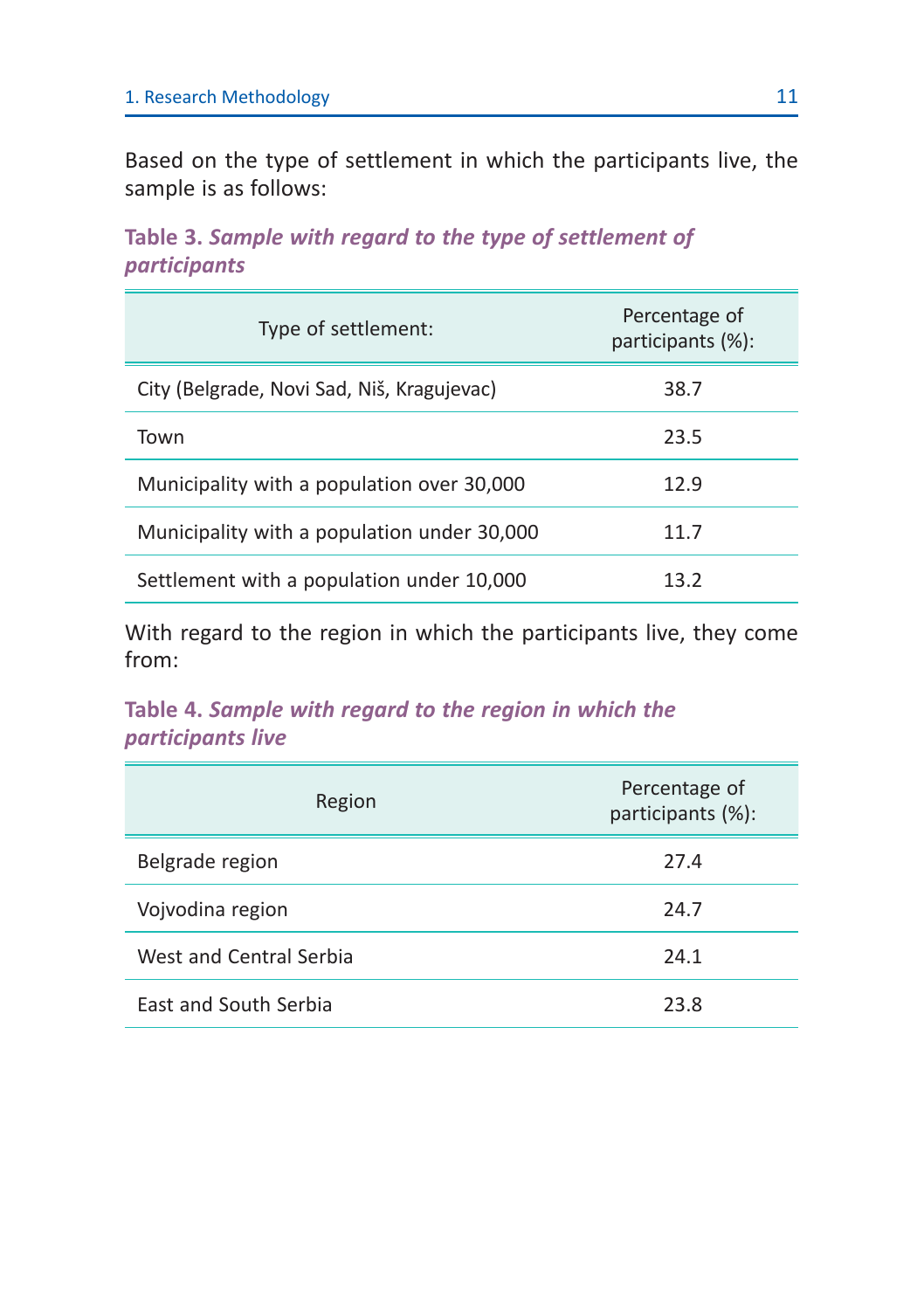According to the level of education acquired, participants were divided into the following categories:



**Graph 2.** *Sample with regard to acquired education*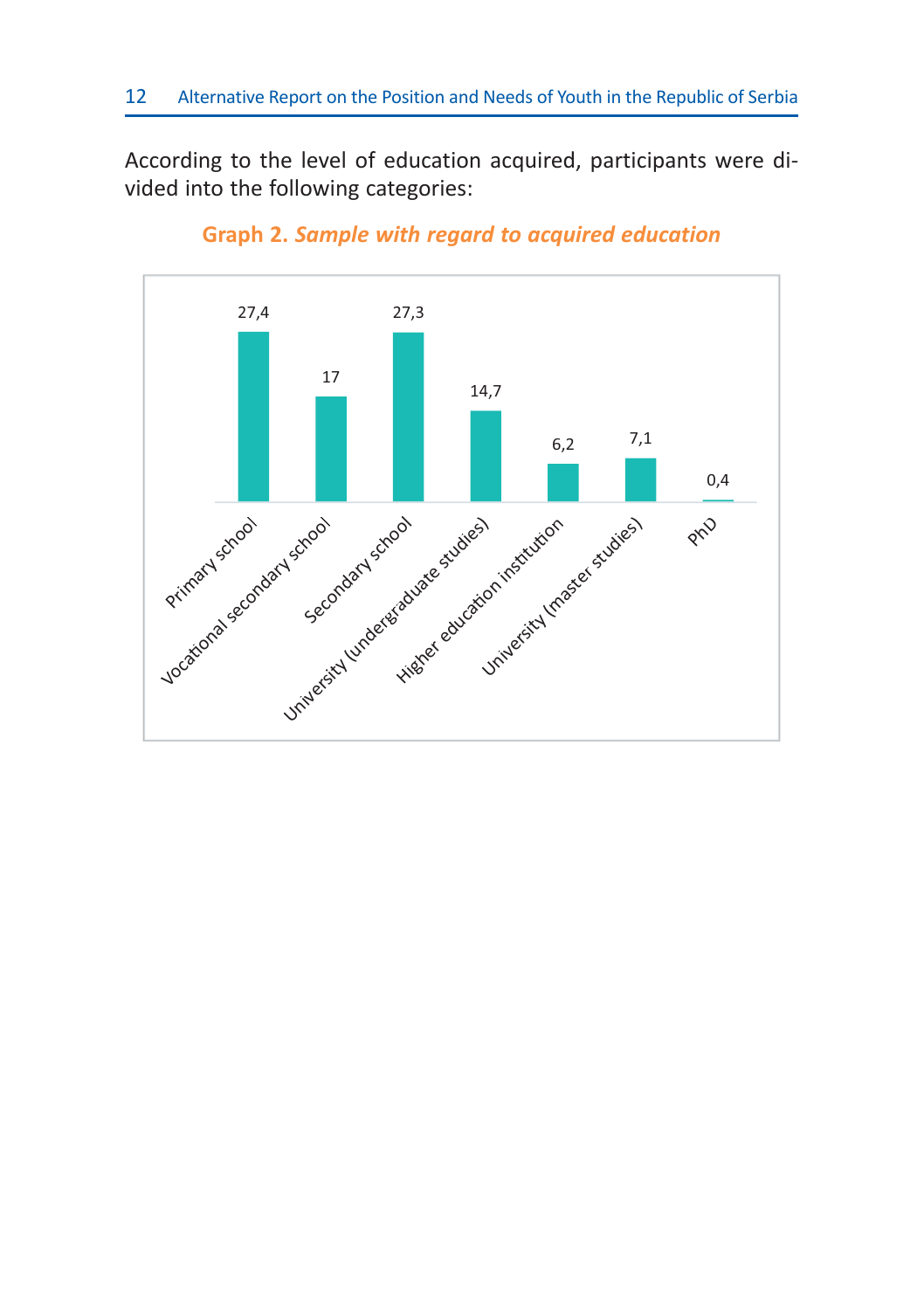## **2. INSTITUTIONAL FRAMEWORK**

This chapter of the Alternative Report describes the key institutions and actors of youth policy. General information is provided on the Ministry in charge of youth policy, the Youth Council, the Provincial Secretariat for Sports and Youth, local youth policy, organizations of the youth and organizations for the youth.

This chapter is an introduction for readers to the institutional framework for youth policy.

### **2.1 Ministry of Youth and Sports (MYS)**

The Ministry of Youth and Sports is the Government department in charge of youth and sports. It was established on 15 May 2007, and the organization of the Ministry has not changed since then. The first Minister of Youth and Sports was Snežana Samardžić Marković, she was followed by Alisa Marić, and for the last eight years (since 3 September 2013), the Minister of Youth and Sports has been Vanja Udovičić. He remained in that position after the election of the second government of Ana Brnabić on 28 October 2020 – it is the fifth consecutive Government in which Udovicic is in this position, which currently makes him the longest serving Minister within the same Ministry.

On 11 March 2021, the Government elected **Milan Savić** to the position of the **State Secretary** in the Ministry of Youth and Sports.<sup>1</sup> Savić was previously elected MP from the list "Aleksandar Vučić – For Our Children" in 2020 as one of the young MPs (born in 1991), and he resigned from the post of MP after being elected State Secretary. The second position of the State Secretary, envisaged by the systematization of jobs in the Ministry, has not yet been filled.<sup>2</sup>

<sup>1</sup> Decision of the Government of the Republic of Serbia No. 119–2086/2021

<sup>2</sup> Ministry of Youth and Sports Fact Sheet, 31 May 2021, https://www.mos. gov.rs/storage/2021/06/informator-o-radu-maj-2021-latinica.pdf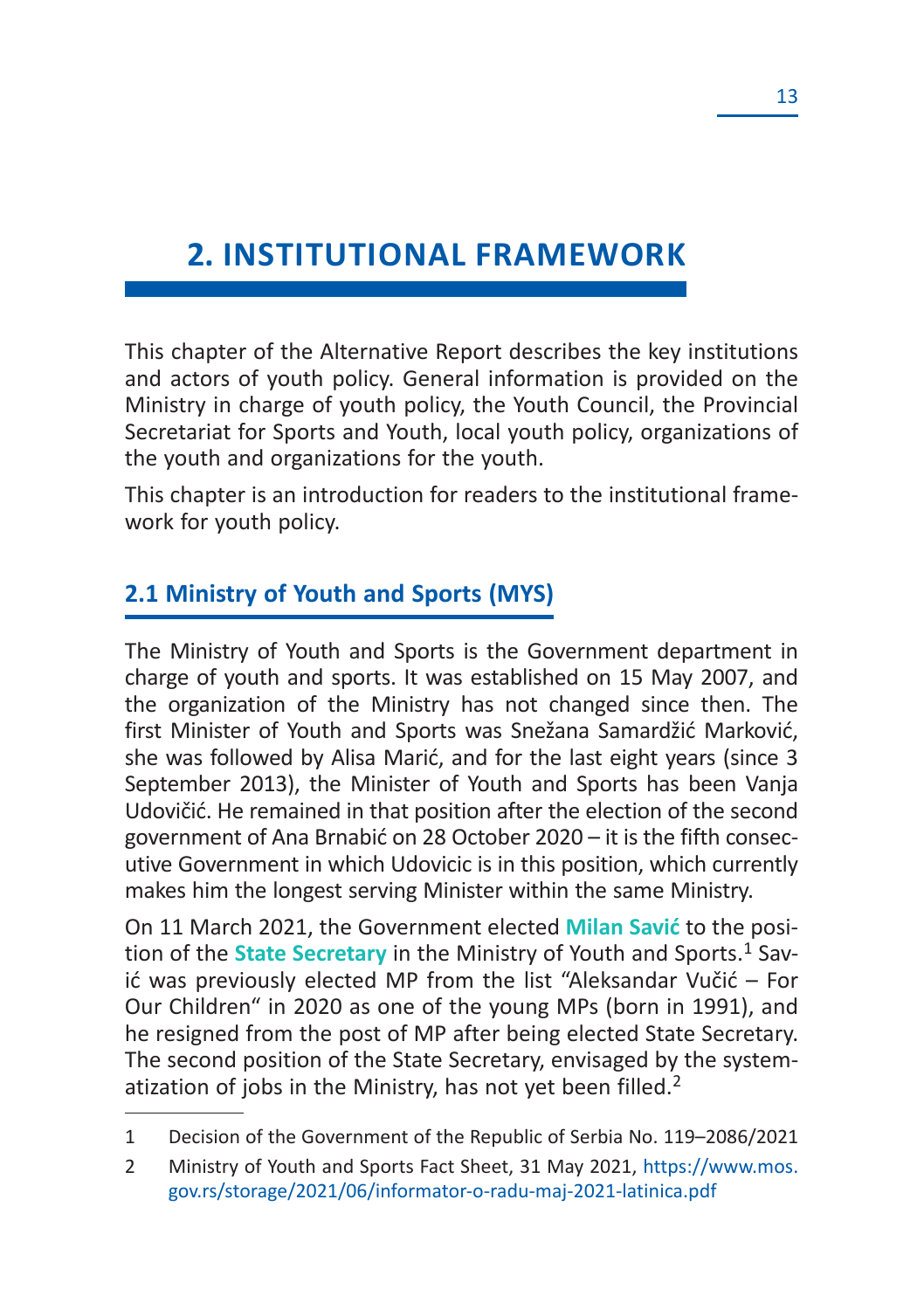**After the previous Assistant Minister Snezana Klašnja left the position at the end of 2018, it took the Government of the Republic of Serbia two years to fill this position.** On 17 December 2020, **Snežana Žugić** was elected acting **Assistant Minister in the Youth Sector**  for a period of six months. $3$  Her term as acting Assistant Minister was extended for another three months on 16 June 2021.4 The absence of a Assistant Minister with full mandate remains an unsatisfactory situation in the context of youth policy implementation.

### *Number of employees in the Youth Sector and their structure:*

According to the Fact Sheet, which was last updated in May 2021, there are **10 employees out of a total of 15 planned employees** in the Youth Sector. Of that number, eight are civil servants – executive officers (out of 13) and one other employee. Compared to last year, the situation has changed in the sense that one vacancy has been filled (Assistant Minister).

The number of employees in the Youth Sector has increased from 11 to 15, thus the long-standing recommendation of the Alternative Report to expand the Youth Sector was partially complied with. However, the share of jobs is almost unchanged compared to the previous year (18% in 2021 compared to 16% in 2020), and the Sports Sector still has more than twice as many employees (27 versus 11).

In 2020, 95% of the funds provided for youth policy was implemented.

The total budget for youth policy envisaged in the revised budget for 2021 amounted to RSD 1,353,689,000, of which social insurance benefits from the budget within the Fund for Young Talents amount to RSD 899,001,000. The rest of the budget for the Youth Sector was only RSD 454,688,000. If we look at the entire MYS budget, which amounts to RSD 8,687,813,000 (excluding donations from international organizations and EU financial assistance), the percentage of the budget spent on the youth is 15.58%, and if the social insurance benefits covered from the budget within the Fund for Young Talents

<sup>3</sup> Decision of the Government of the Republic of Serbia number 119– 8705/2020

<sup>4</sup> Decision of the Government of the Republic of Serbia number 119– 5228/2021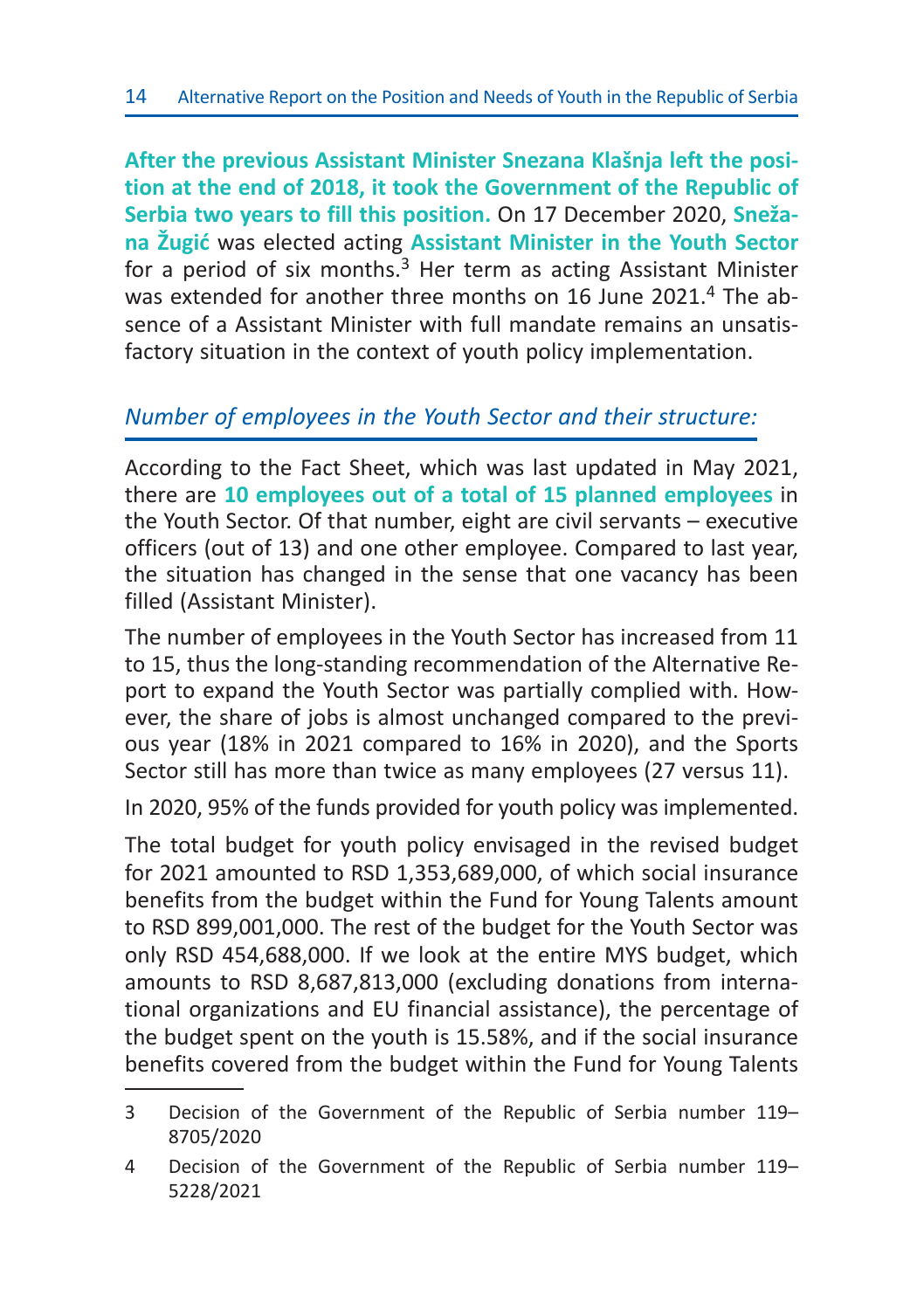are excluded, the percentage of the budget spent on the youth is 5.23%. This indicates that the situation with regard to the youth policy is worse compared to the previous Alternative Report, when 22% of the MYS budget was allocated for the youth policy (6% without the Fund for Young Talents).

If we look at the previous budget of the Republic of Serbia, the percentage of the budget allocated for the youth through MYS amounts to 0.08% of the annual republic budget, and if social insurance benefits from the budget within the Fund for Young Talents are excluded, the percentage of the budget allocated for the youth amounts to 0.03%. These findings are unchanged compared to the previous year.

### **Graph 3.** *Budget for the youth within the budget of the Republic of Serbia for 2019 (in %)*

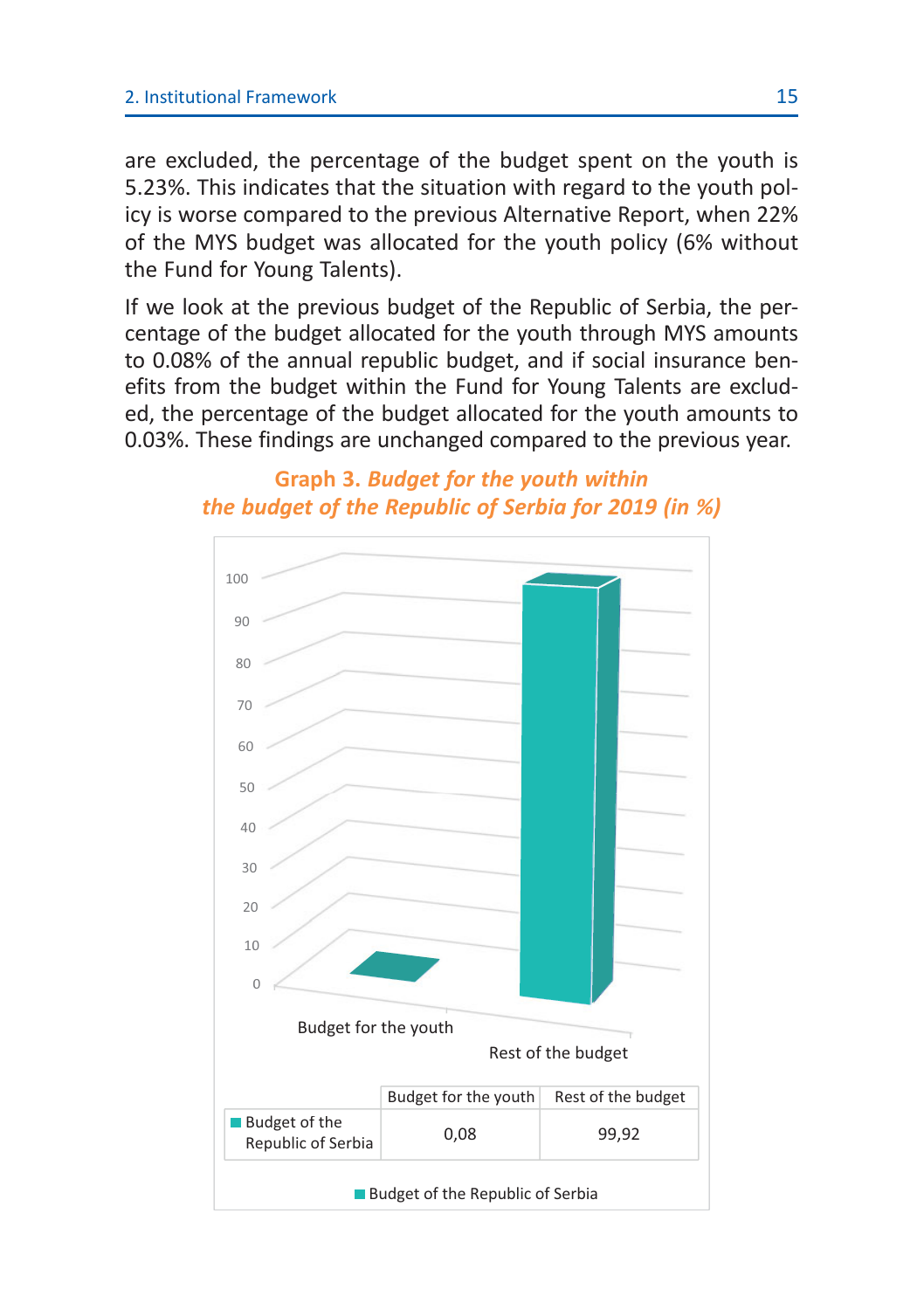### *MYS communication – social networks*

Regarding communication of the Ministry of Youth and Sports through official accounts on social networks (Facebook and Instagram), **we still notice that the Ministry's reports and communications predominantly refer to sports topics**. Repeating the practice from the previous two reports, monitoring of social networks was carried out again this year, and the observed period was January – June 2021.

Data from the Facebook social network show that in the six-month period, the total number of posts for the official page of the Ministry of Youth and Sports  $(11,338$  likes)<sup>5</sup> was 114, of which 75 were related to sports and 19 to youth, which is an even greater imbalance than the previous time (69:22). On the official MYS Instagram account (7,520 followers)<sup>6</sup>, the total number of posts was 117, of which, same as on Facebook, 75 were related to sports, and 19 to youth (last year's ratio was 92:21).

Conclusions from the previous two monitoring reports remain valid: it is noticeable that, when talking about youth and sports at the same time, the information is related exclusively to sports (which is always in the foreground, i.e. in the first part of the post), while the youth and national strategy for the youth are mentioned in a uniform and generic way. Most of the posts only talk about spending time socializing with athletes and sports workers, and the youth stays in the background.

<sup>5</sup> Facebook MOS, https://www.facebook.com/MinistarstvoOmladineISporta/

<sup>6</sup> Instagram MOS, https://www.instagram.com/omladinaisport/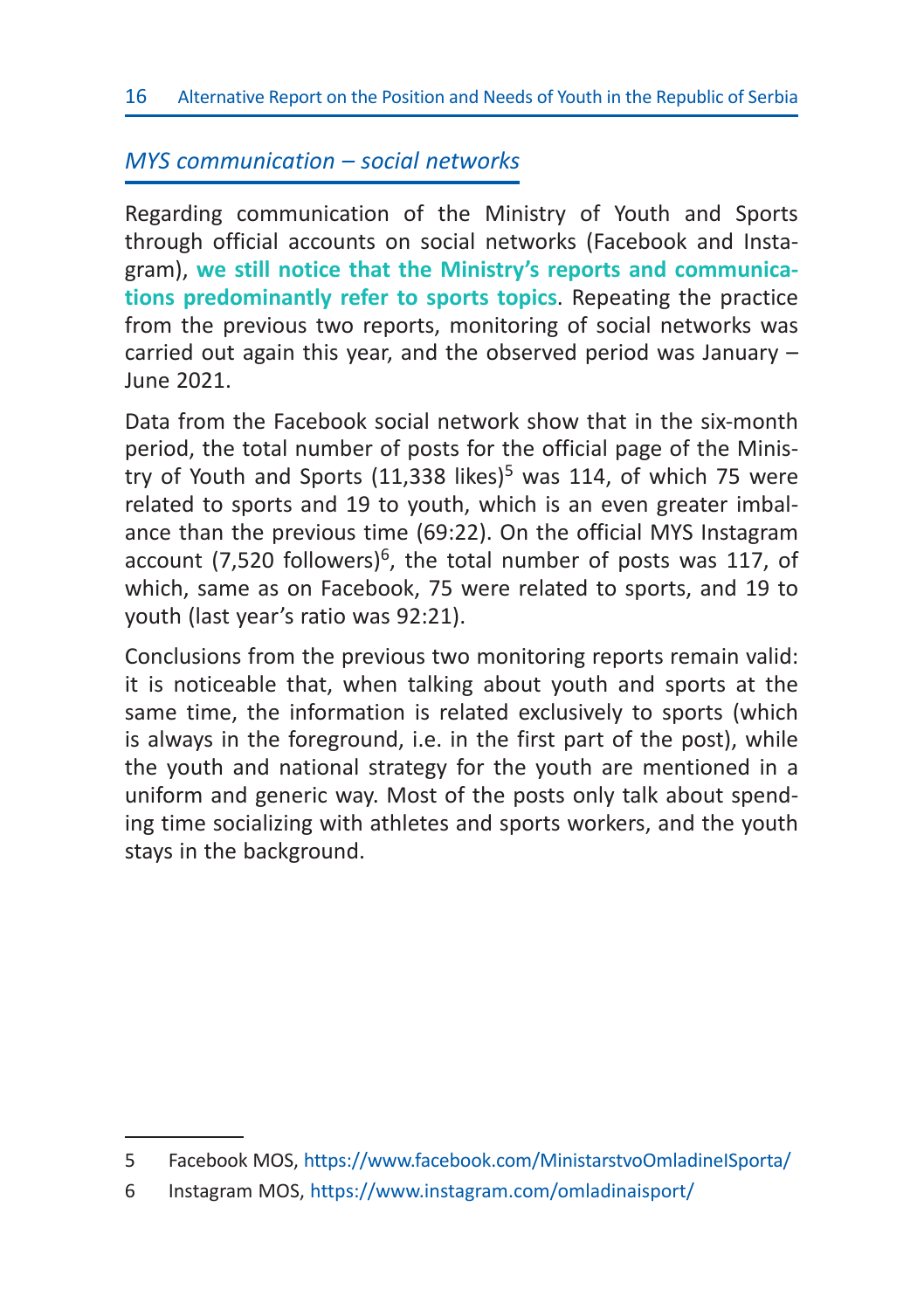

#### **Graph 4.** *Communication of MYS and the Minister on social networks*

### **2.2 Youth Council**

In accordance with the Law on Youth, the Youth Council was established by the Decision of the Government of the Republic of Serbia7 on 24 January 2014 and constituted at the session held on 24

<sup>7</sup> Decision on the establishment of the Youth Council (Government of the RS, 05 Number: 02–559/2014–1)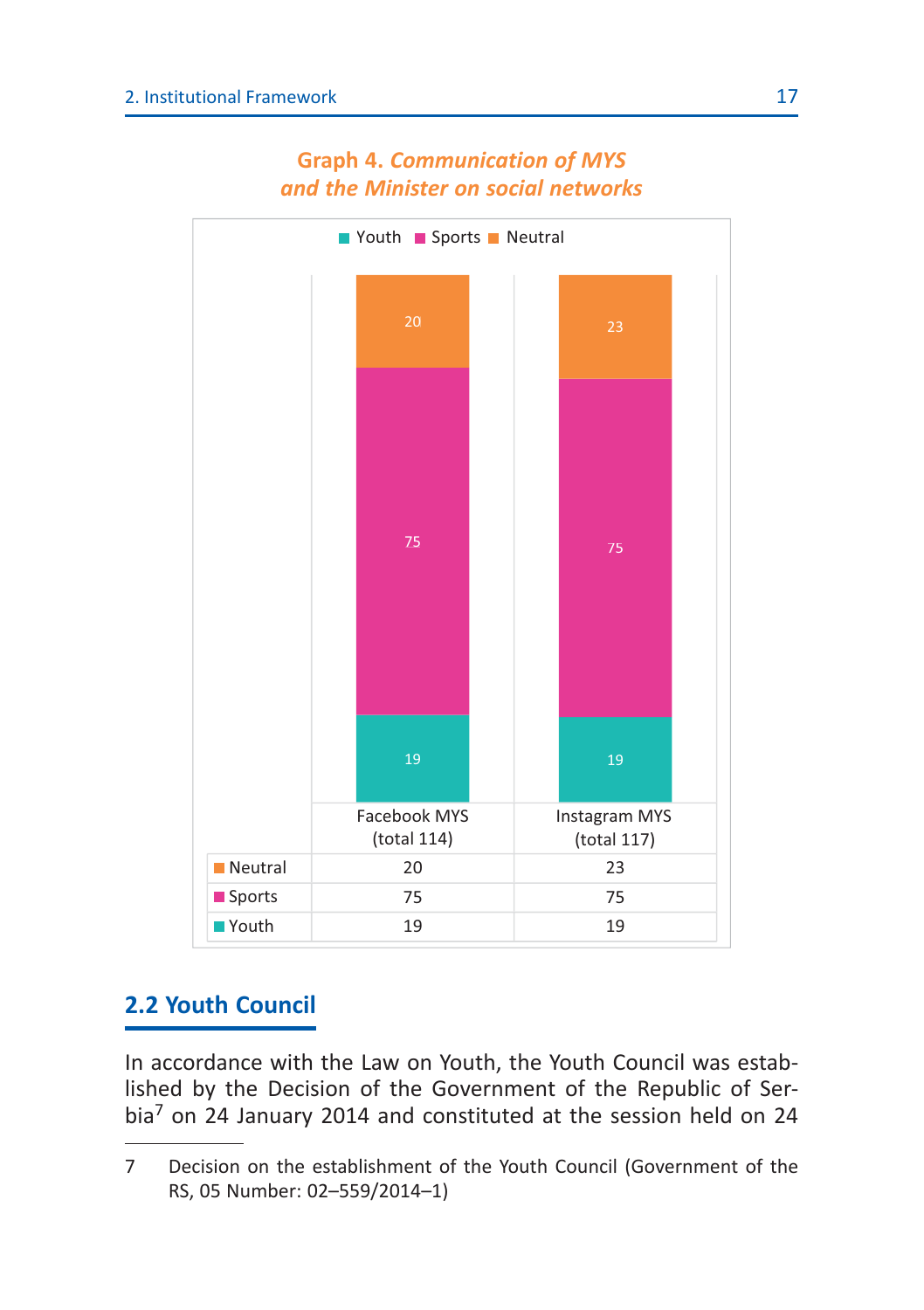February 2014. The main task of the Council is to encourage and harmonize activities related to the development, realization and implementation of the youth policy, propose measures for its improvement, as well as propose measures for harmonization and coordination of activities of Ministries and other bodies responsible for specific areas in the youth sector, and all other actors of youth policy, in accordance with strategic and legal acts in this area. As an advisory body to the Government, the Council ensures that the voice of the youth is heard and respected, so that young people can participate in the development, implementation and monitoring of the implementation of public policies. $8$  The Youth Council operates according to the Rules of Procedure of the Youth Council.<sup>9</sup>

From its establishment until 2020, 13 sessions of the Council were held. In 2020, no session of the Youth Council was held.

National Youth Council of Serbia, in accordance with the acquired status as the youth umbrella association and pursuant to Article 14 of the Law on Youth and obligations arising from it, in 2020 announced a call for the election of 15 members of the Youth Council as representatives of associations of the youth, associations for the youth and their unions. In February 2021, the Government of the Republic of Serbia passed a Decision<sup>10</sup> on the appointment of the Deputy President and members of the Youth Council. The Youth Council has 38 members, and in accordance with the law (at least 1/3 are youth representatives), there are 15 young members representing associations of the youth, associations for the youth and their unions.

### **Four sessions of the Youth Council were held since the decision was adopted on the election of new members of the Youth Council (in February).**

<sup>8</sup> MYS, http://www.mos.gov.rs/savet-za-mlade-3?lang=lat

<sup>9</sup> Rules of Procedure of the Youth Council, https://www.mos.gov.rs/public/ ck/uploads/files/Dokumenta/Omladina/savet-za-mlade/Poslovnik%20 o%20radu%20Saveta.pdf

<sup>10</sup> Decision on the election of the Deputy President and members of the Youth Council, Government of the Republic of Serbia, 24 number: 119– 1668/2021, https://www.mos.gov.rs/storage/2021/03/o-imenovanju-szm.pdf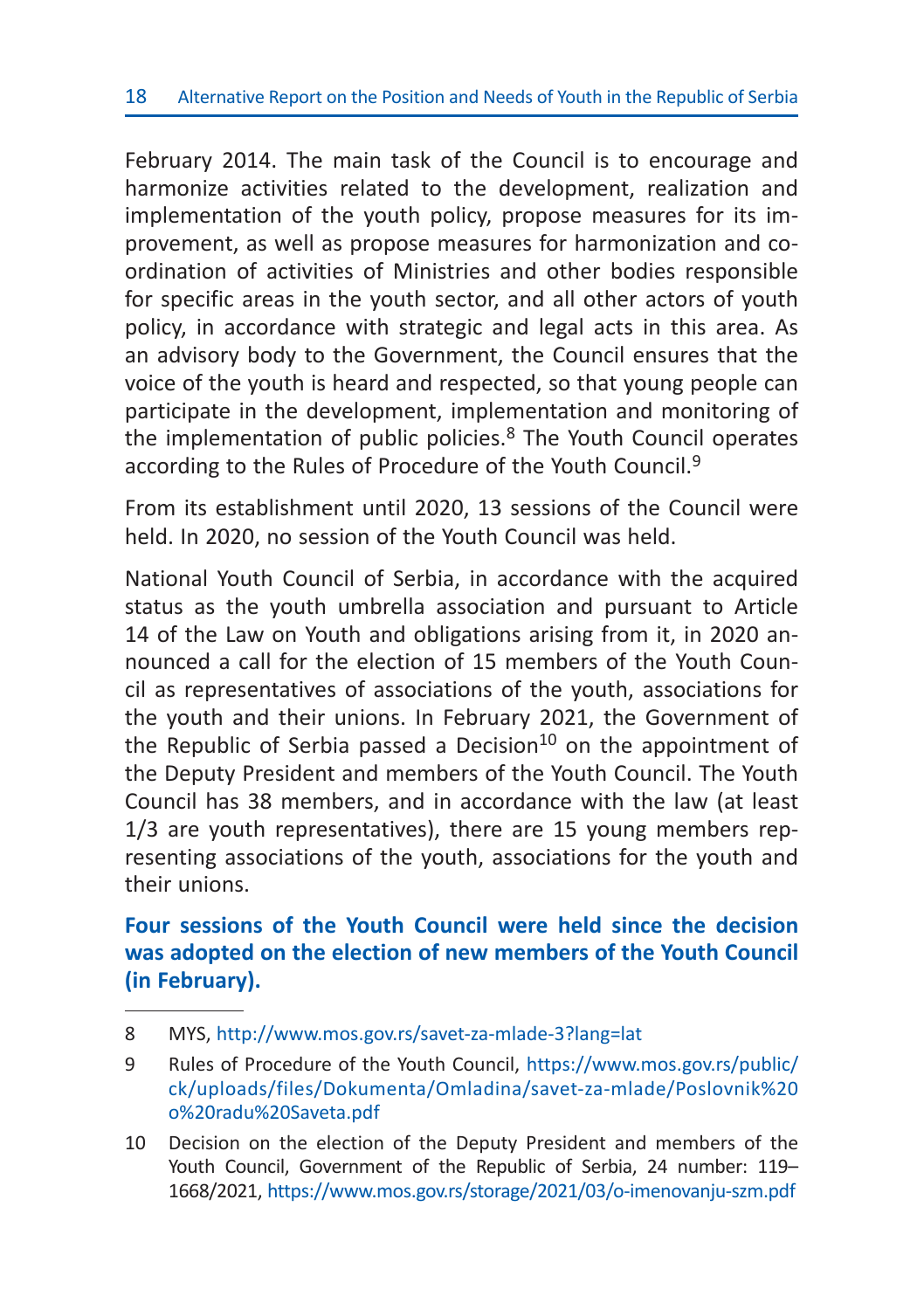### **2.3. Provincial Secretariat for Sports and Youth (PSSY)**





### **2.4 Local youth policy**

In accordance with the Law on Local Self-Government, local self-government units in the Republic of Serbia have the authority to deal with youth policy. Article 20, paragraph 15 Competencies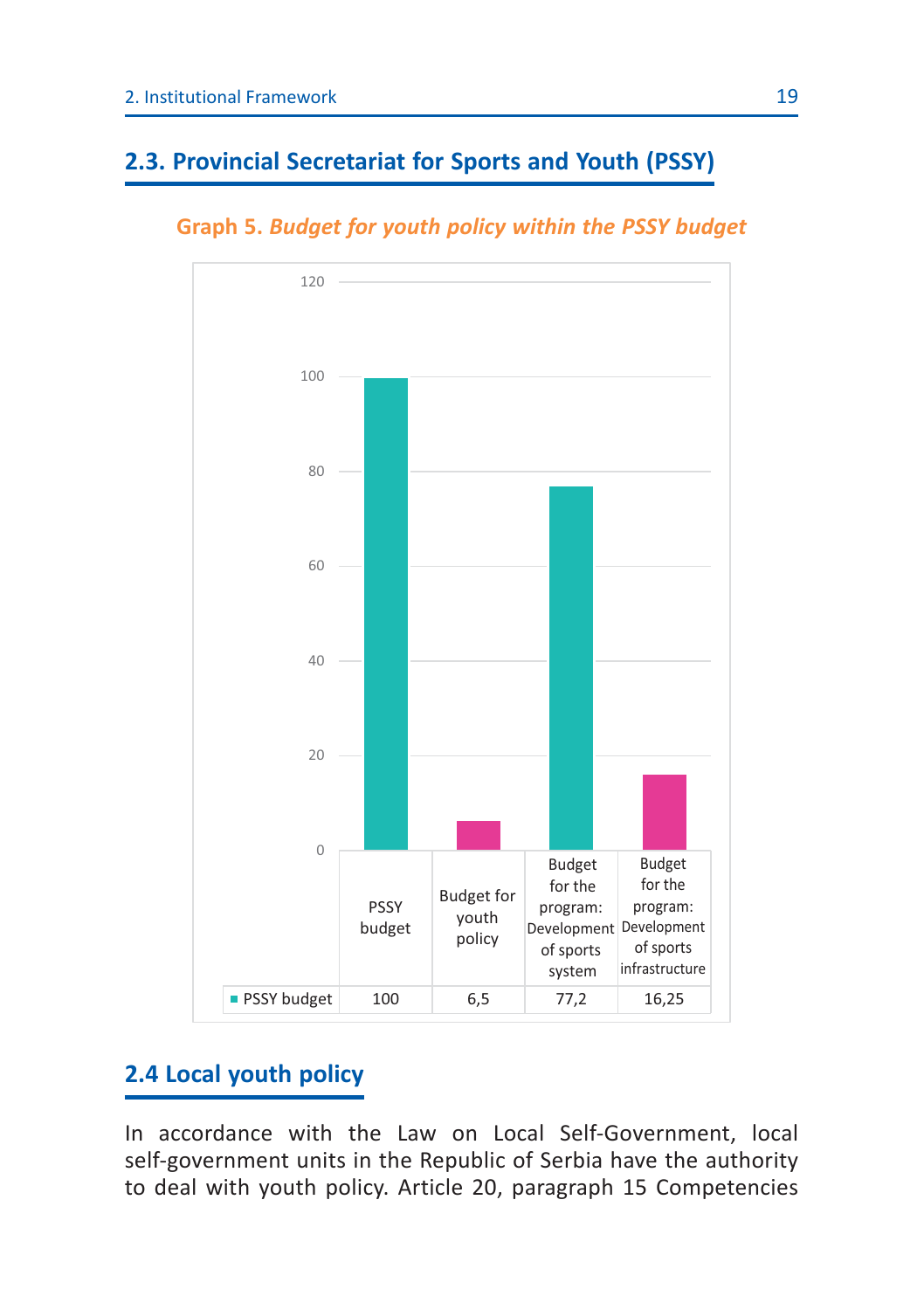of local self-government units states the following: local self-government unit performs other tasks of local importance stipulated by the law (for example in the fields of defense, protection and rescue, fire protection, **youth policy**, zoohygiene, etc.), as well as activities of direct interest to citizens in accordance with the Constitution, law and statute.<sup>11</sup>

The Law on Youth defines measures and activities undertaken by local self-government units, which aim to improve the social position of young people and create conditions for the realization of their needs and interests in all areas of interest to young people. Local self-government units are youth policy actors, along Republic of Serbia and the autonomous province they are the youth policy holders, along with other entities such as: institutions, associations that conduct youth activities and other entities involved in the implementation of youth policy.<sup>12</sup>

The Law on Youth stipulates several instruments of local youth policy:

- 1. Financing of local youth policy and implementation of the National Strategy for the Youth – NSY (funds for the implementation of the Strategy are provided in the budget of the Republic of Serbia, as well as in the budget of the Autonomous Province and local self-government units and from other sources, in accordance with law).<sup>13</sup>
- 2. Local Action Plans for Youth LAPY (in accordance with NSY, the Autonomous Province and local self-government units establish action plans for the implementation of the Strategy on their territories and provide funds in their budgets for the implementation of these plans). $^{14}$
- 3. Youth Council of the local self-government unit (for the purpose of coordinating activities related to the implementation

- 13 Ibid., Art. 12, para. 1.
- 14 Ibid., Art. 12, para. 2.

<sup>11</sup> Law on Local Self-Government, "Official Gazette of the Republic of Serbia", no. 129/2007, 83/2014 – other law, 101/2016 – other law, and 47/2018.

<sup>12</sup> Law on Youth, "Official Gazette of the Republic of Serbia", no. 50/2011, Article 3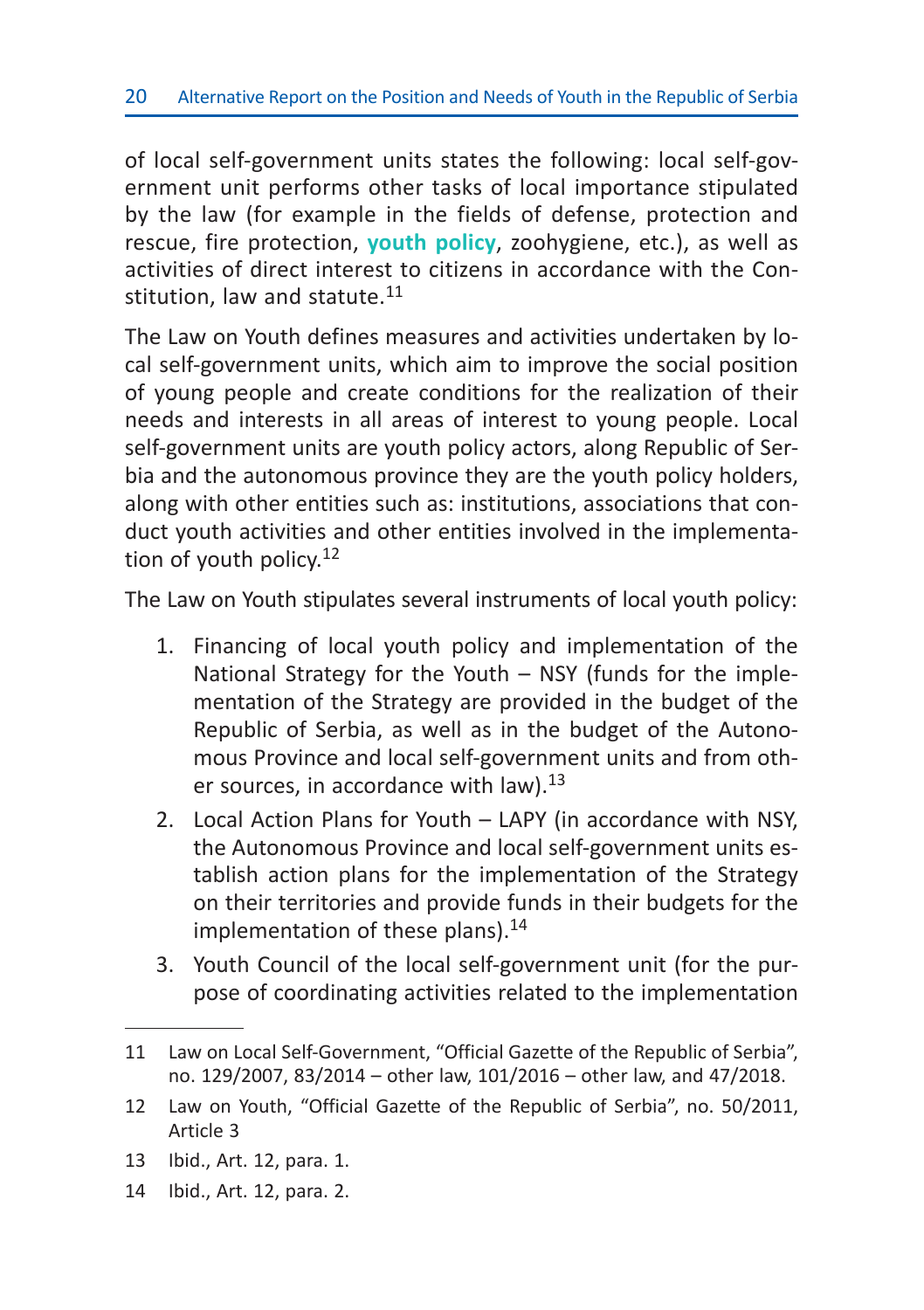of youth policy on the territory of the Autonomous Province and local self-government units, the competent body of the Autonomous Province and the competent body of local self-government units may establish provincial, city and municipal youth councils).<sup>15</sup>

- 4. Youth Office (for the purpose of providing conditions for active involvement of young people in the life and work of the community, empowerment of young people, support for organizing various social activities for youth, learning and creative expression of the needs of young people, local self-government units may, within their powers, needs and possibilities, establish a youth office. The youth office is financed from the budget of the local self-government unit, as well as from other sources, and activities are carried out in accordance with the NSY and local action plans for the youth). $16$
- 5. Involvement of associations of the youth, associations for the youth and their unions in the implementation of local youth policy (financing the needs and interests of young people in the local self-government unit is carried out in accordance with the interests and needs of the local self-government unit – encouraging associations of the youth, associations for the youth and their unions to participate in the implementation of youth policy, including capacity building of youth associations on the territory of the local self-government).<sup>17</sup>
- 6. Establishment and operation of youth clubs, youth centers,  $etc.<sup>18</sup>$

As part of the research of the National Youth Council of Serbia and the Group for Analysis and Public Policy Making on local youth councils,<sup>19</sup> data on other instruments of local youth policy were collected.

<sup>15</sup> Ibid., Art. 17.

<sup>16</sup> Ibid., Art. 18.

<sup>17</sup> Ibid., Art. 26.

<sup>18</sup> Ibid.

<sup>19</sup> All data based on: Boban Stojanović, *Lokalna omladinska politika: Saveti za mlade jedinica lokalne samouprave*, Krovna organizacija mladih Srbije i Grupa za analizu i kreiranje javnih politika, Beograd, 2021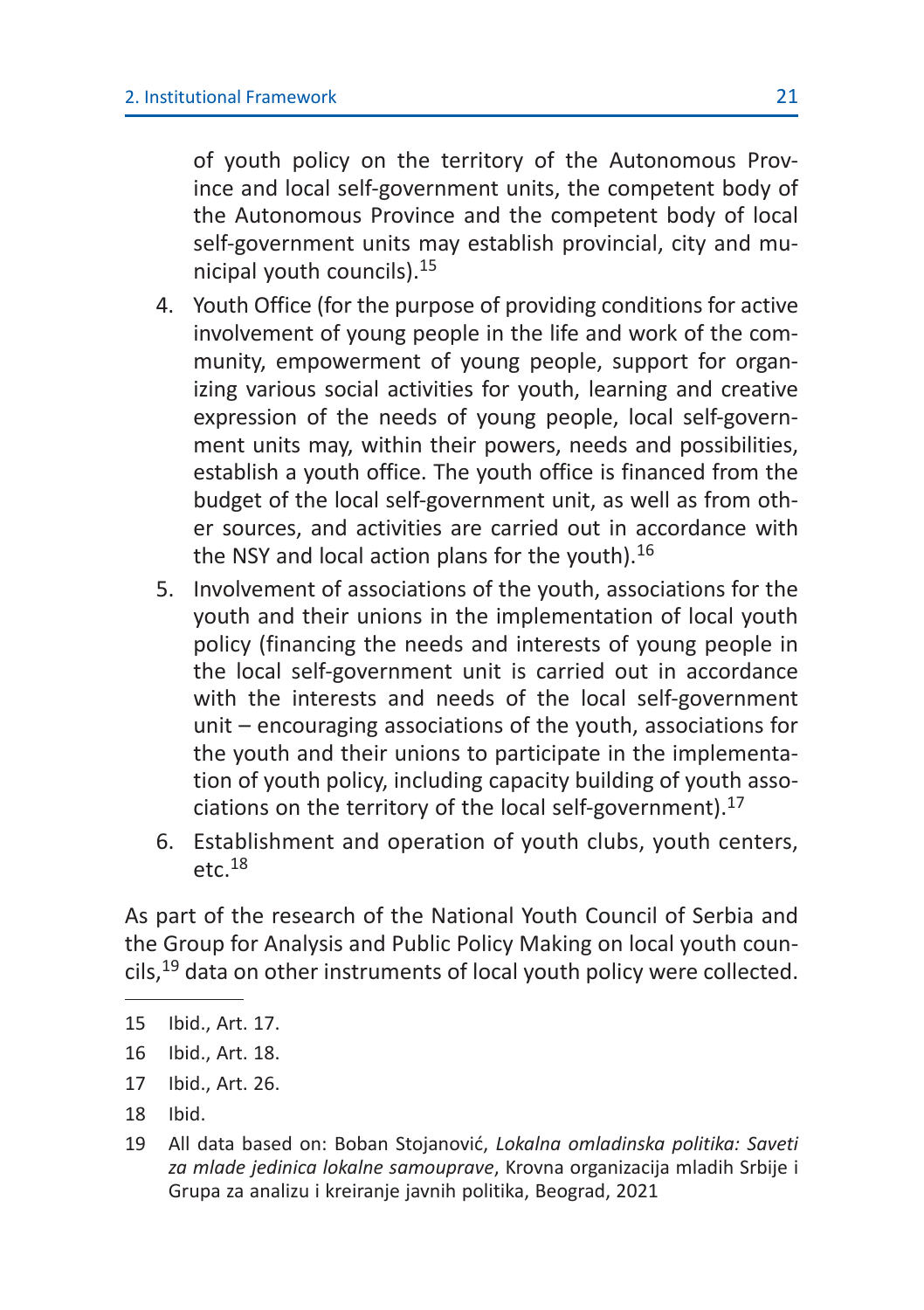In this Report, we will individually present all the instruments, and in connection with the Youth Council of the local self-government units, we will only list the numerical findings. All the findings of the local youth policy were made for all municipalities and cities (except the territory of Kosovo and Metohija, due to a different territorial and organizational structure, in accordance with the resolution of the United Nations Security Council 1244).

### *1) Local youth policy funding:*

Previous research (Ana and Vlade Divac Foundation and Alternative Report on the Position and Needs of Youth from 2020) examined this topic on a sample of municipalities and cities, although even then the results were quite modest.

The research showed that 52 out of 145 local self-government units (35.9%) do not have allocated funds for financing local youth policy.

### *2) Local Action Plans for the Youth (LAPY):*

The fact that as many as 106 (73.1%) local self-government units do not have a valid local action plan for the youth speaks best about the fact that local youth policy is not being implemented at an optimal level.

### *3) Youth councils of local self-government units:*

A research done by the local youth councils showed that as many as 66 out of 145 (45.5%) local self-government units do not have a youth council. Additional analysis of inclusiveness and functionality of local youth councils showed that only seven local youth councils can be characterized as inclusive and functional, and that most youth councils are in fact in the category of "established to meet the requirement of establishing a local youth council" (29 local youth councils, which is 43.9% of the number of established youth councils).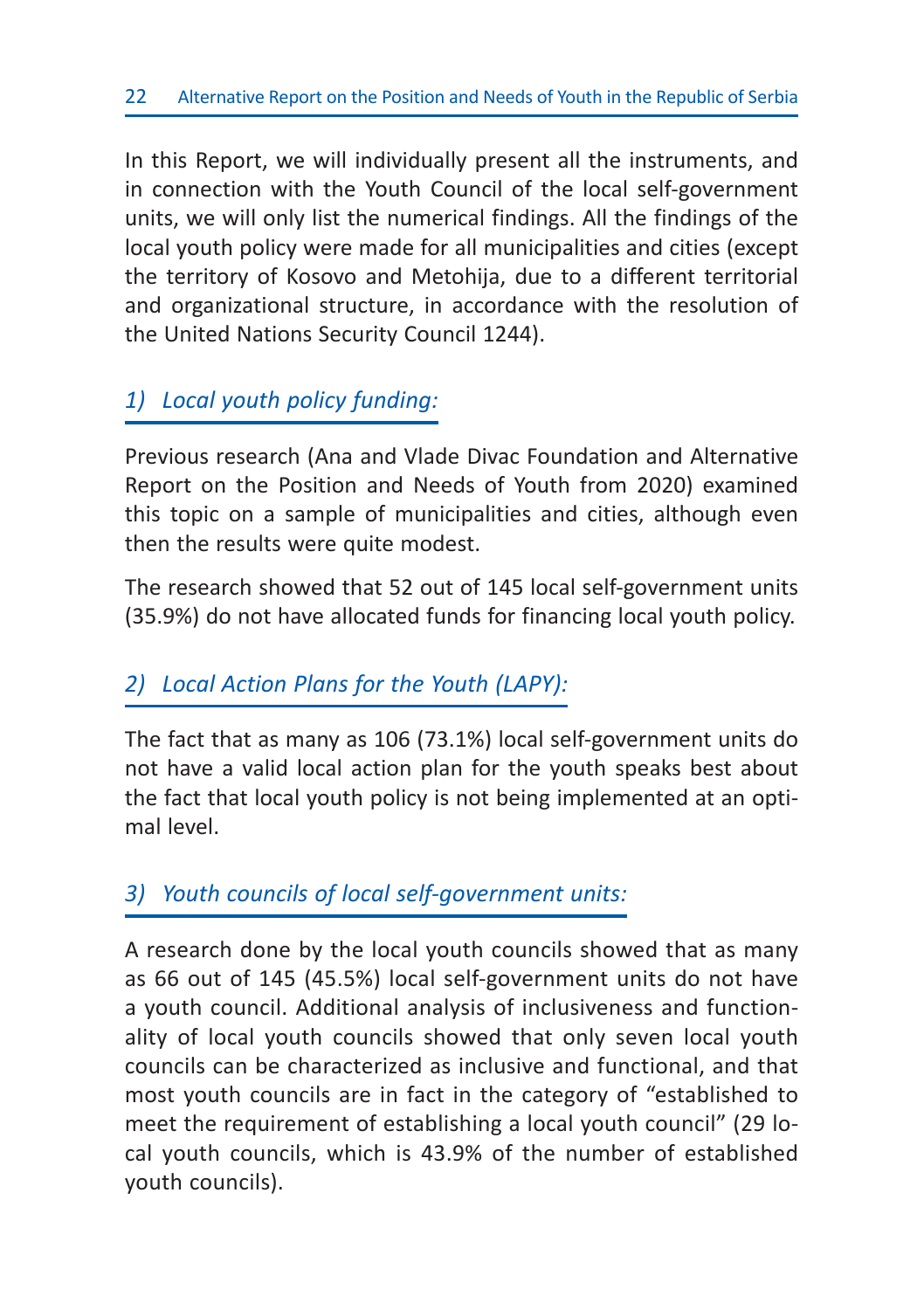### *4) Youth offices:*

The research showed that 52 (35.9%) local self-government units do not have an established youth office and there are another 18 (12.4%) local self-government units that have a formally established youth office, however that office has no employees.

### *5) Involvement of associations of the youth, associations for the youth and their unions in the implementation of local youth policy:*

Regarding the involvement of associations of the youth, associations for the youth and their unions in the implementation of local youth policy and funding of projects and programs for associations, the survey showed that 115 (79.3%) local self-government units do not have allocated funds for financing associations of the youth and associations for the youth (citizens' associations) for the implementation of local youth policy.

### *6) Youth clubs (clubs for the youth, youth centers):*

The research showed that as many as 119 (82.1%) out of 145 local self-government units do not have a youth club. The research showed that only six (4.2%) out of 145 local self-government units have all the instruments of local youth policy. The research also showed that 23 (15.9%) out of 145 local self-government units do not have any instrument of local youth policy.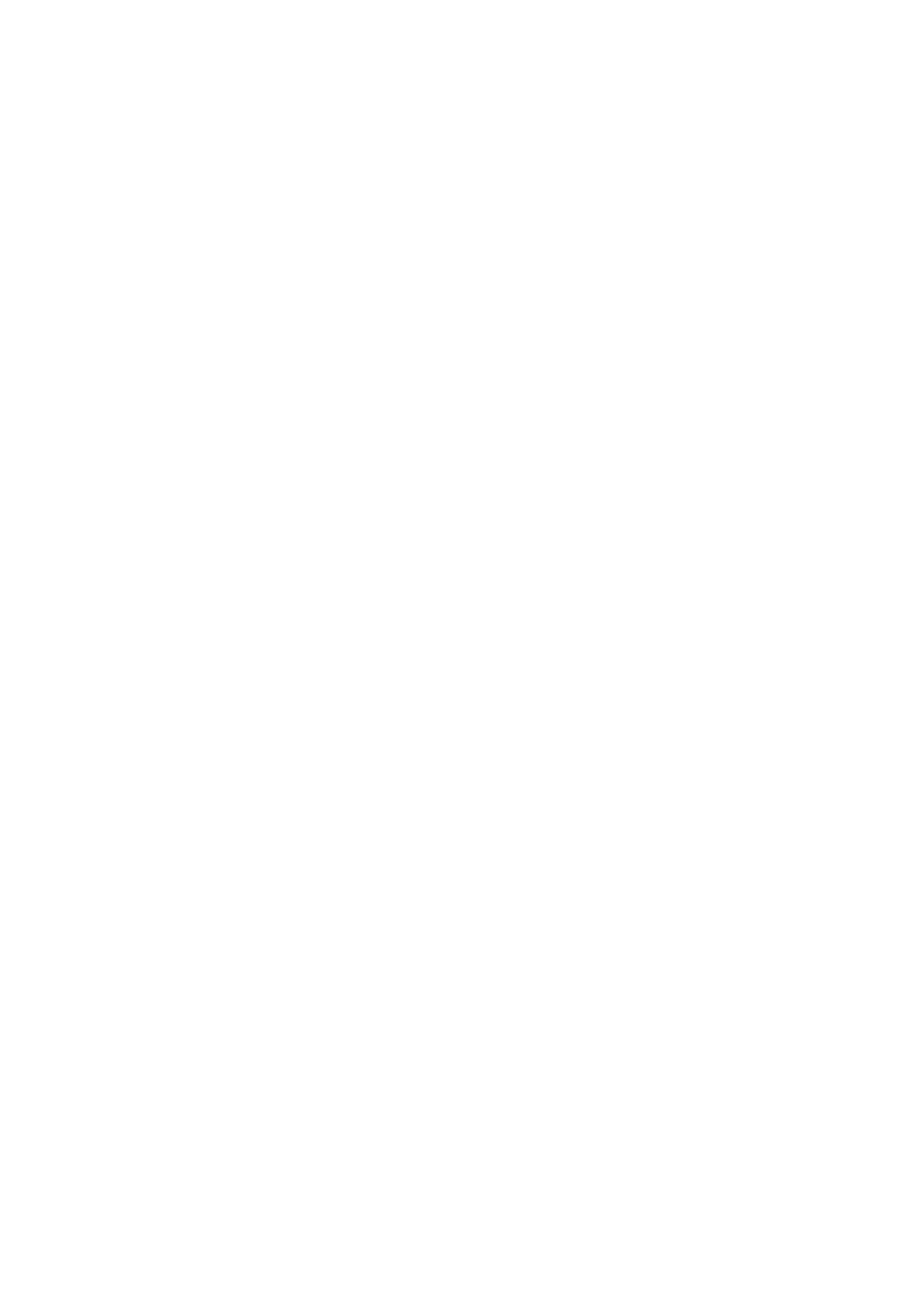## **3. NORMATIVE FRAMEWORK**

#### **3.1 Law on Youth**

In mid-2021, the Ministry of Youth and Sports announced the beginning of drafting of the Law on Amendments to the Law on Youth.<sup>20</sup> This announcement envisaged collecting written proposals and comments for a period of 10 days (until 14 June 2021), for only three defined areas. After that, it was announced that a working group will be established for this process and that a broad public debate will be opened regarding the amendments to the Law on Youth.<sup>21</sup>

### *National Youth Strategy (NYS) for the period from 2015 to 2025*

In November 2020, the Ministry of Youth and Sports addressed the Republic Secretariat for Public Policies (RSPP) with information that it plans to launch a revision of the current National Youth Strategy (2015–2020). RSPP will provide methodological support to the Ministry so that the new document would be fully harmonized with the Law on Planning System, which includes compliance with other public policy documents with established measures concerning youth, $22$  and we expect that the revision of this strategy will soon be formally initiated.

<sup>20</sup> MYS, no. 030–01–20/2021-04 dated 4 June 2021

<sup>21</sup> See: https://koms.rs/2021/06/11/zakon-o-mladima-zasto-se-i-tebe-tice/

<sup>22</sup> See: Boban Stojanović, *(post)KOVID-19 mere i politike za mlade*, Vestminsterska fondacija za demokratiju, Beograd, 2020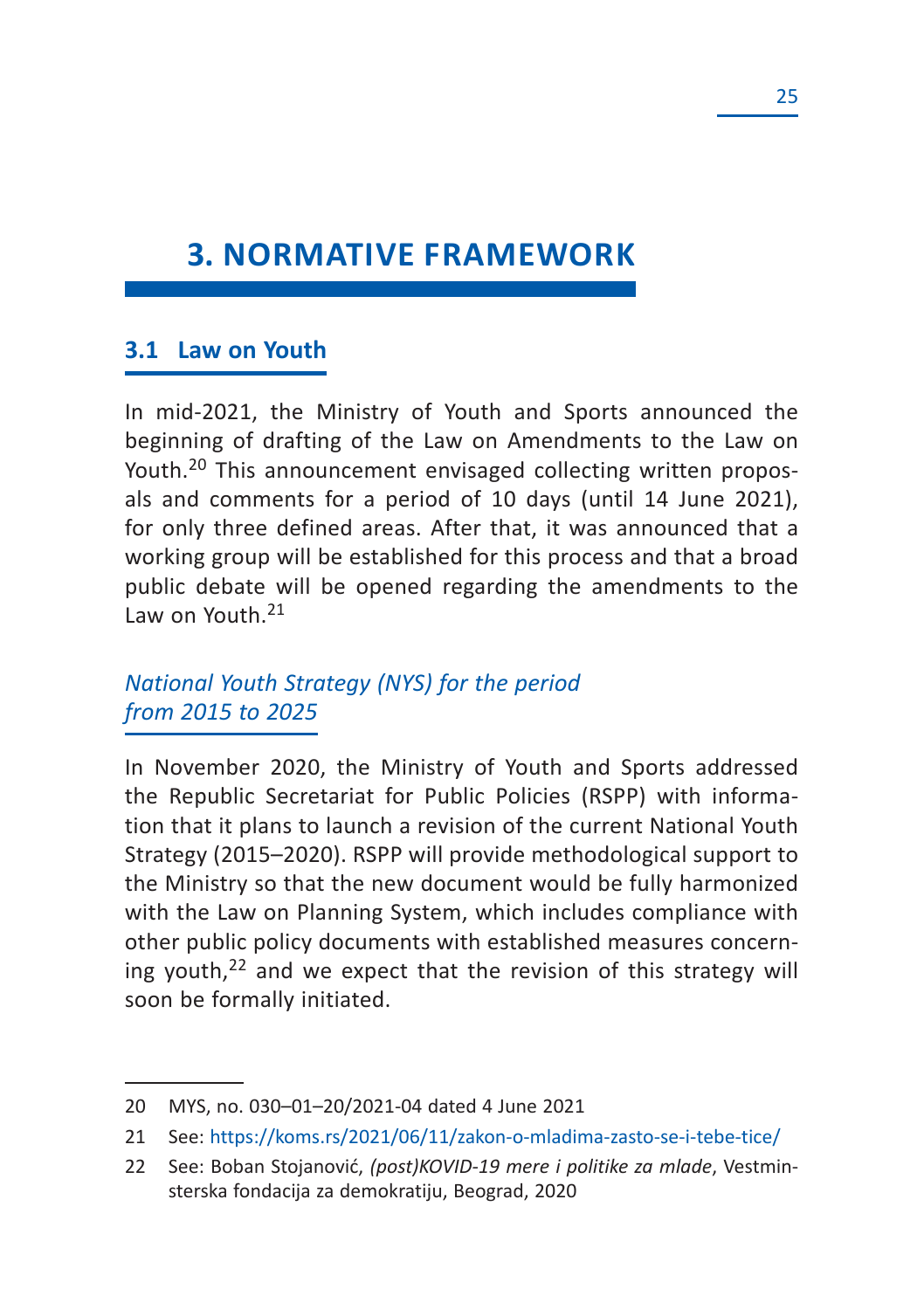### **3.2 Action plans for the implementation of the "National Youth Strategy 2015 – 2025"**

The first Action Plan for the implementation of the National Youth Strategy was adopted for the period 2015–2017. Details on its implementation are available in previous editions of the Alternative Report.

### *Implementation of the Action Plan 2018–2020*

There are currently two evaluations of the implementation of the National Youth Strategy for the period covered by the Action Plan 2018–2020. The first evaluation, for 2018, was done by Ninamedi $ja<sup>23</sup>$  while the second evaluation, for 2019, was conducted by the Institute of Economic Sciences (IES).24 The evaluation for 2020 is planned to be conducted in the third quarter of 2021.<sup>25</sup>

When comparing the research conducted by the Institute of Economic Sciences on the implementation of the Action Plan for the implementation of the National Youth Strategy for 2019 and the research conducted by Ninamedija for 2018, there is a **noticeable improvement in the situation within one year.** For example, in the research for 2018, **only 20 out of 230 activities** were marked as 100% completed, while in the research for 2019 (conducted by IES), that number climbed to 152 out of 230. Also, in 2018, the average percentage of activity realization indicators was 34.8%, while in 2019 it was over 80%.

<sup>23</sup> Ministry of Youth and Sports, https://www.mos.gov.rs/storage/2021/02/ izvestaj-o-realizaciji-2018-i-indikatori.pdf

<sup>24</sup> Ministry of Youth and Sports, https://www.mos.gov.rs/public/documents/ upload/sport/inspekcija/Godisnja%20evaluacija%20sprvodjenja%20%20 NSM%202019.pdf

<sup>25</sup> Information based on the Request for access to information of public importance no. 96–00–00019/2021-02/1.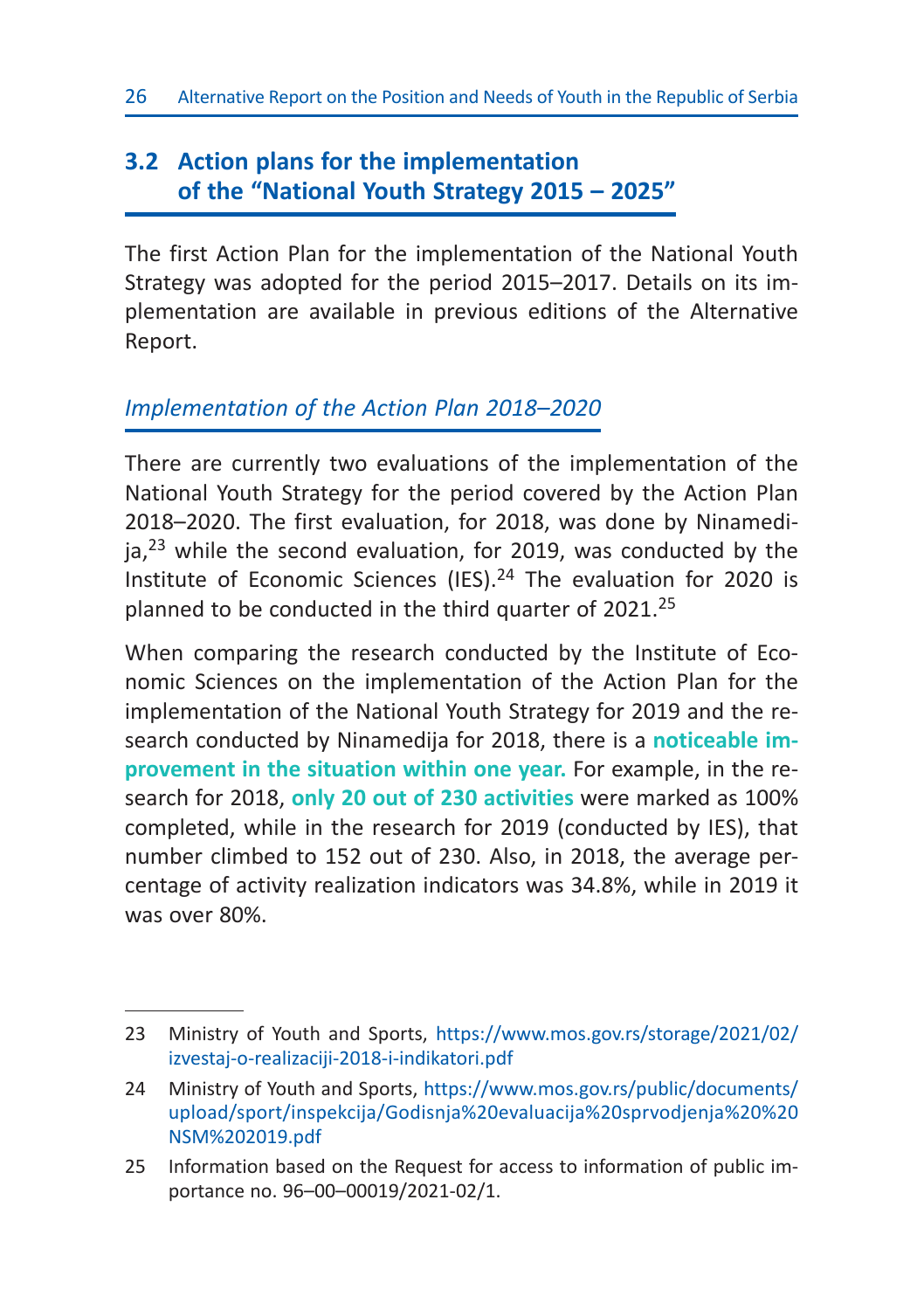## **4. POLITICAL PARTICIPATION AND ATTITUDE OF POLITICAL ACTORS TOWARDS THE YOUTH**

### **4.1 The youth in political institutions**

According to the latest estimate of the population at the end of 2019, which was published on 1 July 2020, $26$  there are 1,141,016 young people (15–30 years old) and they make up 16.47% of the population in Serbia or almost exactly 1/6 of the population.

In the current convocation of the National Assembly of the Republic of Serbia, at the time of its constitution after the elections of 21 June, there were 28 MPs under the age of 30, thus young people were represented in this representative body with 11.2% of the total number of MPs. There are currently 22 young MPs in the National Assembly, which is 8.8% of the total number of MPs.

As was the case before, the Youth Committee has not been formed in this convocation of the National Assembly.<sup>27</sup>

In the Government of the Republic of Serbia, no minister or member of the Government is in the category of young people.

Along with the parliamentary elections in 2020, local elections were held in almost all local self-government units in Serbia, and we collected data on the number of young mayors and municipal council

<sup>26</sup> Estimated population at the end of 2019, Statistical Office of the Republic of Serbia, https://www.stat.gov.rs/sr-cyrl/oblasti/stanovnistvo/procene-stanovnistva/

<sup>27</sup> See: http://www.parlament.gov.rs/narodna-skupstina-/vazna-dokumenta/ poslovnik-(precisceni-tekst)/radna-tela-narodne-skupstine.1334.html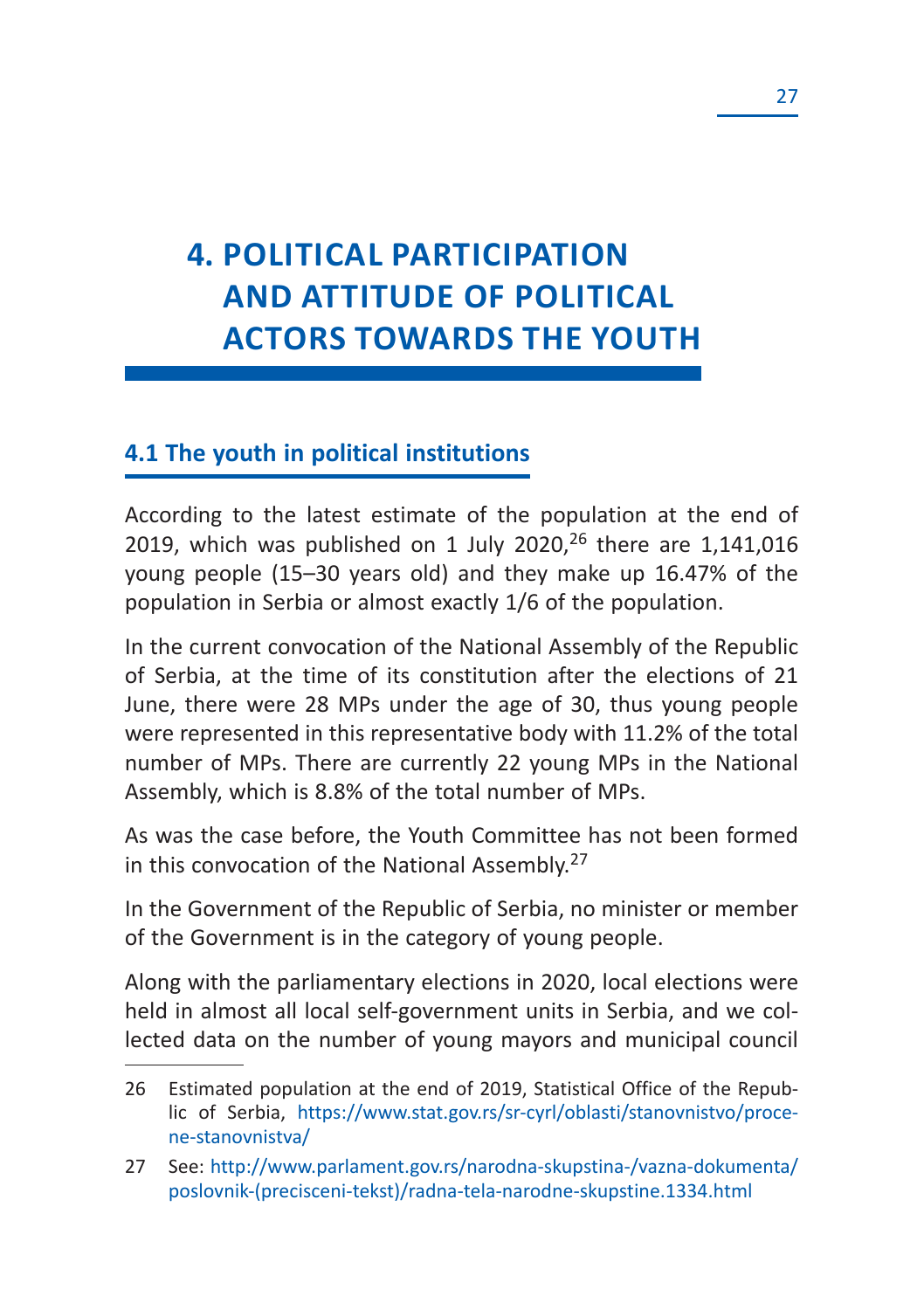chairmen, as well as young members of municipal councils.28 Within the highest functions in local self-government units, only the chairman of the municipal council of Požega – Đorđe Nikitović falls into the category of young people, $29$  while no mayor in Serbia is in the category of young people.

A total of 21 (14.5%) local self-government units do not have young members of the council, and 16 (11%) local self-government units have more than 15% of young members of the council.

The local self-government units in which young people are most represented through their members of the council are Ada (27.6% of young members), Inđija (27% of young members), Požarevac (23.5% of young members) and Beočin (21.7% of young members).

### **4.2 Political participation of the youth**

Young people obtain information about politics and political events mostly through social networks (78.1%), followed by web portals, family and friends (46.3%), while television has fallen to fourth place as a source of information (43,4%).

| Method:                | 2018 | 2019 | 2020 | 2021 |
|------------------------|------|------|------|------|
| Television             | 49.1 | 47.6 | 51.1 | 43.4 |
| Daily newspapers       | 26.4 | 17.7 | 15   | 13.3 |
| Social networks        | 69.8 | 62.2 | 73.6 | 78.1 |
| Internet (web portals) | 71.3 | 62.6 | 76.5 | 75.6 |

#### **Table 5.** *Method of obtaining information about political developments in percentage (%)*

28 Data based on research: Boban Stojanović, *Lokalna omladinska politika: Saveti za mlade jedinica lokalne samouprave*, KOMS i GAJP, Beograd, 2021

29 Council Chairman of the municipality of Požega Đorđe Nikitović was born in 1994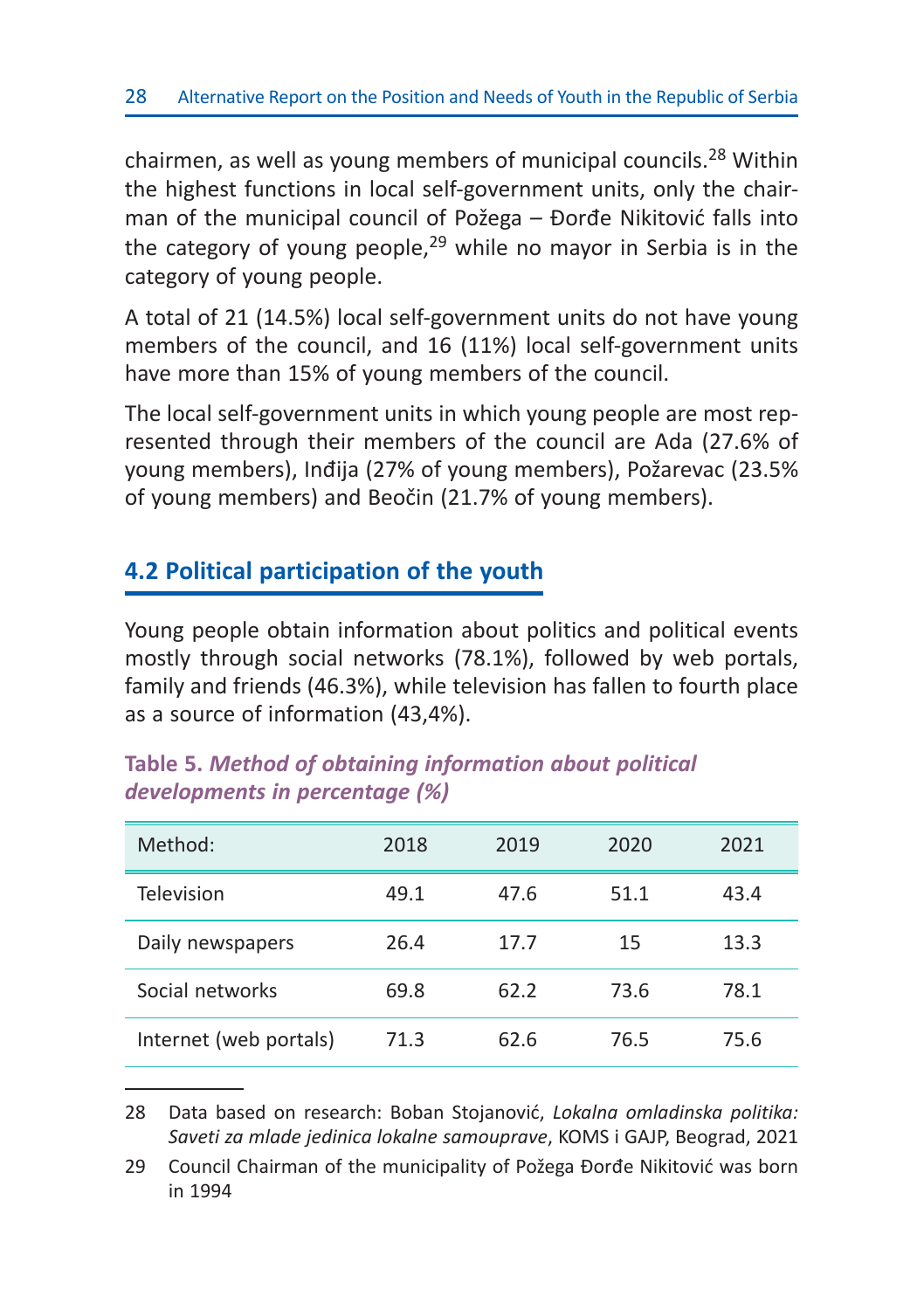| Method:                     | 2018 | 2019 | 2020 | 2021 |
|-----------------------------|------|------|------|------|
| News portal<br>applications | 19.8 | 15.9 | 21   | 22 1 |
| Family and friends          | 39.3 | 35.7 | 44.3 | 46.3 |

Compared to the previous year, we notice an increase in young people's interest in topics of corruption and crime, as well as environmental protection, while interest in topics related to economic and national issues has declined.

#### **Table 6.** *Interest in political topics*

| <b>Topics</b>                                                                  | 2020 (in %) | 2021 (in %) |
|--------------------------------------------------------------------------------|-------------|-------------|
| National topics (Kosovo, situation in the<br>region, foreign policy of Serbia) | 54.3        | 45.6        |
| Economic topics (employment, govern-<br>ment economic policy, investments)     | 56.8        | 48.6        |
| Corruption and crime                                                           | 44.9        | 51          |
| Functioning/non-functioning of democracy<br>in Serbia                          | 50.6        | 47.3        |
| Safety                                                                         | 36.5        | 33          |
| European integration                                                           | 21.3        | 21.8        |
| Youth policy                                                                   | 38.9        | 41.4        |
| Environmental protection measures                                              | 43.7        | 50.6        |
| Dealing with the past (war crimes, recon-<br>ciliation)                        | 30.4        | 22.7        |

When asked whether they follow politics at the local (municipal/ city) level, only 17.1% responded that they follow it regularly.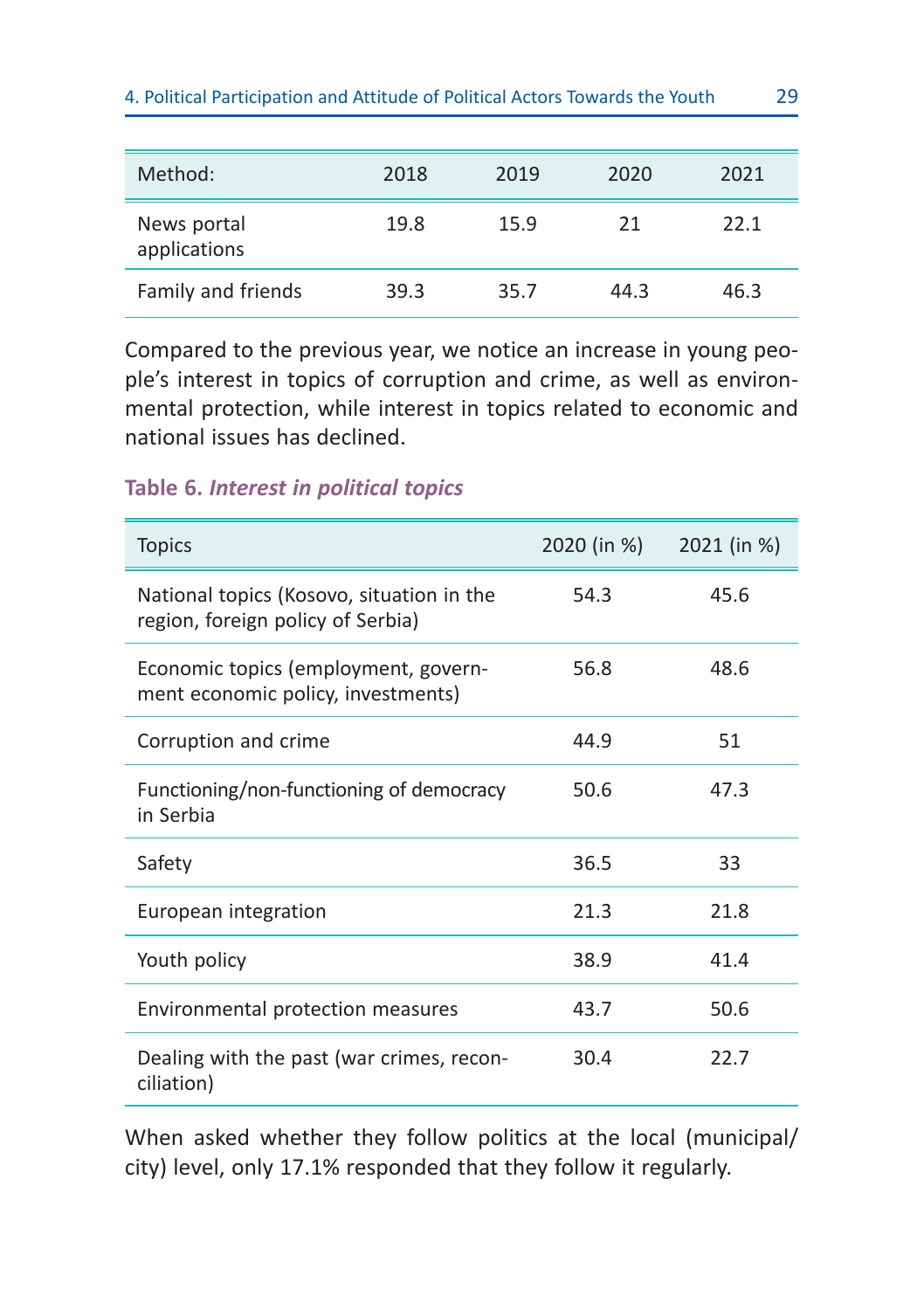

**Graph 6.** *Do you follow politics at the local level?*

When asked "How much does the political system in Serbia allow young people to influence political processes and decisions?", **on a scale from 1 to 5** (1 – Not at all; 5 – Completely) **the average answer of the participants is 1.71, which is a slightly higher average score compared to 2020 (1.64).** Only 0.7% of young participants believe that the political system completely allows the influence of young people on political processes and decisions, the same as last year. The percentage of answer 1 – that it does not allow it at all decreased from 53.5% to 48.4% compared to the previous year.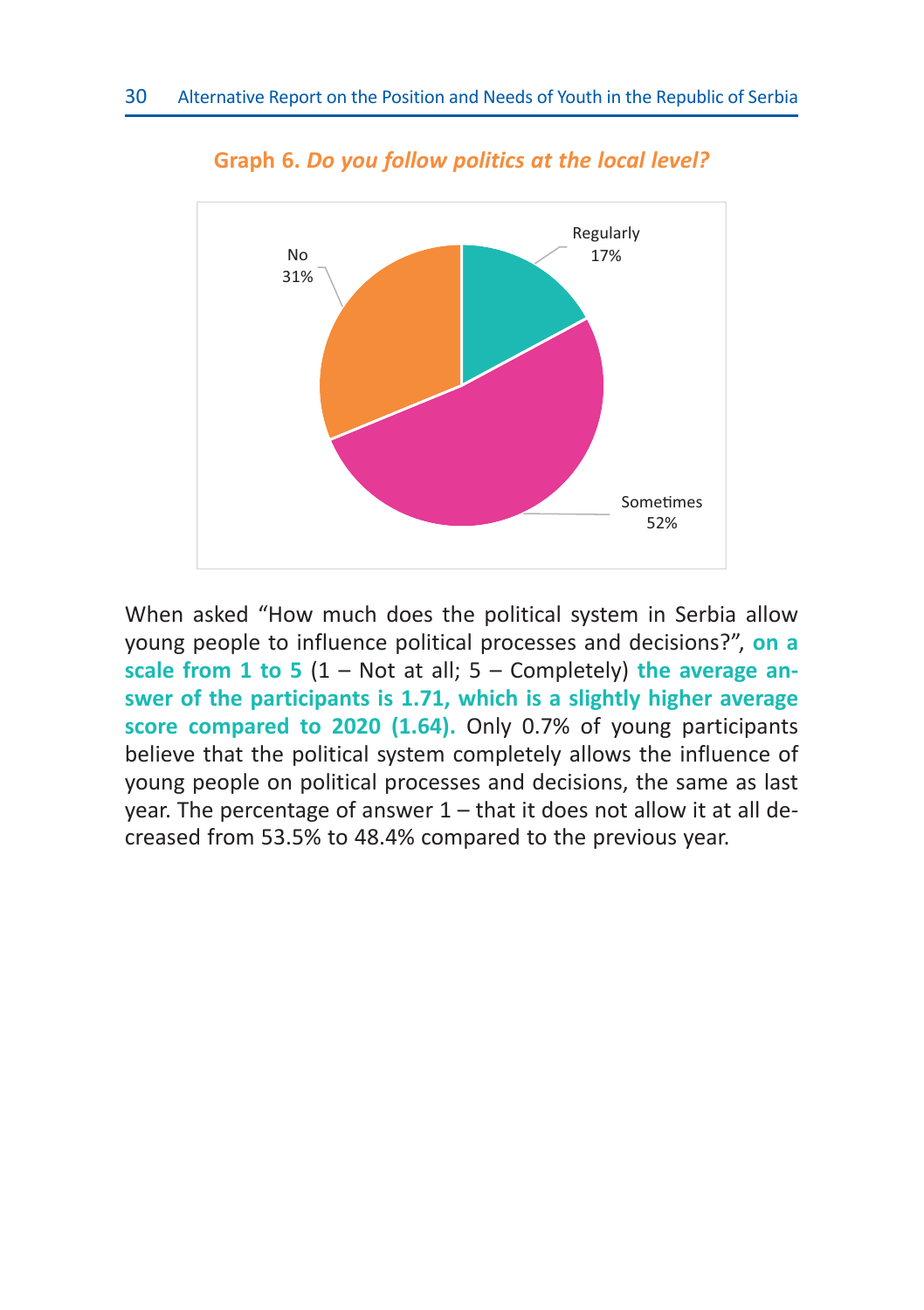

#### **Graph 7.** *Influence of young people on political processes and decisions (%)*

When asked "Did you vote in the previous elections, in 2020?", 40% of respondents answered that they did, 2.3% of young people answered that they did vote but only in the provincial/local elections, 18.6% of young people stated that they did not vote because of the boycott, and 39% of young people said that they did not vote because they did not want to, regardless of the boycott.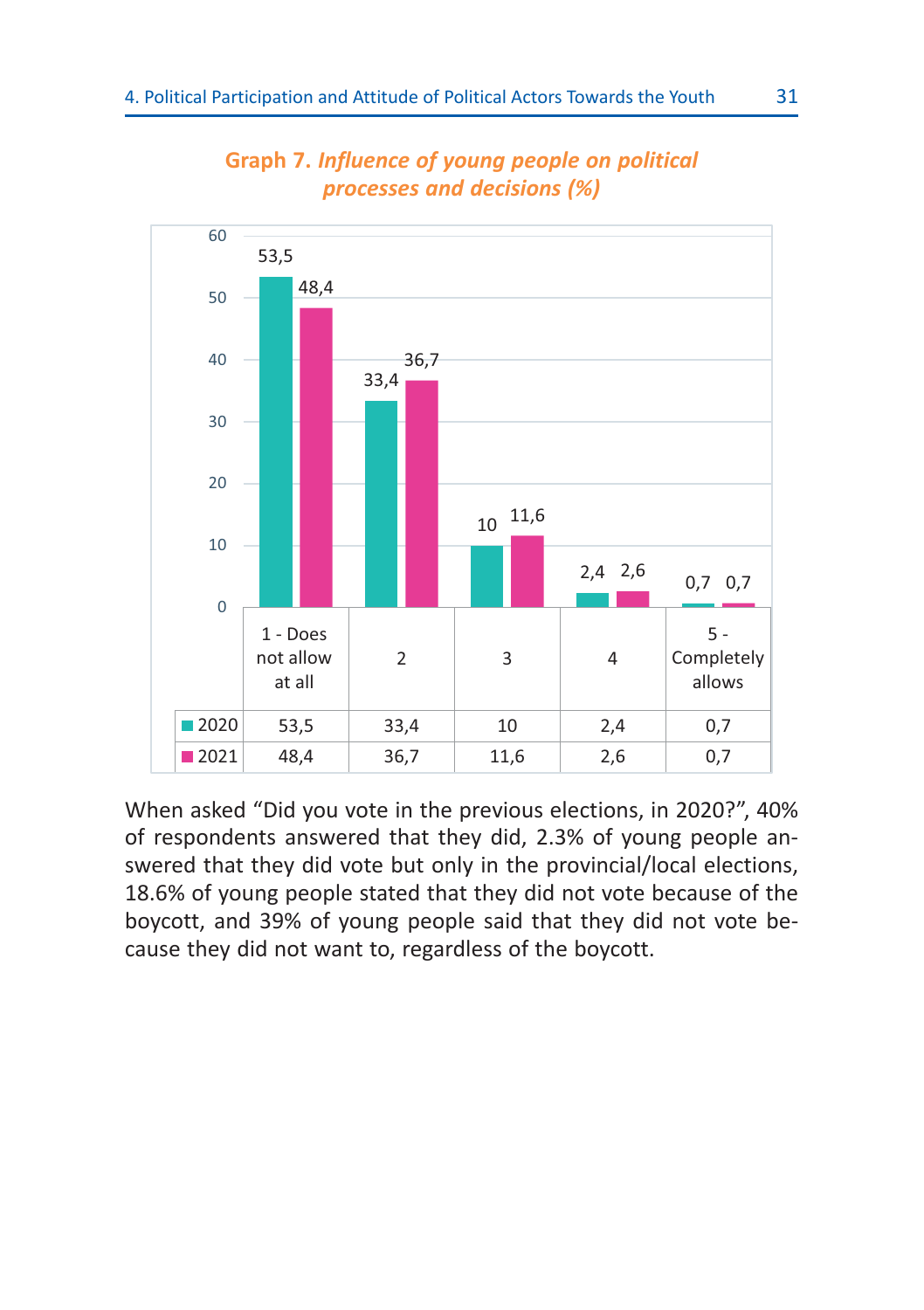



We asked whether young people think that the elections in Serbia are free and fair; the percentage of those who believe that they are, decreased further by 1% compared to the previous year and amounts to 4.3%.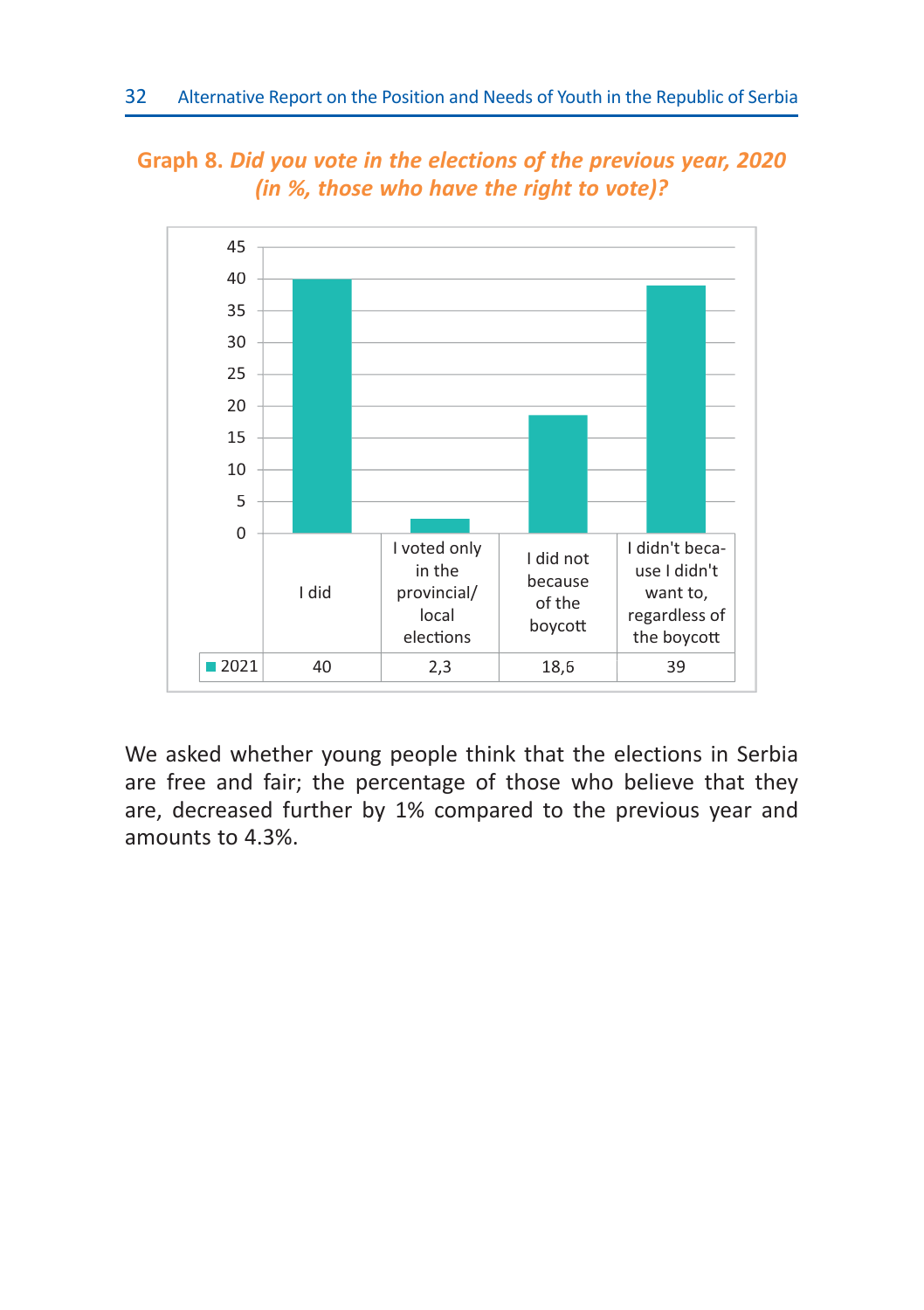

**Graph 9.** *Are the elections in Serbia free and fair?*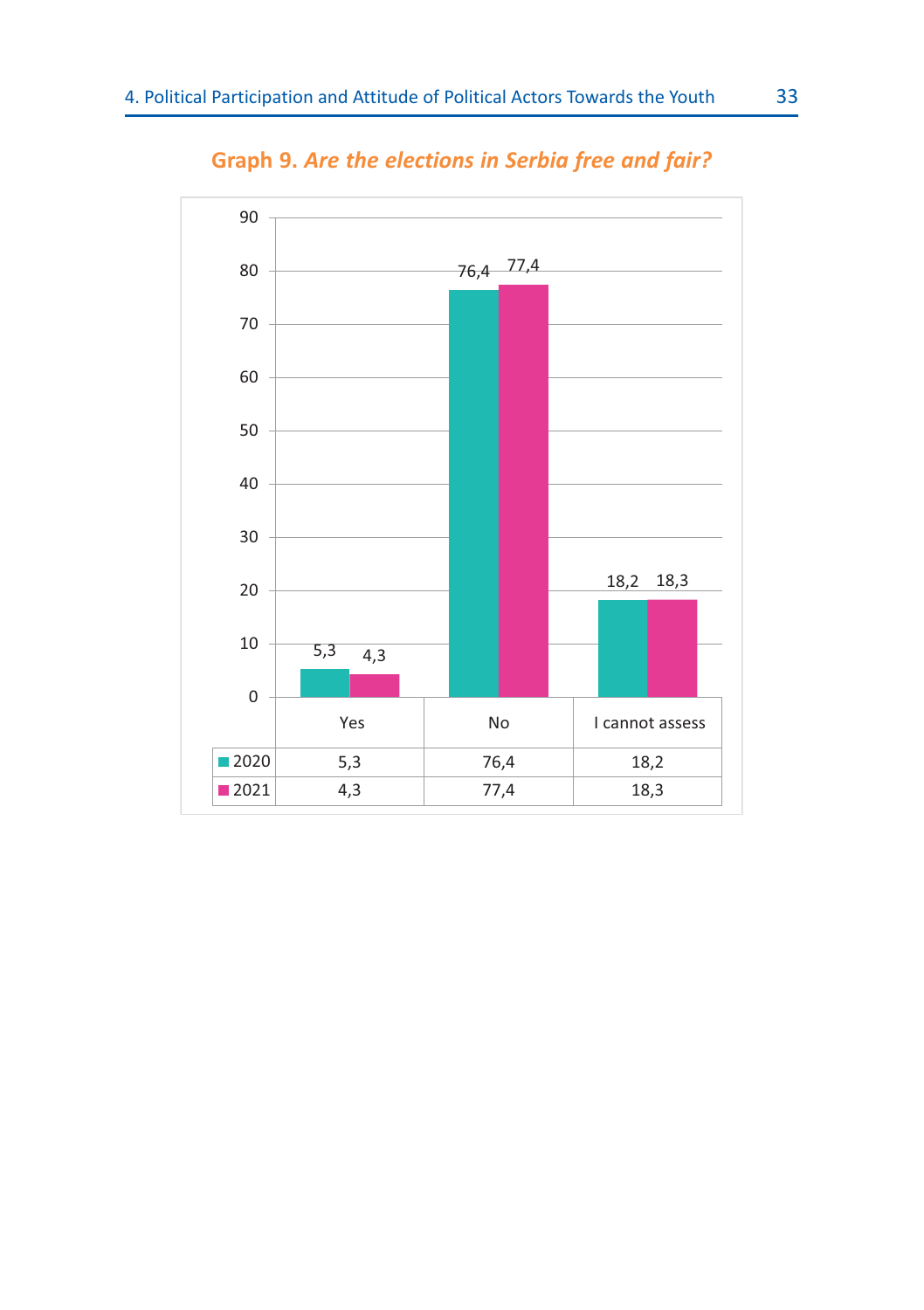

**Graph 10.** *Is there a politician who you trust?*

Compared to the previous year, the number of young people who answered that there was a politician who they trusted had decreased (by 3.6%).

**In the research, we examined the trust that young people have in certain institutions. We asked them how much trust they have in institutions on a scale of 1 to 5** (1 – No trust at all 5 – Complete trust) **and the average answers were as follows:**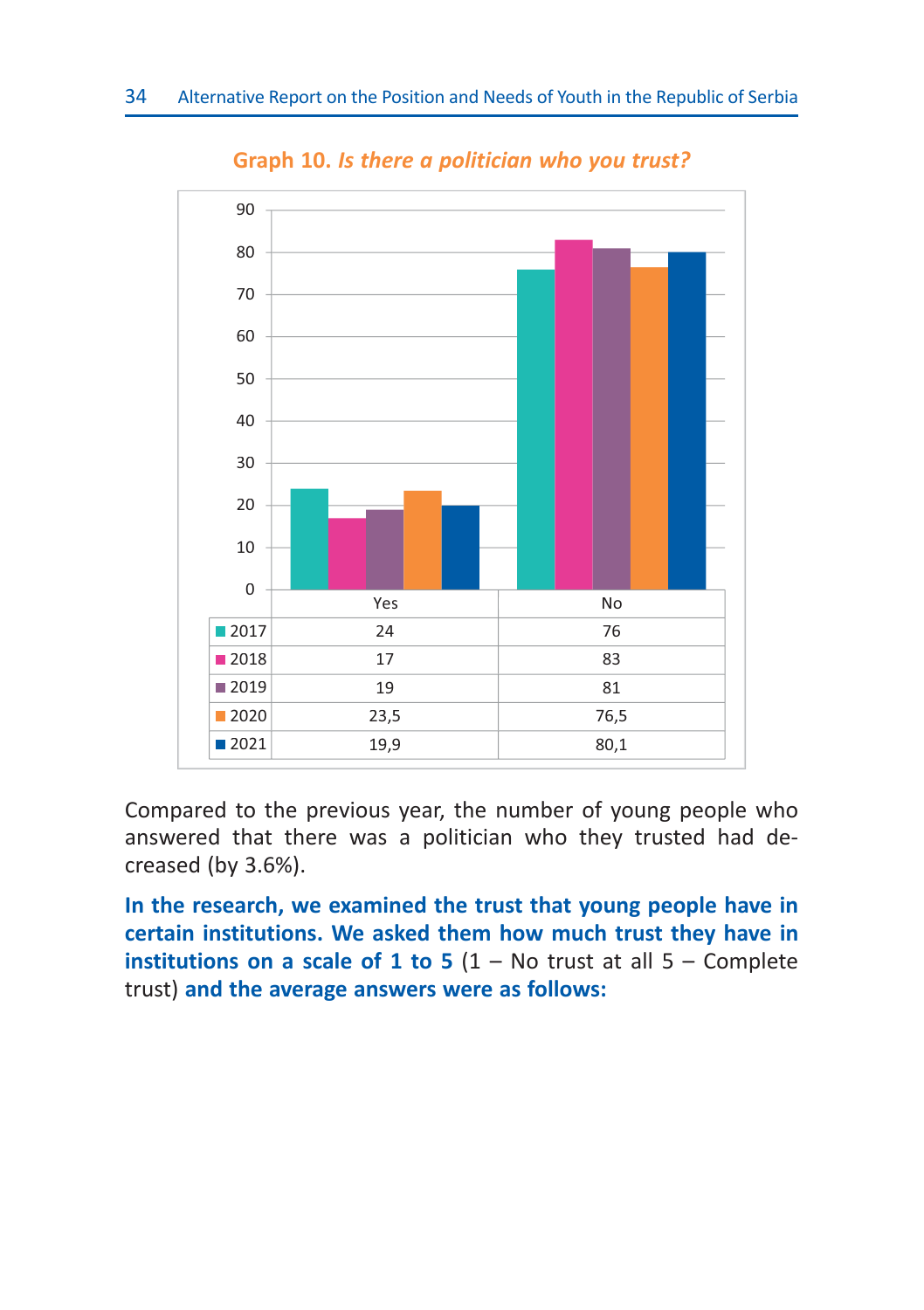| Institution                                                        | 2017   | 2018   | 2019   | 2020 | 2021 |
|--------------------------------------------------------------------|--------|--------|--------|------|------|
| Army                                                               | 2.9    | 2.8    | 2.9    | 2.88 | 2.78 |
| Police                                                             | $*30$  | 2.3    | 2.4    | 2.11 | 1.97 |
| Media                                                              | $\ast$ | 1.6    | 1.5    | 1.59 | 1.61 |
| Youth offices                                                      | 2.6    | 2.55   | 2.5    | 2.37 | 2.31 |
| Ministry of Youth and<br>Sports                                    | 2.3    | 2.1    | 2.2    | 2.12 | 1.97 |
| Ministry of Education,<br>Science and Technological<br>Development | $\ast$ | 1.9    | 1.95   | 1.90 | 1.84 |
| Ministry of Health                                                 | $\ast$ | $\ast$ | $\ast$ | 2.00 | 1.88 |
| Church                                                             | 2.2    | 2.1    | 2.4    | 2.6  | 2.61 |
| Municipal Council Chair-<br>man/Mayor                              | 1.9    | 1.65   | 1.7    | 1.67 | 1.57 |
| National Assembly                                                  | 1.7    | 1.5    | 1.6    | 1.52 | 1.43 |
| Government of the Repub-<br>lic of Serbia                          | 1.7    | 1.5    | 1.6    | 1.59 | 1.48 |
| Prime Minister of the<br>Republic of Serbia                        | 1.7    | 1.5    | 1.6    | 1.51 | 1.41 |
| President of the Republic                                          | 1.6    | 1.5    | 1.6    | 1.56 | 1.50 |
| Political parties                                                  | 1.5    | 1.3    | 1.4    | 1.35 | 1.37 |

#### **Table 7.** *Trust of young people in institutions*

The main conclusion is that **young people do not have trust in any of the institutions surveyed (<3.00).** No institution has an average score above 3, which shows that young people are completely distrustful and feel neglected.

<sup>30</sup> It was not included in the research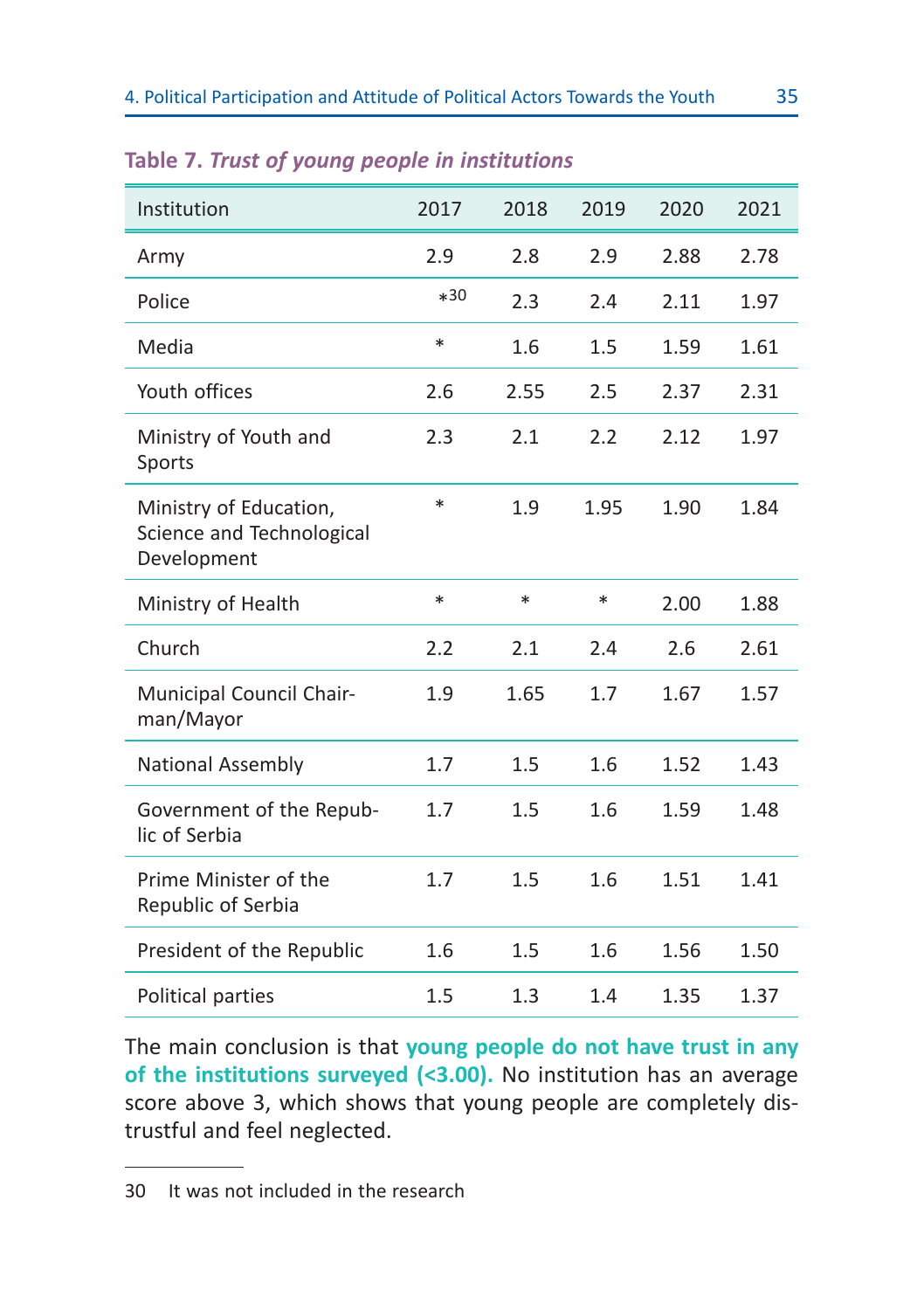We also researched the trust that young people have in individuals who are in charge of some of the key institutions. The average scores are shown in the graph below.

| Individual                        | 2018          | 2019   | 2020   | 2021 |
|-----------------------------------|---------------|--------|--------|------|
| Patriarch Porfirije               | $\ast$        | $\ast$ | $\ast$ | 2.71 |
| Aleksandar Vulin*                 | 1.2           | 1.3    | 1.28   | 1.23 |
| Nebojša Stefanović* <sup>31</sup> | $1.3\,$       | 1.4    | 1.37   | 1.25 |
| Ivica Dačić                       | $\ast$        | $\ast$ | $\ast$ | 1.42 |
| Ana Brnabić                       | 1.6           | 1.6    | 1.57   | 1.42 |
| Aleksandar Vučić                  | 1.7           | 1.6    | 1.56   | 1.46 |
| Vanja Udovičić                    | $\mathcal{P}$ | 2      | 1.92   | 1.65 |
| Branko Ružić                      | $\ast$        | $\ast$ | $\ast$ | 1.34 |
| Zlatibor Lončar                   | $\ast$        | $\ast$ | 1.45   | 1.35 |

#### **Table 8.** *Trust of young people in individuals*

When we compare the average scores for institutions and individuals who are in charge of these institutions, we notice that the differences between the trust and the individual are very small in almost all cases, except in relation to institutions of army and police and Ministers who are in charge of those institutions (army – 2.78; Minister of Defense Nebojša Stefanović – 1.25; police – 1.97; Minister of Internal Affairs Aleksandar Vulin – 1.23). **Trust in the Minister of Youth and Sports Vanja Udovičić dropped most significantly compared to the previous year 2020, from 1.92 to 1.65.**

<sup>31</sup> Aleksandar Vulin and Nebojša Stefanović swapped Ministries in the Government of the Republic of Serbia after the 2020 elections.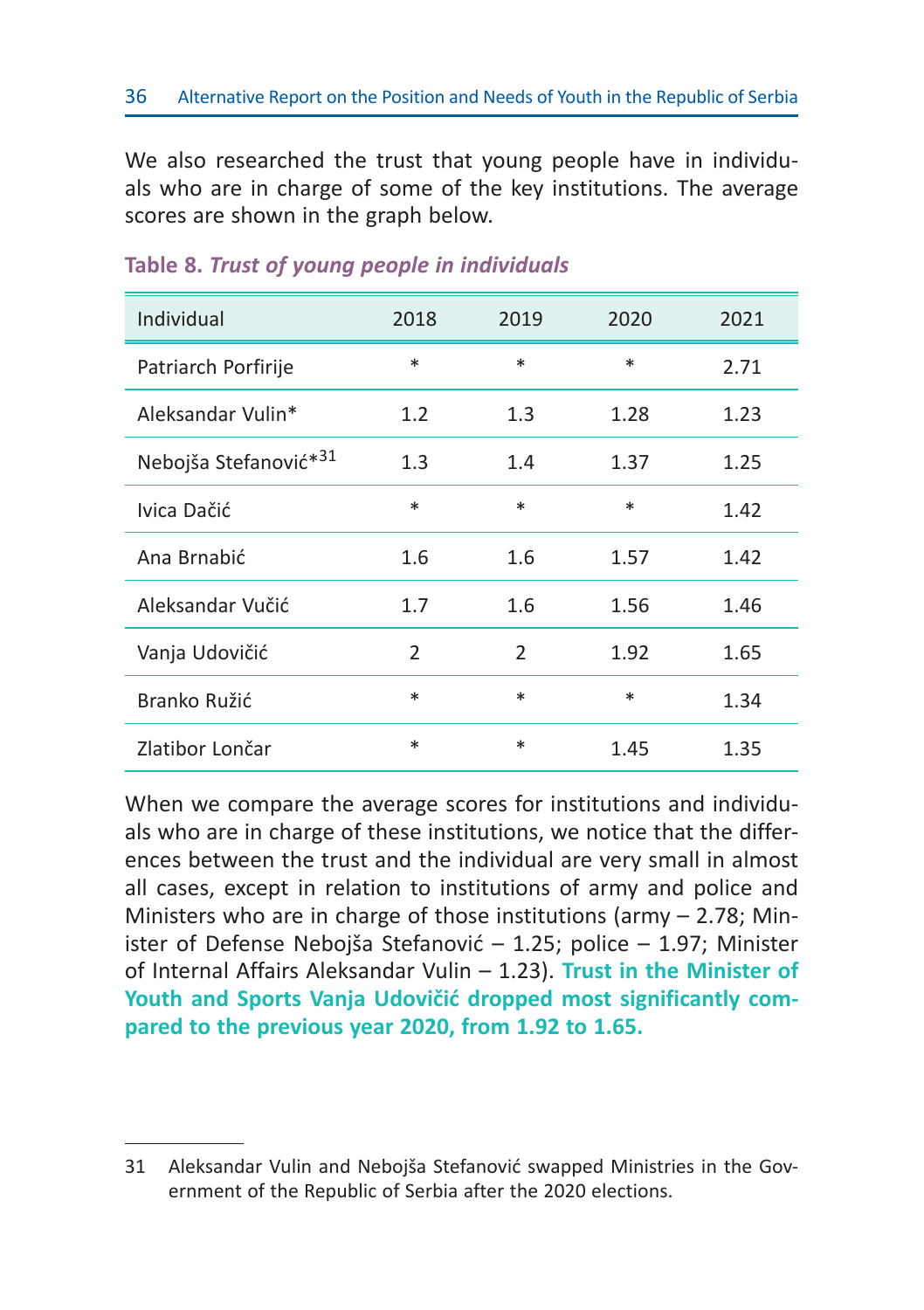## **5. VALUES OF YOUNG PEOPLE**

We asked young people whether democracy is the best form of political governance, and we obtained the following results:



**Graph 11.** *Attitude of young people towards democracy*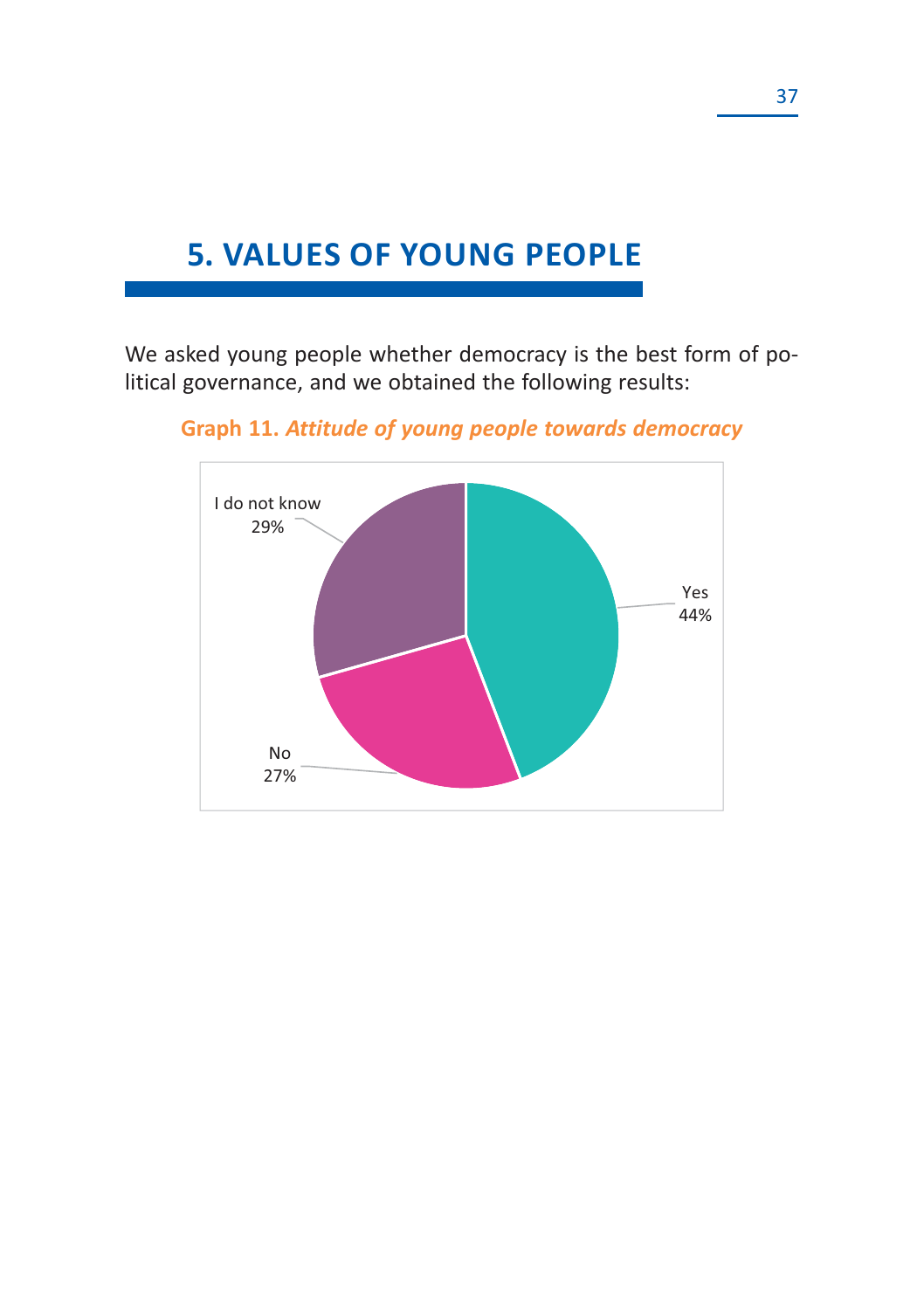

#### **Graph 12.** *Attitude of young people towards leadership and leaders*

We wanted to examine the attitude of young people towards gender equality through attitude statements on a scale from 1 – Completely disagree to 5 – Completely agree:

#### **Table 9.** *Agreeing with claims about gender equality*

| Claim:                                                               | Average<br>response<br>rating: | Women | Men  | Differences in<br>responses <sup>32</sup> |
|----------------------------------------------------------------------|--------------------------------|-------|------|-------------------------------------------|
| Women in Serbia earn<br>less than men when it<br>comes to same jobs. | 3.43                           | 3.93  | 2.83 | (1)                                       |

<sup>32 (1)</sup> There is a statistically significant difference in responses between young men and women.

 (2) There is a statistically significant difference in responses between different age groups.

 (3) There is a statistically significant difference in responses between the regions from which the respondents come.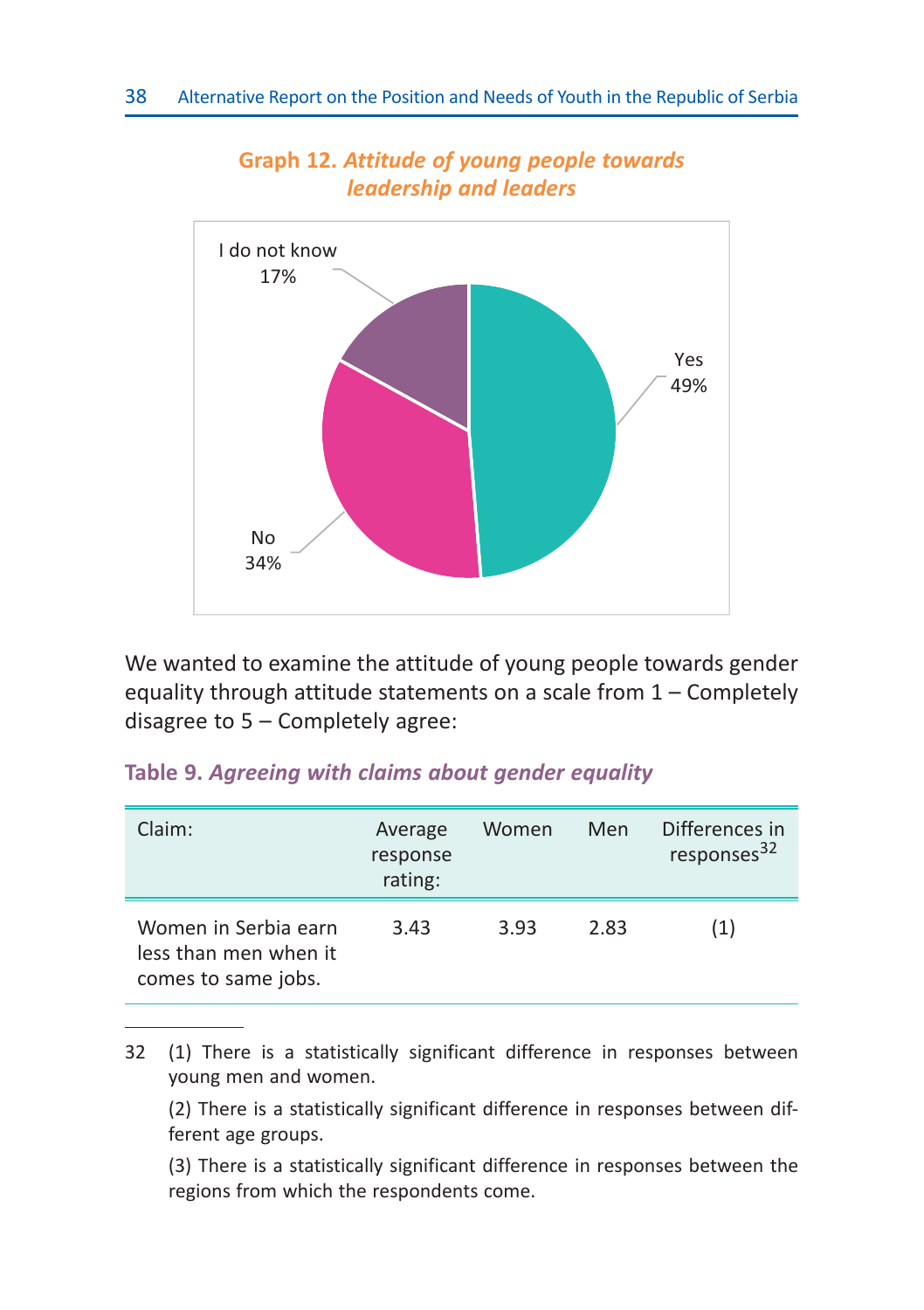#### 5. Values of Young People 39

| Claim:                                                                                      | Average<br>response<br>rating: | Women | Men  | Differences in<br>responses |
|---------------------------------------------------------------------------------------------|--------------------------------|-------|------|-----------------------------|
| Caring for children<br>and the house is still<br>mostly a woman's job<br>in Serbia.         | 3.92                           | 4.28  | 3.51 | (1)                         |
| People in Serbia find<br>it harder to accept<br>women than men in<br>positions of power.    | 3.98                           | 4.47  | 3.41 | (1)                         |
| Quotas for women,<br>for example in the<br>Parliament, will help<br>improve their position. | 3.01                           | 3.40  | 2.56 | $(1)$ $(2)$ <sup>33</sup>   |
| There are male and<br>female occupations.                                                   | 2.59                           | 2.21  | 3.04 | $(1)$ $(2)$ <sup>34</sup>   |
| Women who put their<br>careers ahead of start-<br>ing a family are selfish                  | 1.8                            | 1.44  | 2.23 | $(1)$ $(3)$ <sup>35</sup>   |
| In today's society,<br>women are equally<br>free as men.                                    | 2.82                           | 2.29  | 3.46 |                             |
| In cases of rape, it<br>might be a woman's<br>fault                                         | 1.83<br>333435                 | 1.53  | 2.17 | (1)                         |

<sup>33</sup> There is a statistically significant difference among respondents aged 15–19 when it comes to quotas for women in institutions. This age group agrees more with the claim that quotas help improve the position of women.

<sup>34</sup> The 15–19 age group agrees *less* with the claim that there are male and female occupations compared to other two age groups.

<sup>35</sup> Young people from the region of Central and West Serbia agree more with the claim that women who put their careers ahead of their families are selfish, although their score is also 2.01.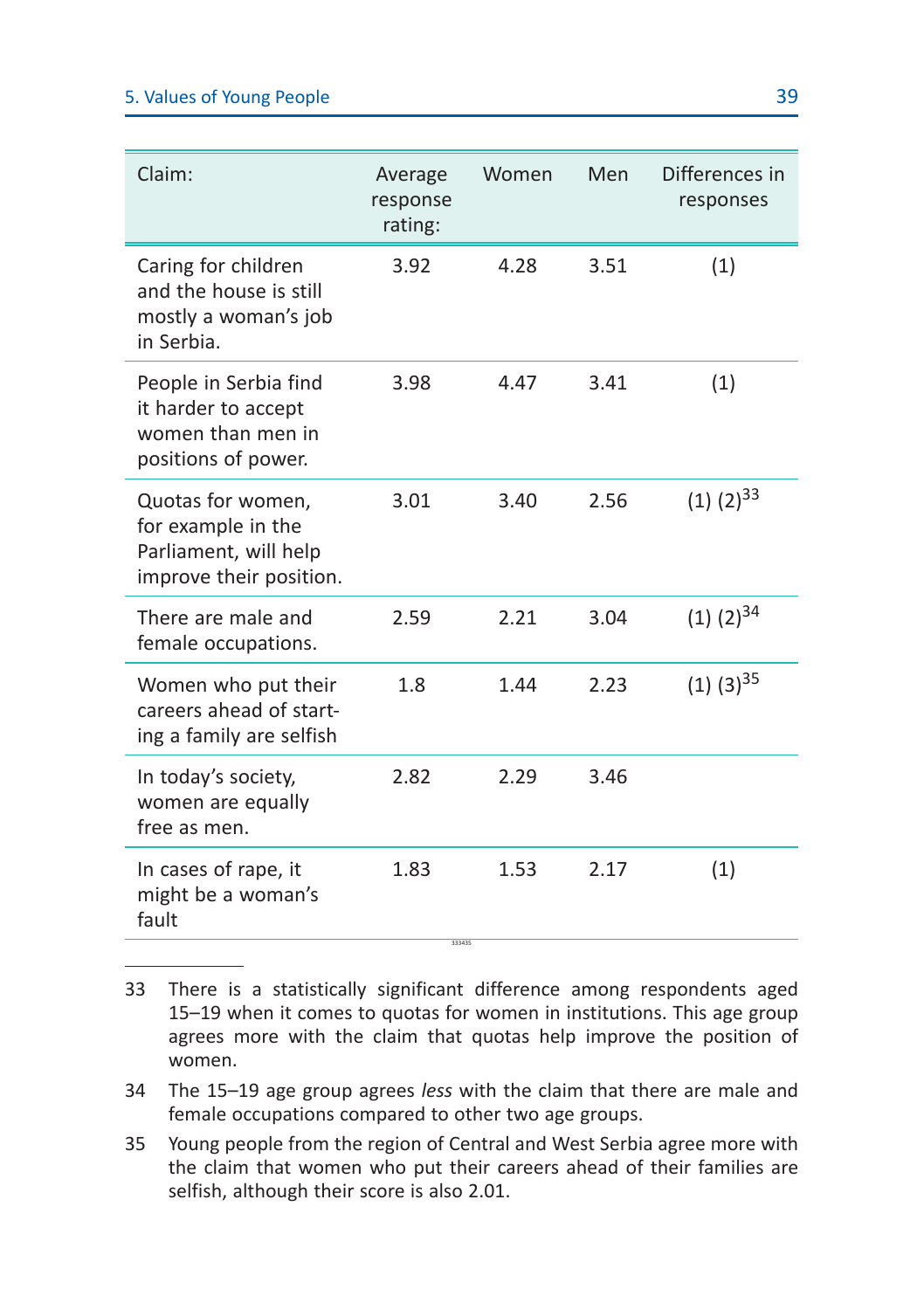We re-examined the attitudes of young people towards the position of LGBTQ population and their rights. We presented them with attitude statements in order to examine their attitude by rating the following situations on a scale from 1 to 5 in relation to how they would feel  $(1 - I$  would not mind at all;  $5 - I$  would mind it very much):

| Claim:                                                                     | Average<br>score<br>2020 | Average<br>score<br>2021 | Differences in<br>responses <sup>36</sup> |
|----------------------------------------------------------------------------|--------------------------|--------------------------|-------------------------------------------|
| If a member of the LGBTQ<br>population was your child's<br>teacher?        | 2.48                     | 2.20                     | $(1)^{37}$ (3) <sup>38</sup>              |
| If a member of the LGBTQ<br>population was your neighbor?                  | 1.82                     | 1.86                     | $(1)$ $(3)$                               |
| If members of the LGBTQ pop-<br>ulation were more present in<br>the media? | 2.64                     | 2.48                     | $(1)$ $(3)$                               |
| If a gay parade was held in<br>your city/town?                             | 3.05                     | 2.93                     | $(1)$ $(2)$ <sup>39</sup> $(3)$           |

#### **Table 10.** *Agreeing with the claims regarding the LGBTQ population*

36 (1) There is a statistically significant difference in responses between young men and women

 (2) There is a statistically significant difference in responses between different age groups.

 (3) There is a statistically significant difference in responses between the regions from which the respondents come.

- 37 In all categories except same-sex marriages, there is a difference in attitudes based on gender, which is statistically significant. Young women would be less bothered by these phenomena than young men.
- 38 There is a statistically significant difference in all categories when it comes to respondents from the region of Central and West Serbia, who are more bothered by these phenomena.
- 39 There is a statistically significant difference between respondents aged 15–19 years. This age group would be less bothered by the gay parade.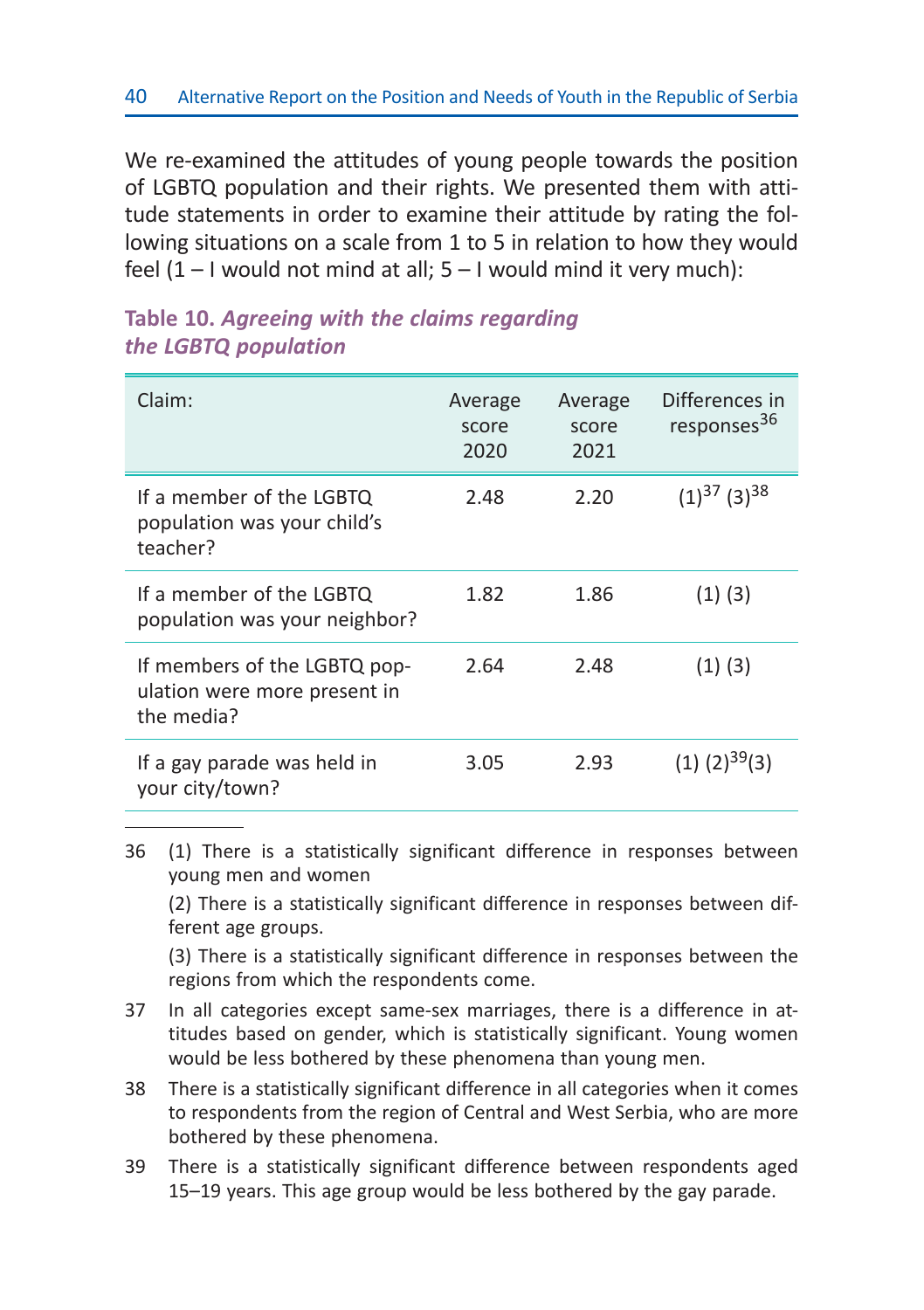#### 5. Values of Young People 41

| Claim:                                                   | Average<br>score<br>2020 | Average<br>score<br>2021 | Differences in<br>responses |
|----------------------------------------------------------|--------------------------|--------------------------|-----------------------------|
| If same-sex marriages became<br>legal?                   | 2.74                     | 3                        | (3)                         |
| If same-sex couples were al-<br>lowed to adopt children? | 2.98                     | 3.12                     | $(1)$ $(3)$                 |

**Graph 13.** *Attitudes of young people towards the EU*



**Graph 14.** *Attitudes of young people towards Serbia's path to the EU*

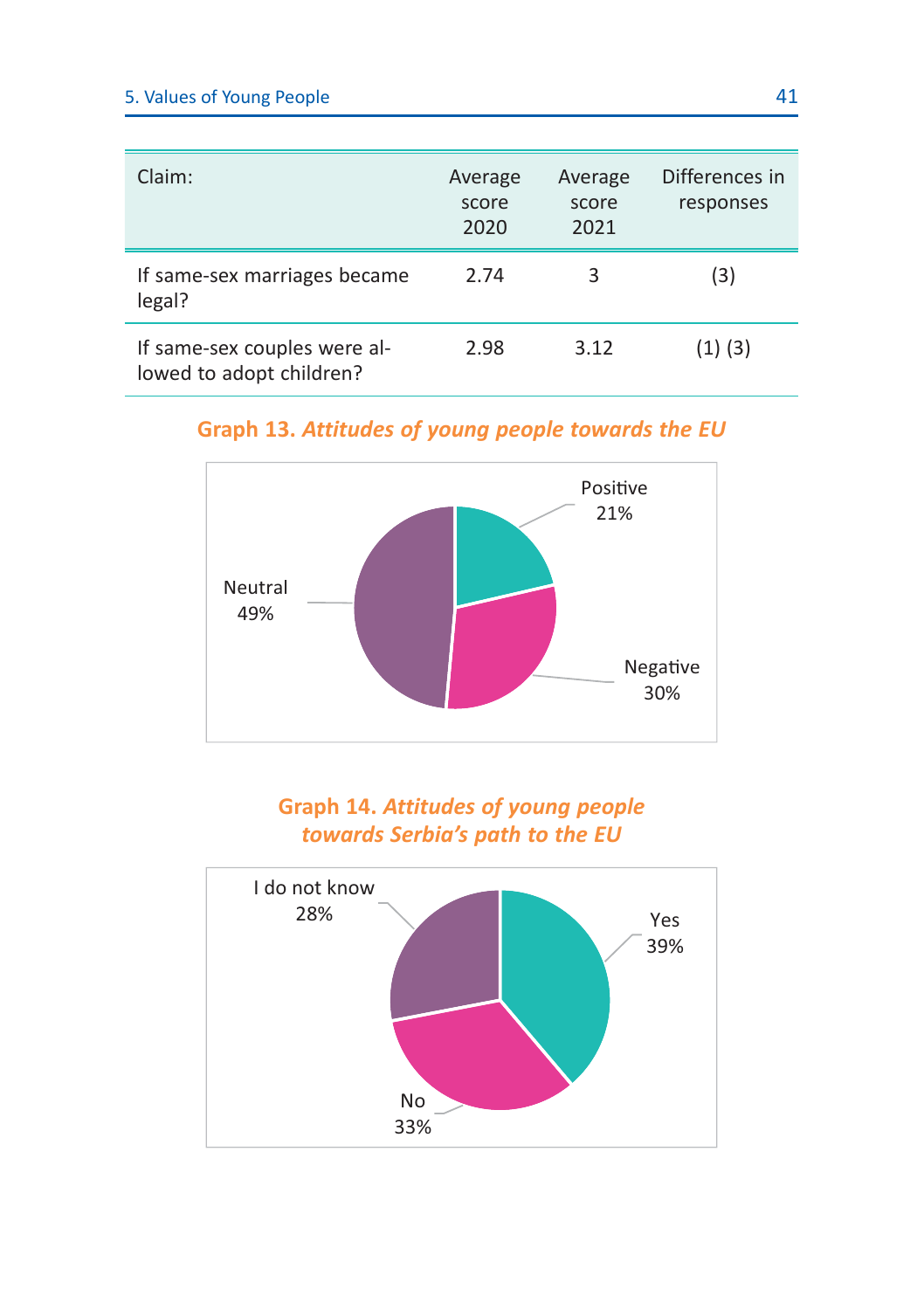We asked young people why, in their opinion, Serbia has not yet become an EU member, and they believe that it is mostly because Serbia does not want to recognize Kosovo (58.1% – unchanged compared to 2020), as well as because Serbia has not implemented all the reforms necessary for the membership (57.9% – a slight increase in this belief).



### **Graph 15.** *Why has Serbia not become a member of the EU (part one)*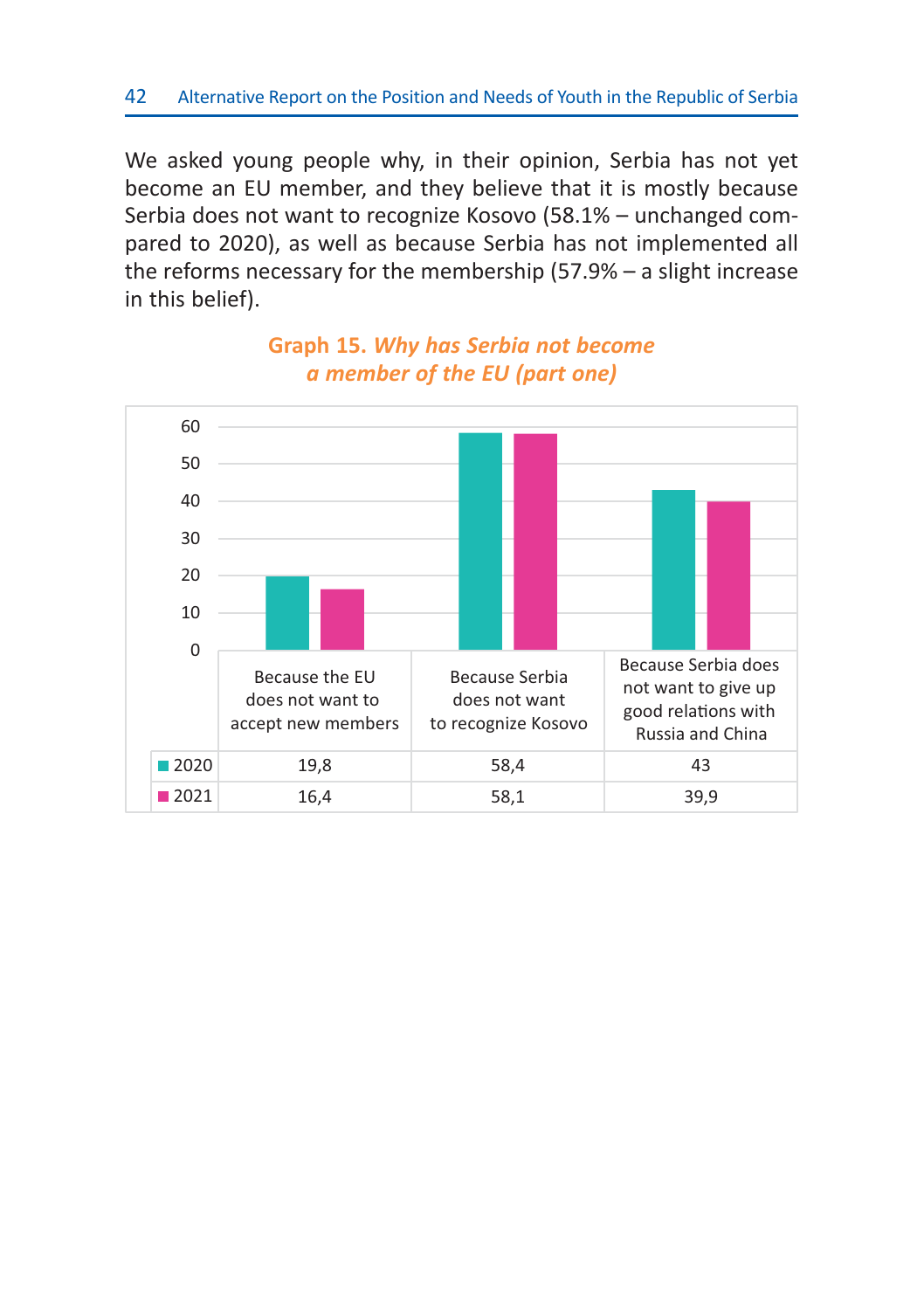

#### **Graph 16.** *Attitudes of young people towards Serbia's foreign policy*

**Graph 17.** *Attitudes of young people towards choosing a side with regard to Serbia's foreign policy*



**With regard to the first question about the foreign policy orientation of Serbia, there are no statistically significant differences on any grounds (gender, age, region). When it comes to the West-East dichotomy, there are no statistically significant differences in responses in relation to age and region, while there is a very slight difference between the genders – young men opt more for the East.**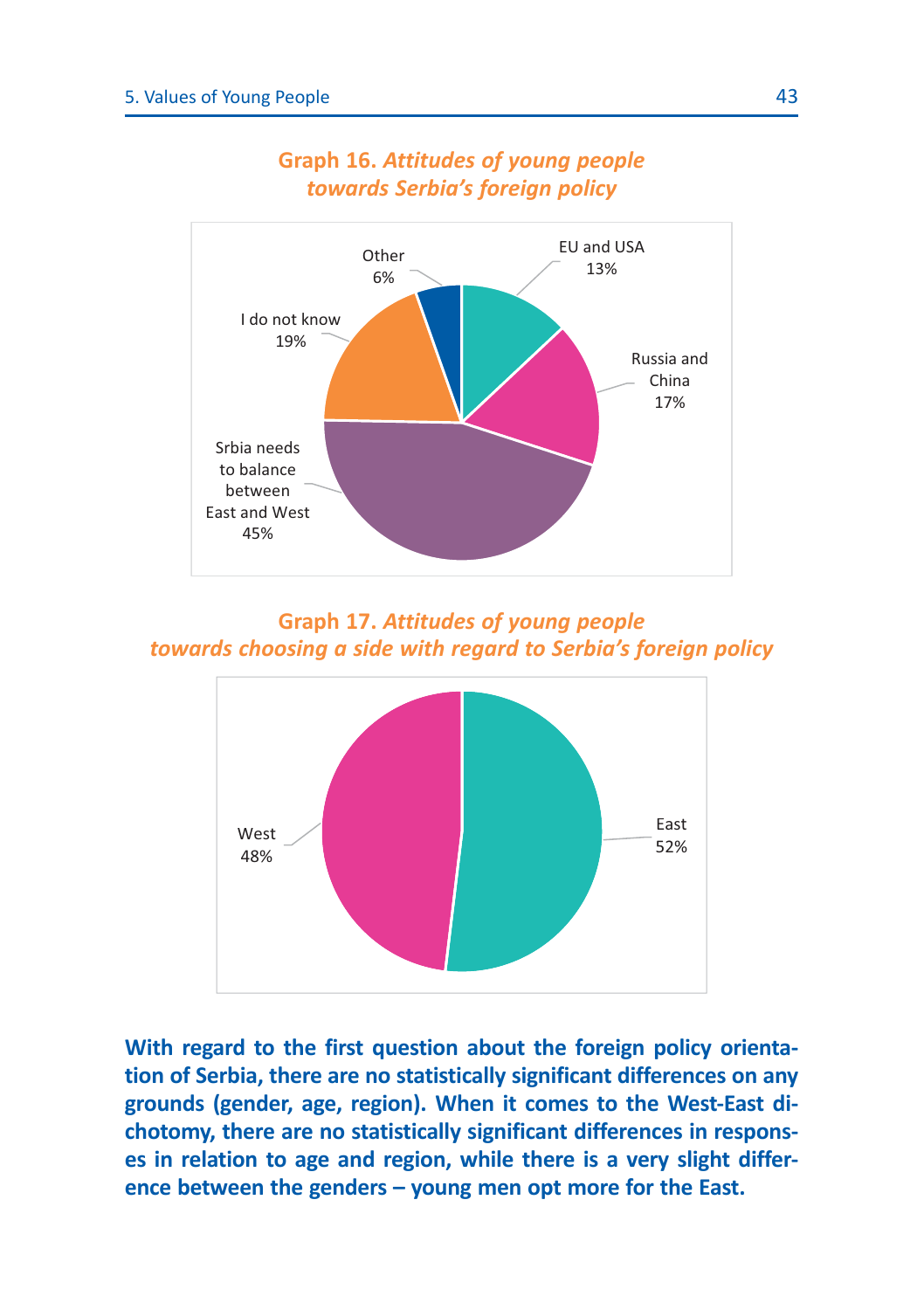This year, we repeated the questions about Kosovo, as well as about NATO. We asked what Serbia, in the opinion of young people, should do on the issue of Kosovo, and this year we added the option of "regaining authority in Kosovo by military means", and the answers are as follows:



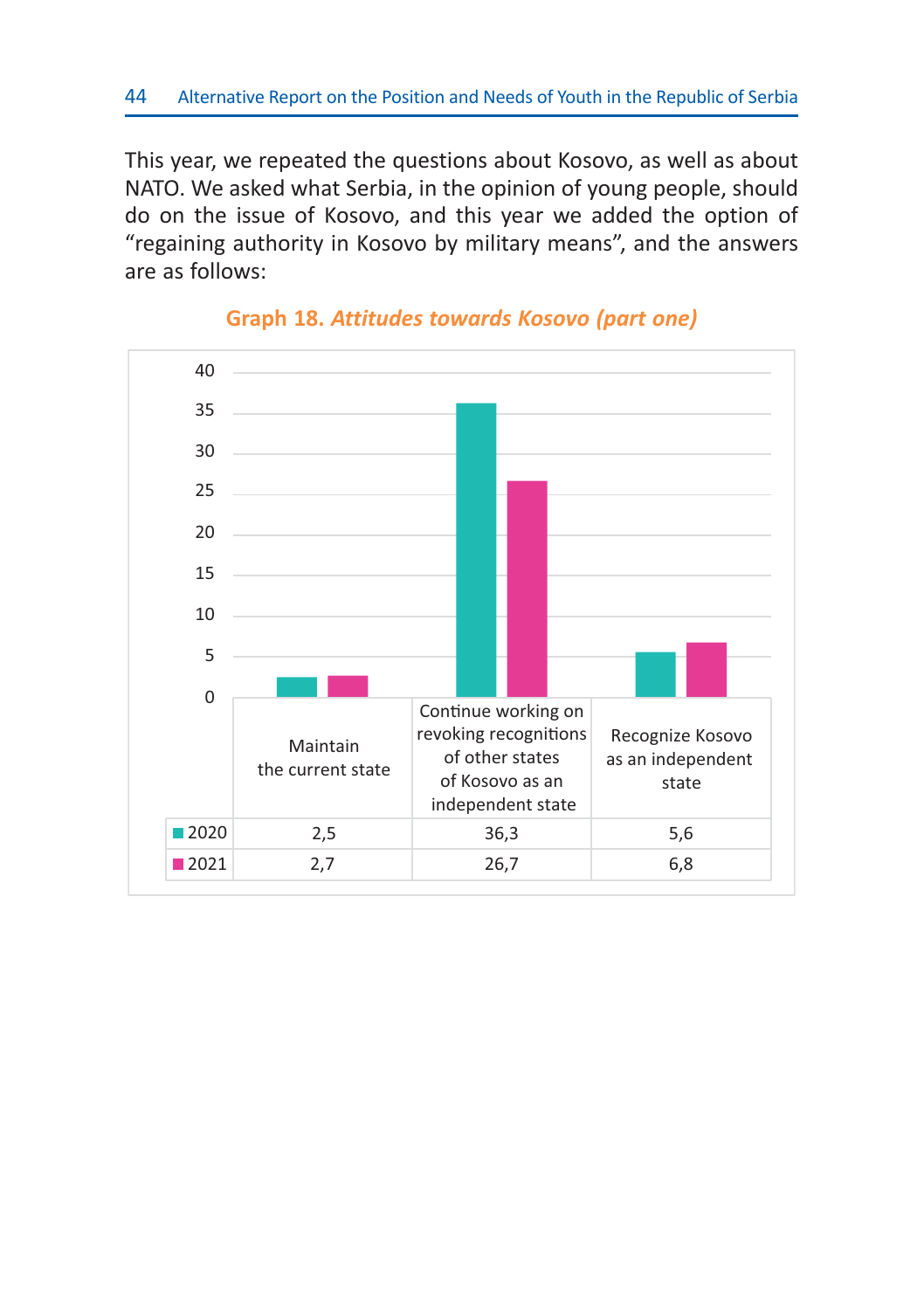

**Graph 19.** *Attitudes towards Kosovo (part two)*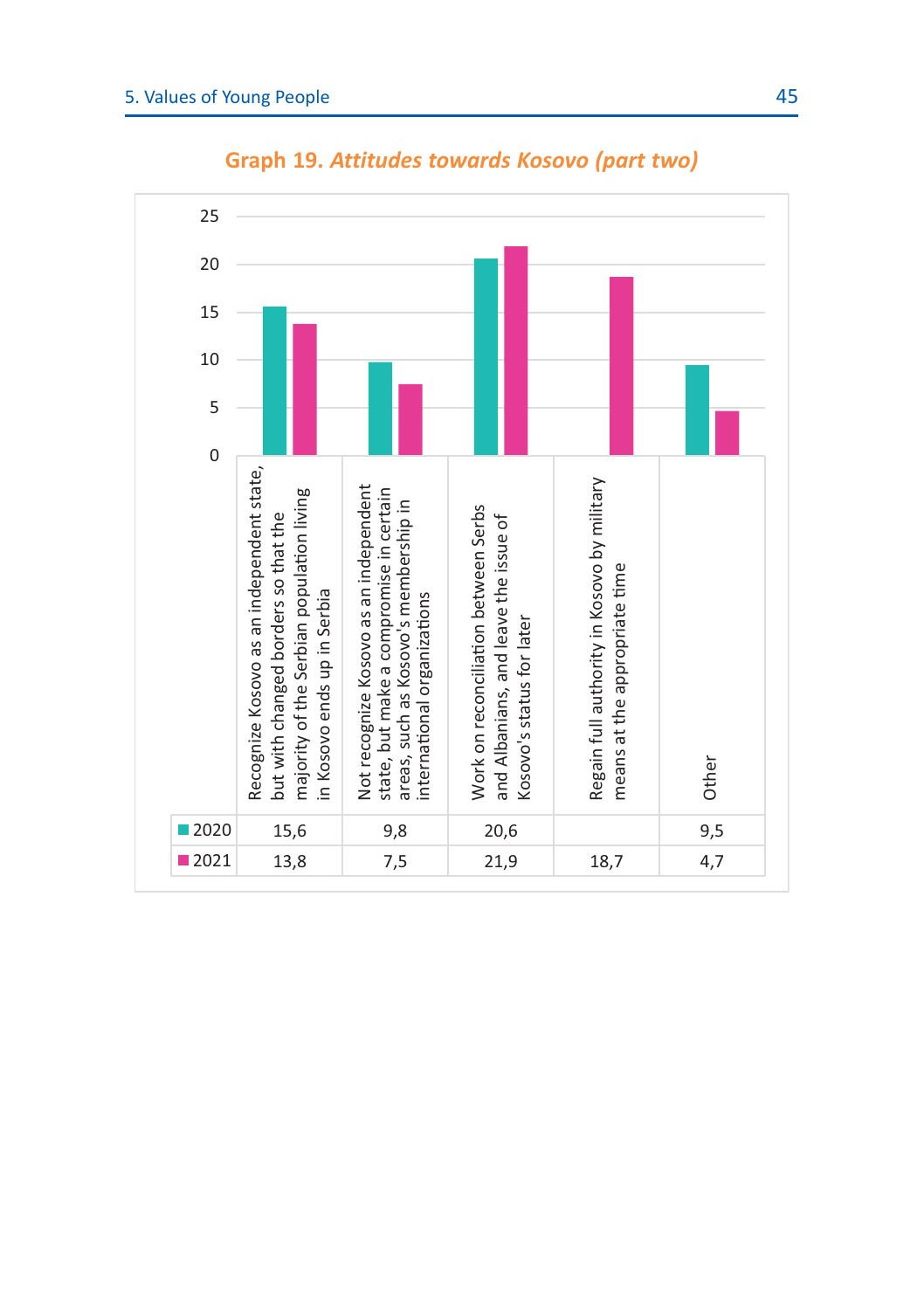

#### **Graph 20.** *Attitudes of young people towards joining NATO*



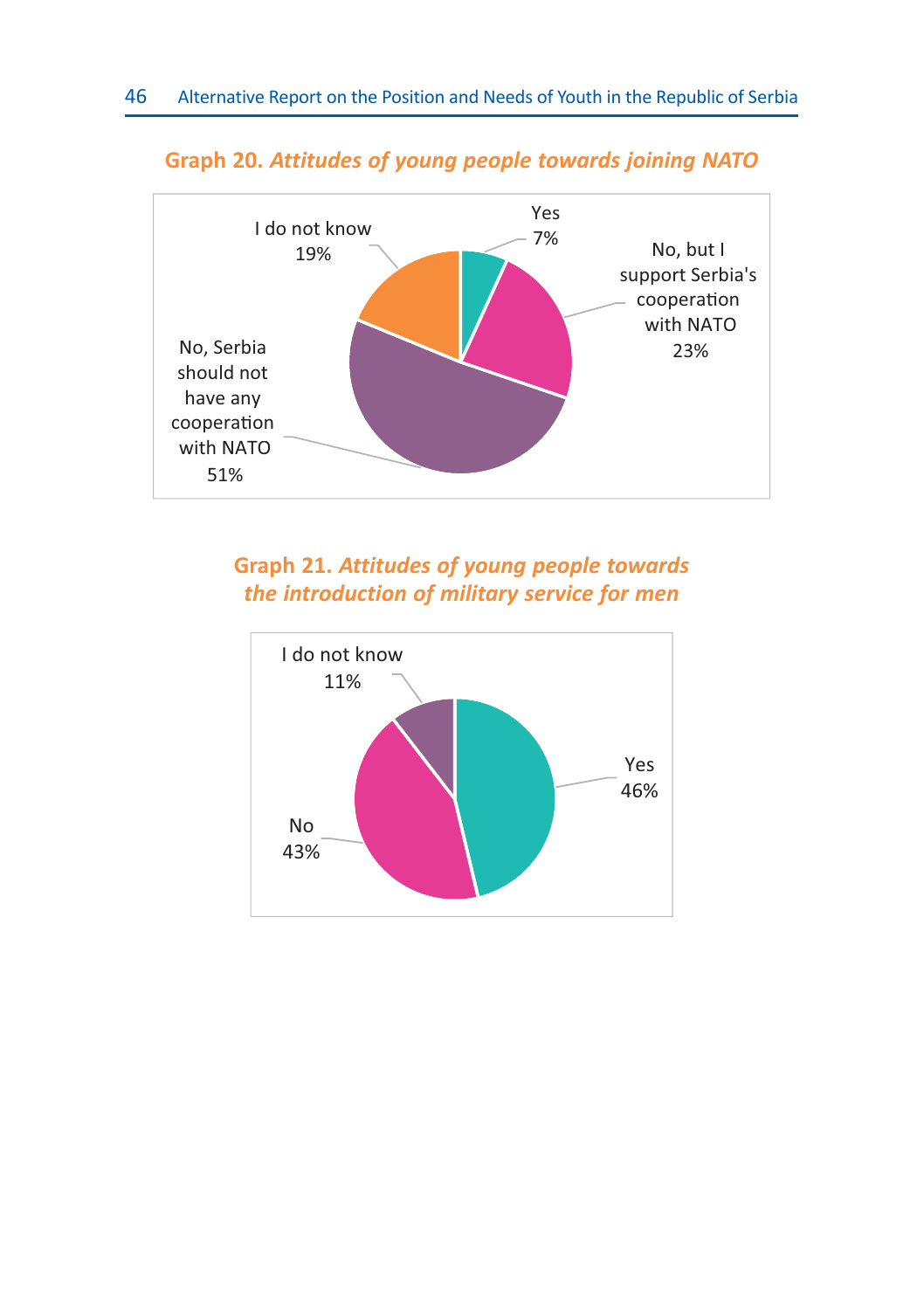

### **Graph 22.** *Attitudes of young people towards the adoption of the Law on Same-Sex Unions*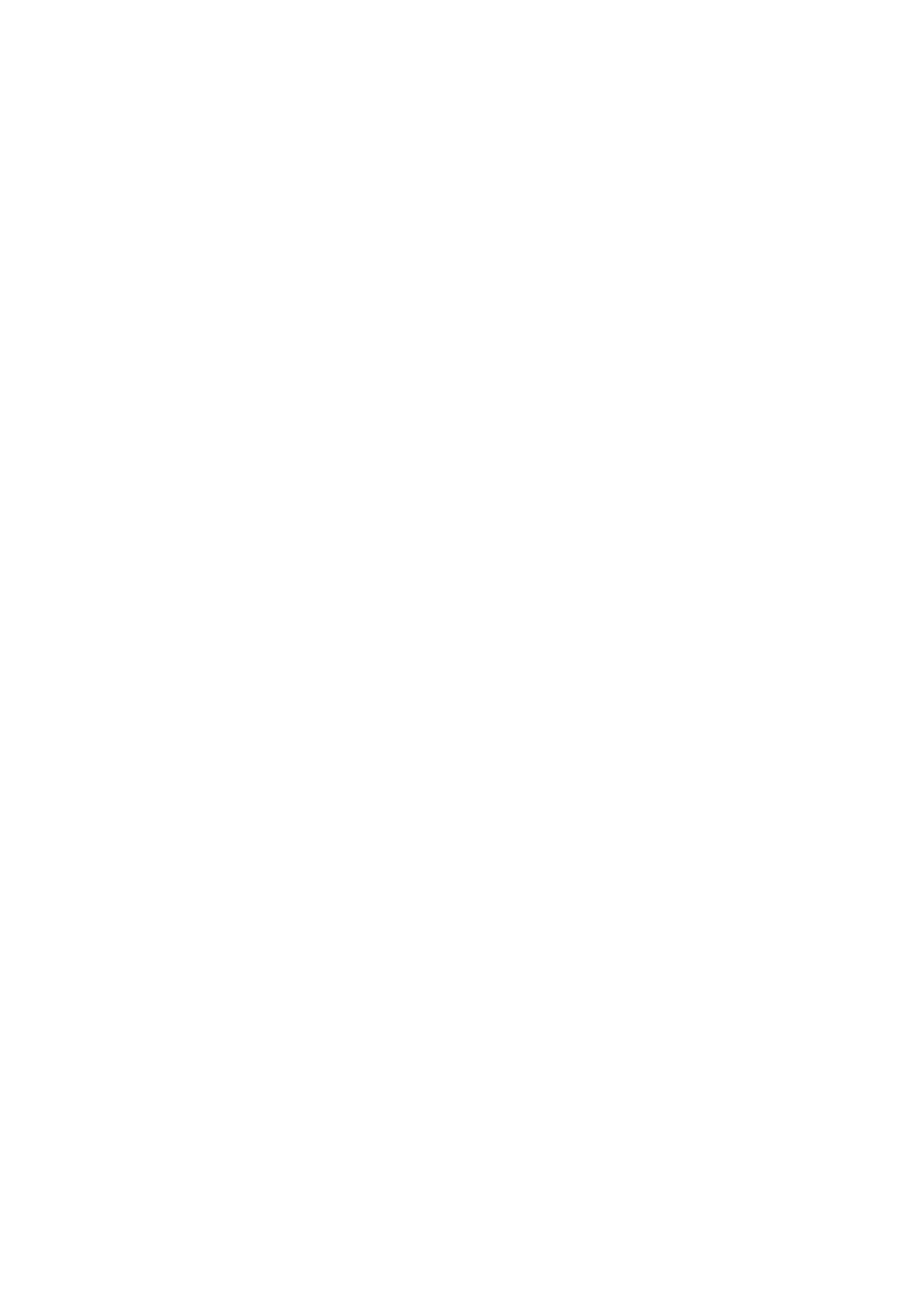# **6. MEDIA, SOCIAL NETWORKS AND APPLICATIONS**

We asked young people what devices they use for obtaining information. As we can see from the answers, most of them use the phone to stay informed (as much as 98.4%), followed by laptop (58.4%) and television (43.6% – a slight decrease).



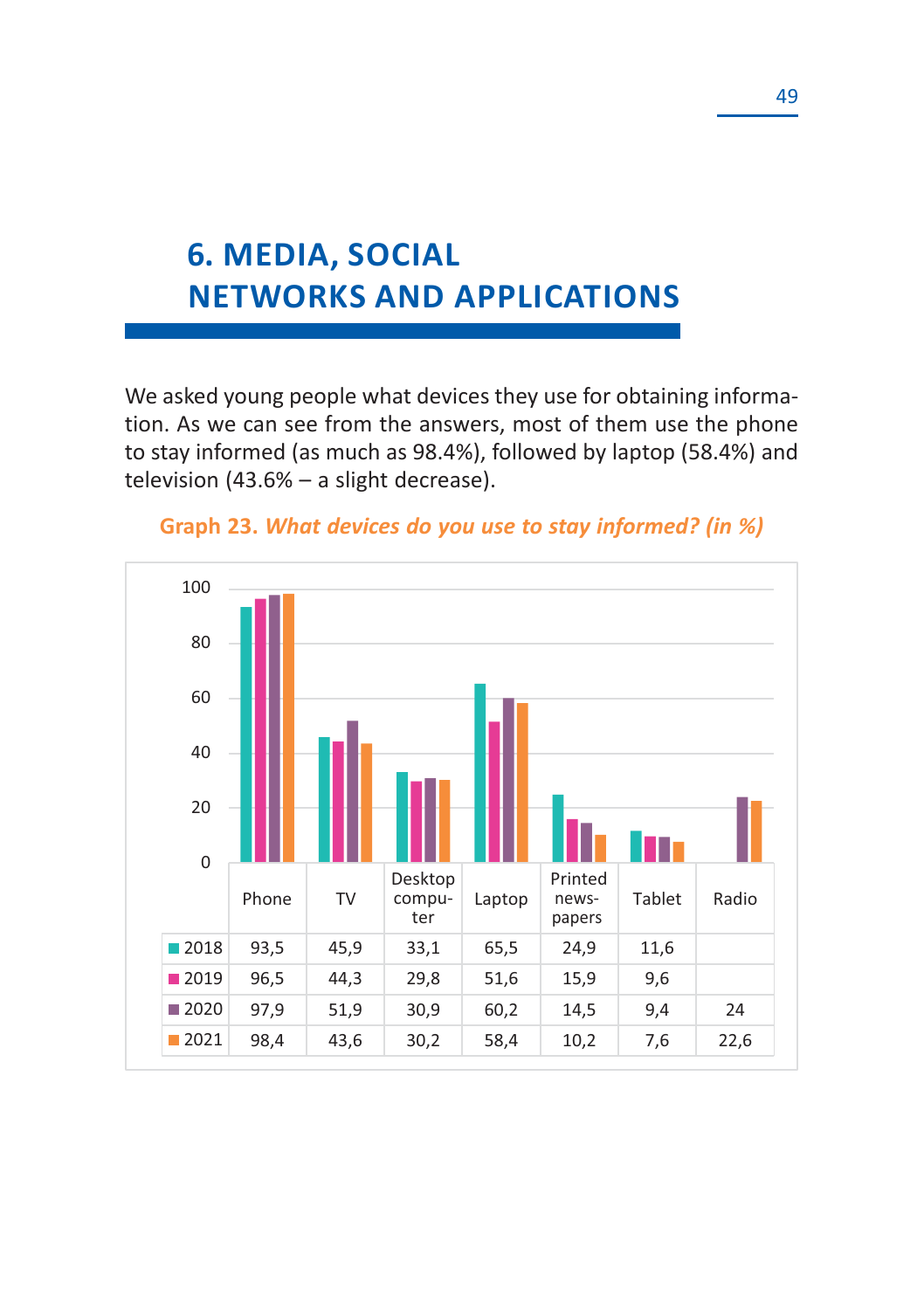

**Graph 24.** *On which social networks do you have profiles? (in %)*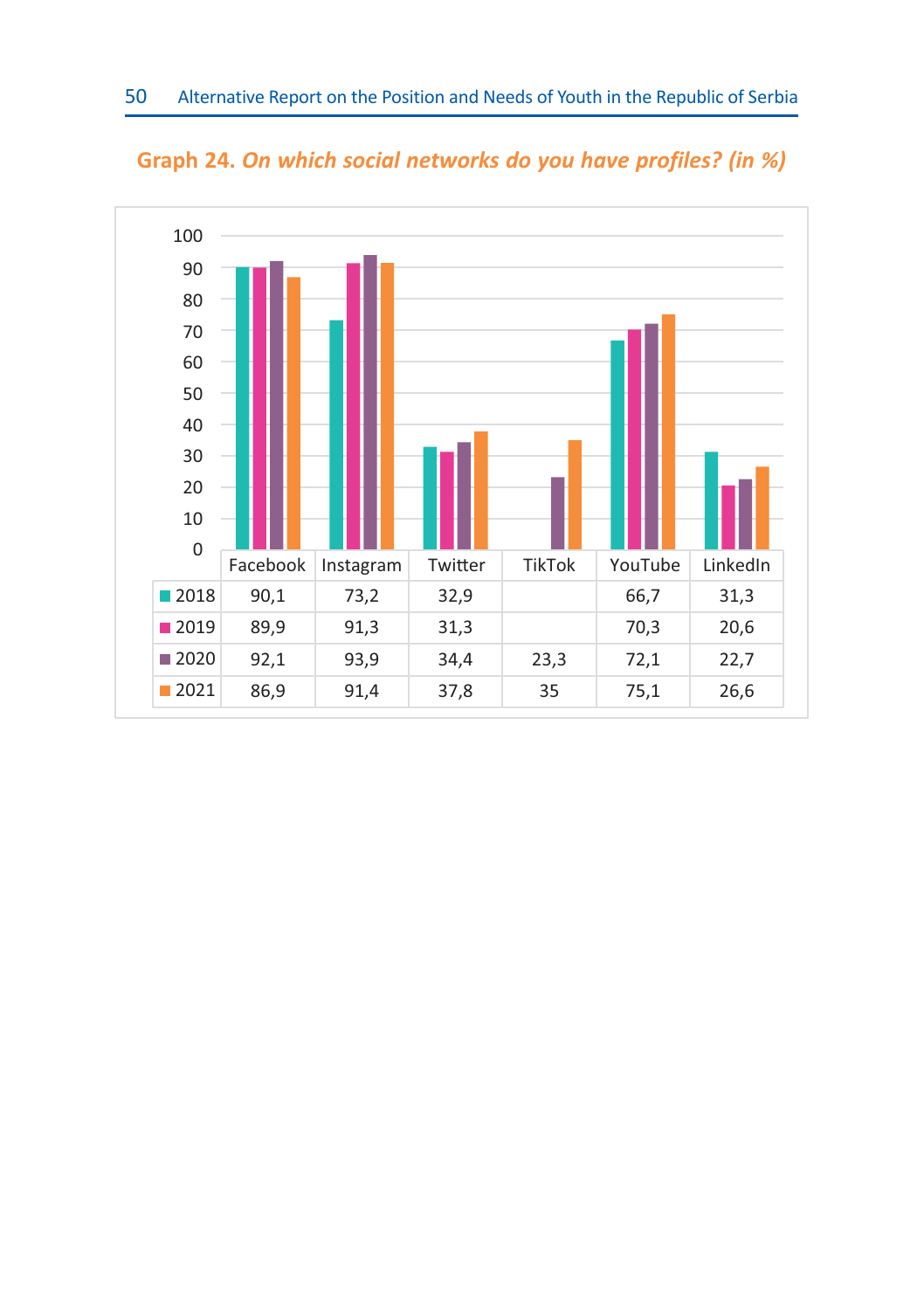## **7. YOUTH AND THE LABOR MARKET**

According to the official data of the National Employment Service<sup>40</sup>, the number of young people who are unemployed in April 2021 is 115,533, which represents 21.04% of the total number of unemployed. More than one fifth of the unemployed in the Republic of Serbia are young people aged 15 to 30. Compared to last year, youth unemployment increased by 10,831 young people or 10.34%.

| Region                            | Number of<br>unemployed young<br>people (15–30 years) | Percentage of unemployed<br>young people in relation<br>to the total number of<br>unemployed young people |
|-----------------------------------|-------------------------------------------------------|-----------------------------------------------------------------------------------------------------------|
| Belgrade region                   | 12 449                                                | 10.8%                                                                                                     |
| Vojvodina region                  | 22 593                                                | 19.6%                                                                                                     |
| Central and West<br>Serbia region | 40 279                                                | 34.9%                                                                                                     |
| South and East<br>Serbia region   | 32 673                                                | 28.3%                                                                                                     |
| Kosovo and<br>Metohija region     | 7 539                                                 | 6.53%                                                                                                     |
| Total                             | 115 533                                               | 100%                                                                                                      |

#### **Table 11.** *Percentage share of unemployed youth by regions in relation to the total number of unemployed young people*

*Source:* National Employment Service

<sup>40</sup> National Employment Service, Monthly Statistical Bulletin – April 2021, http://www.nsz.gov.rs/live/digitalAssets/15/15962\_nsz\_bilten\_ april\_2021.pdf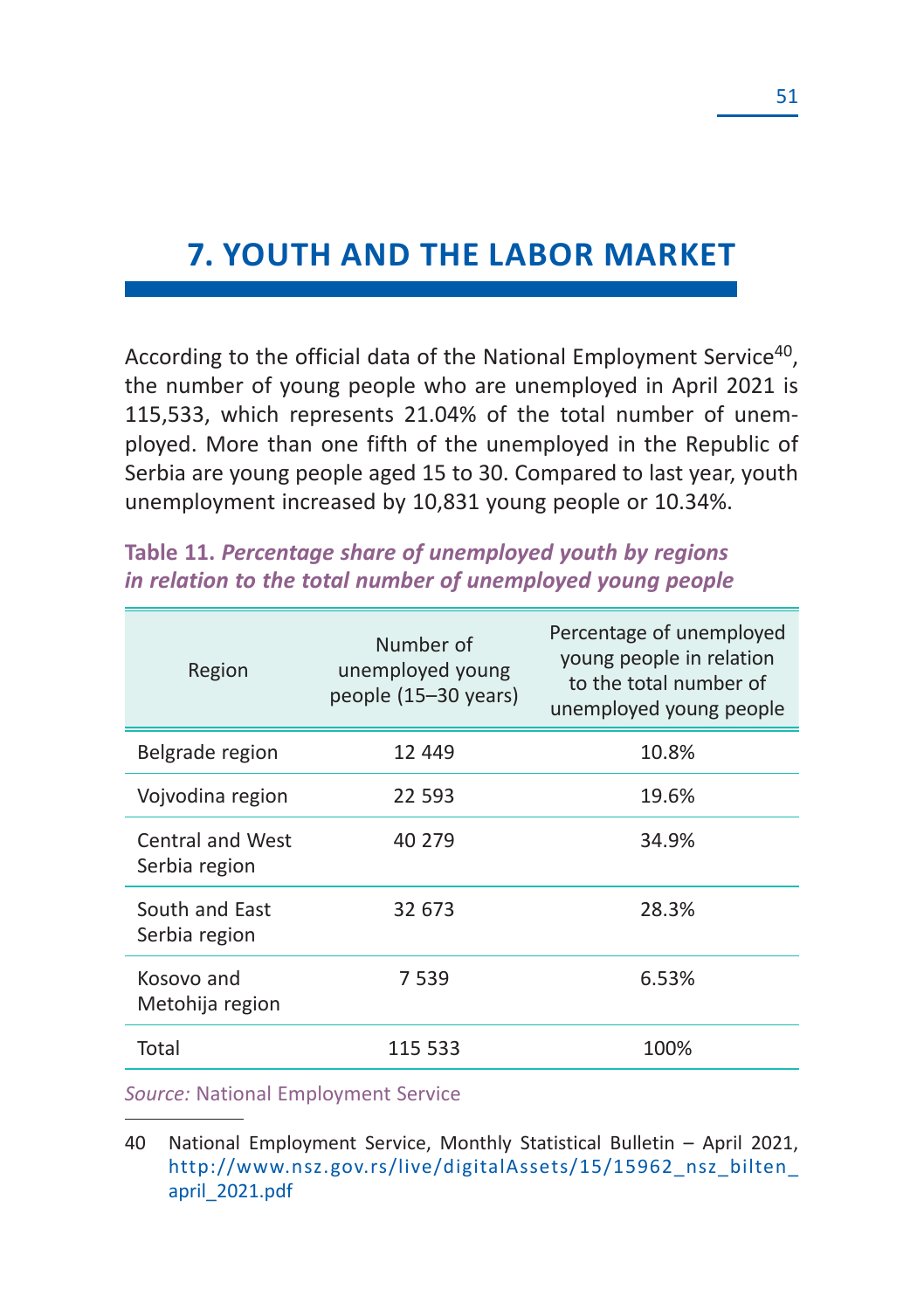The data show that **more than a third of unemployed young people are from the region of Central and West Serbia**, as was the case in previous years. A slightly smaller percentage of unemployed youth is from the region of South and East Serbia, and even smaller percentage of unemployed young people is from the Vojvodina region. The lowest percentage of unemployed youth are from Belgrade and the Kosovo and Metohija region.

According to a Department Manager at the NES, the program "My First Salary" was planned to include 10,000 young people. 23,014 young people opened an account on the "My First Salary" portal. Of that number, 17,061 candidates successfully applied for one of 12,559 positions with 7,524 employers. The Department Manager at the NES states that the program included a total of 8,453 unemployed persons, namely 5,541 persons with secondary education and 2,912 persons with higher education, or 66% of persons with secondary education and 34% of persons with higher education.

Ilija Knežević, the Department Manager, also gave us an overview of employers: the largest number of individuals joined the private sector, 7,165 or 85% (4,790 with secondary education and 2,375 with higher education), while 1,288 individuals or 15% were employed in the public sector (751 with secondary education and 537 with higher education).

More than 10,000 employers have expressed interest in participating in the program, registered on the "My First Salary" portal and reported the need for over 17,000 positions for 28,000 jobs. Out of the total number of registered employers, 8,540 met the requirements of the public invitation to participate in the program, with 14,294 positions approved for hiring 22,740 unemployed persons.

Upon completing the process of selecting the candidates, which was carried out in several cycles due to the large number of registered participants, a total of 5,177 employers were included in the "My First Salary" program.

Statistically speaking about 1% of young people left the program before its completion.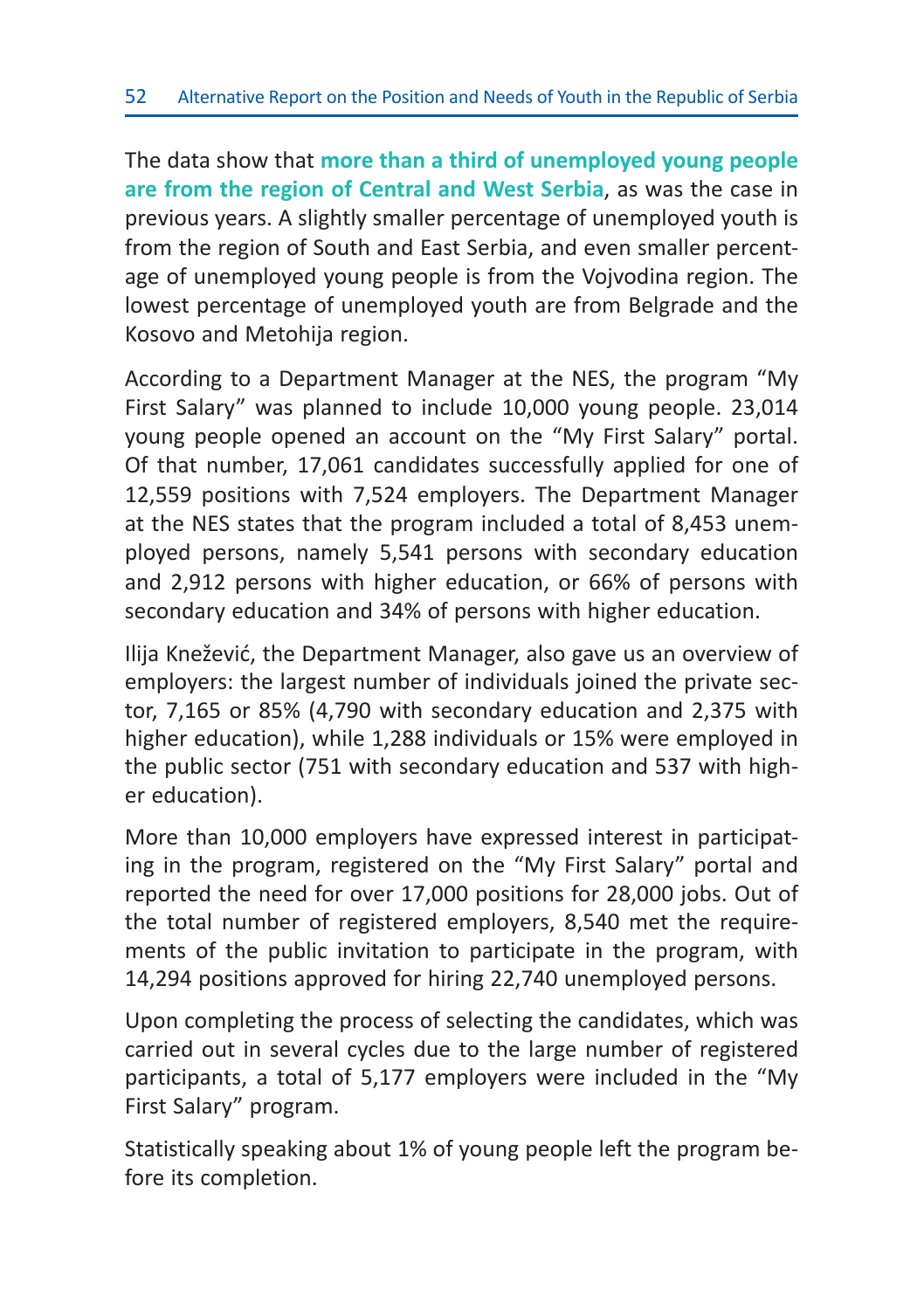

#### **Graph 25.** *How long have you been unemployed?*

We asked young people what is important to them when it comes to employment – the most important thing is earnings with 90.3%, and all the answers are shown in the table below:

#### **Table 12.** *What is important to you when it comes to employment?*

| Importance                             | 2020 (in %) | 2021 (in %) |
|----------------------------------------|-------------|-------------|
| Earnings                               | 90.3        | 90.9        |
| Opportunity for advancement            | 78.2        | 77.4        |
| Working hours                          | 63.4        | 70.8        |
| Learning opportunities                 | 55.7        | 60.3        |
| Good relations with superiors (bosses) | $\ast$      | 61,1        |
| Good relations with colleagues         |             | 71.9        |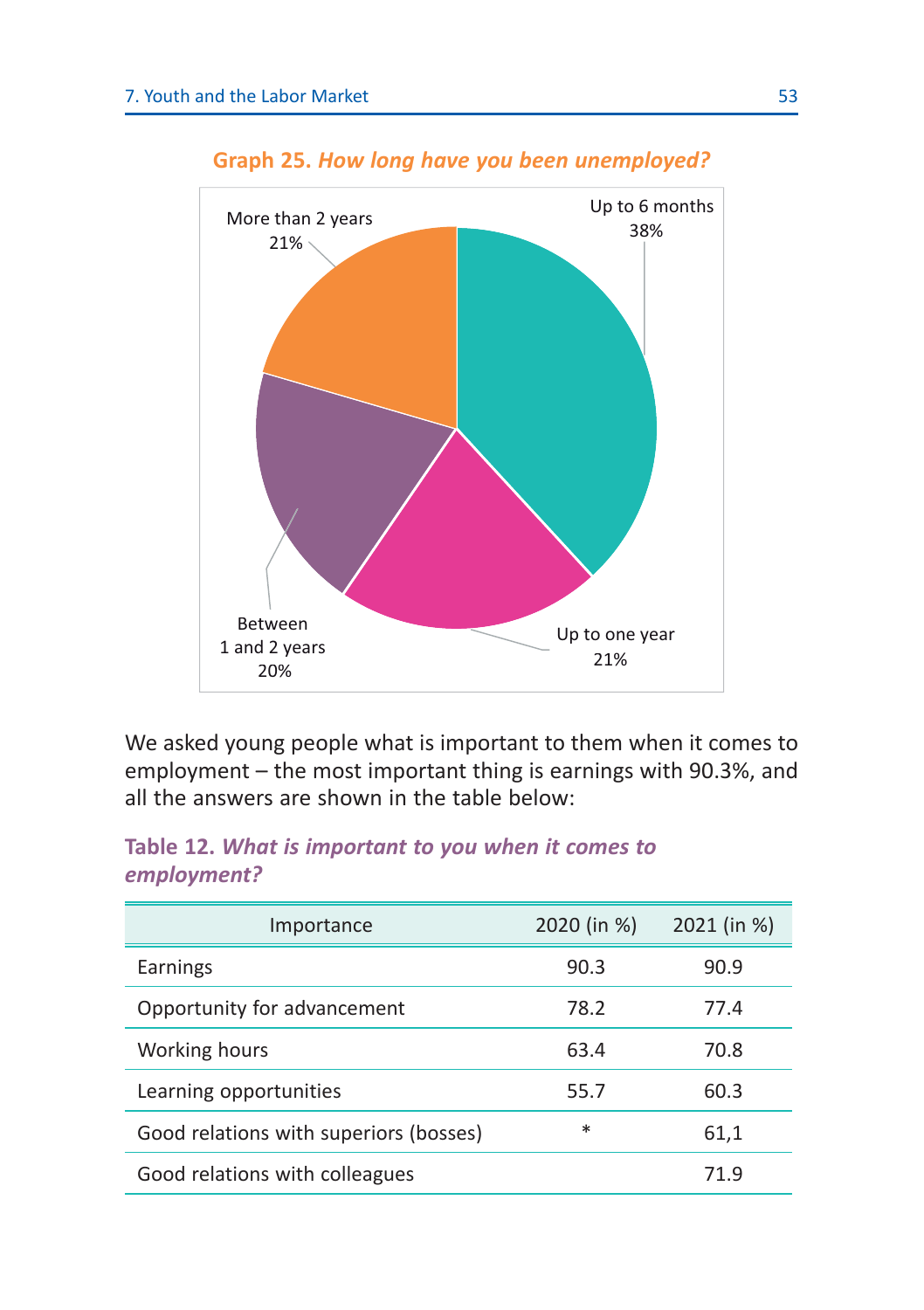

**Graph 26.** *Are you planning to move out of the country?*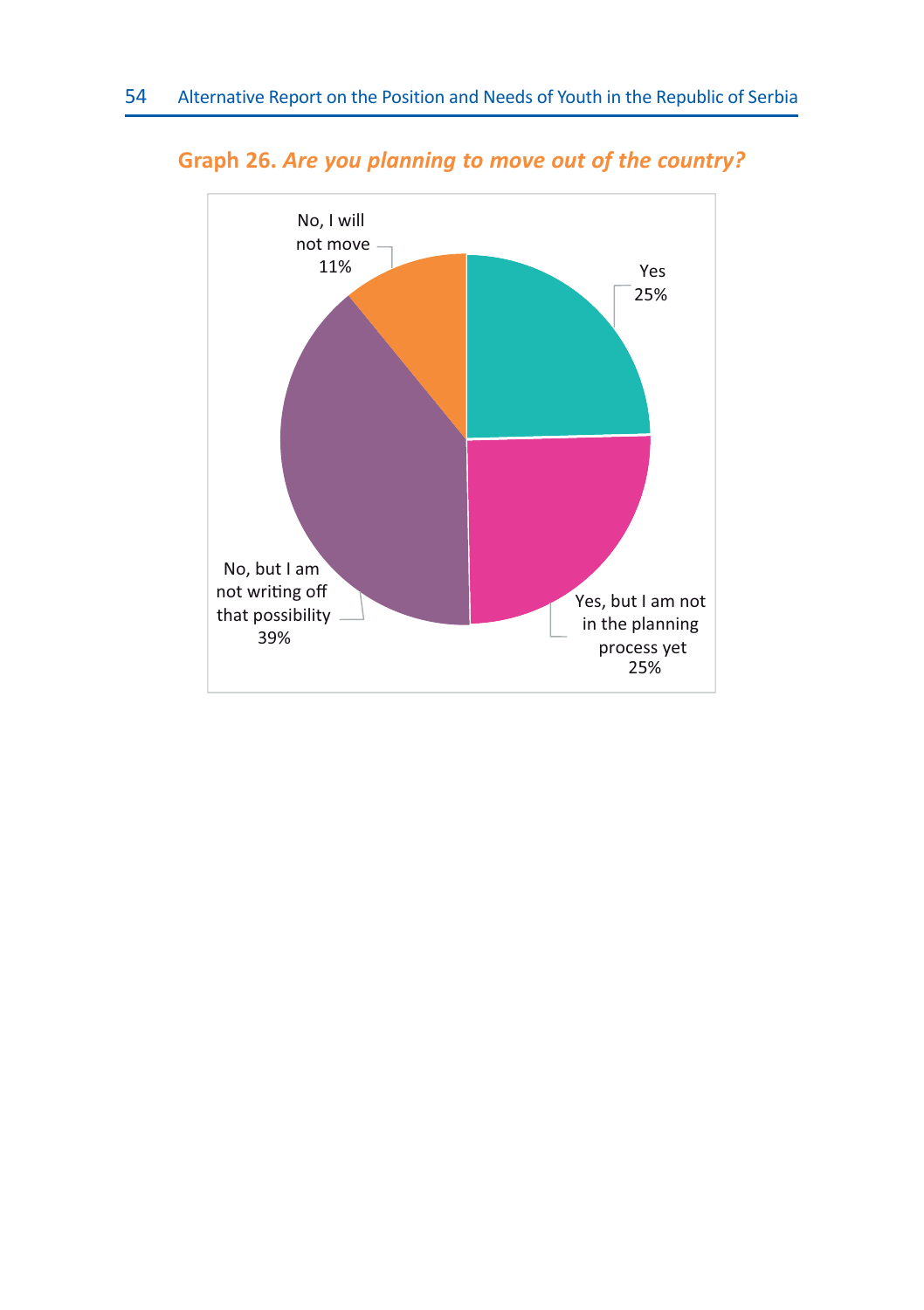

### **Graph 27.** *Why would you move out of the country?*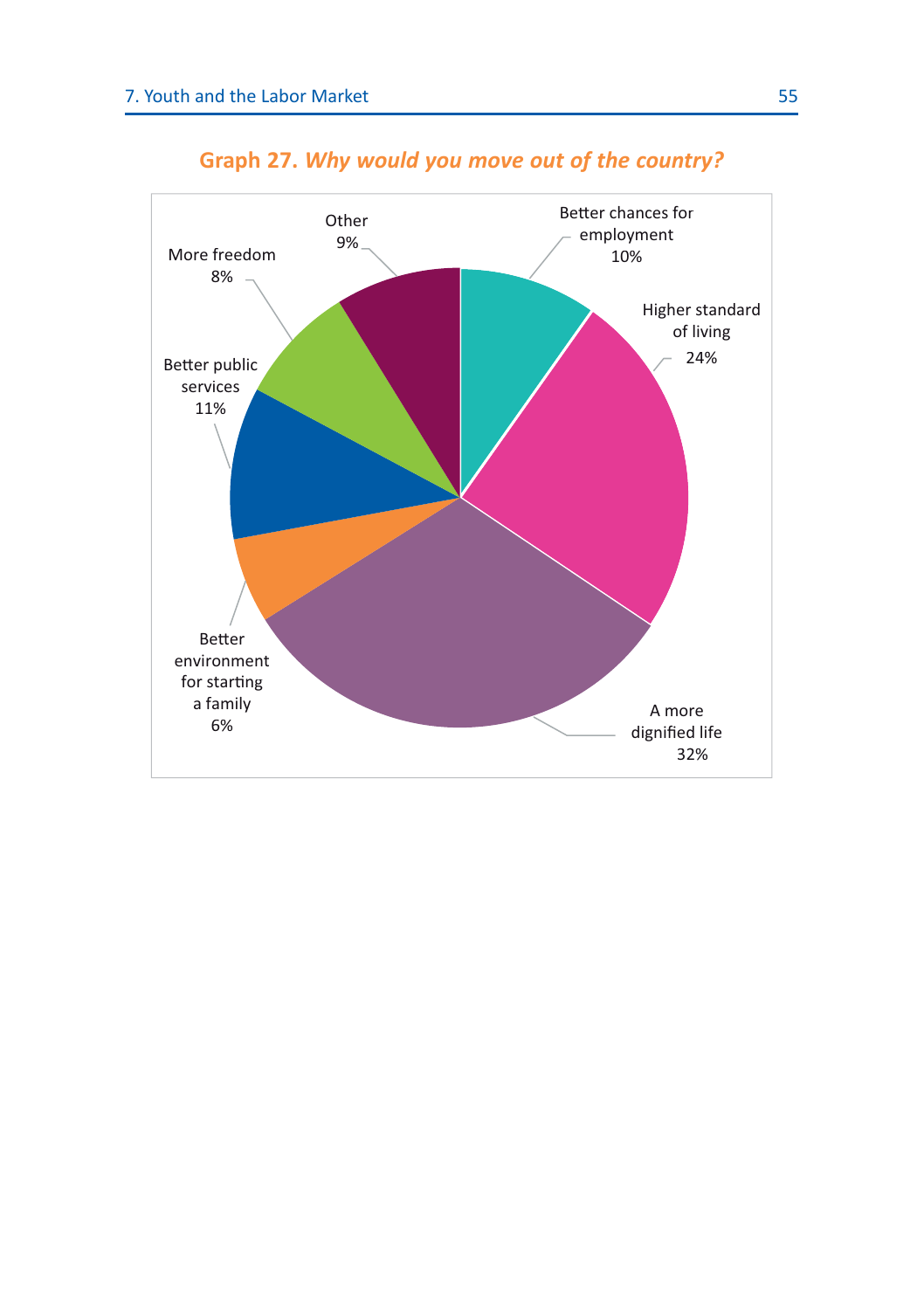

#### **Graph 28.** *Why would you not move out of the country?*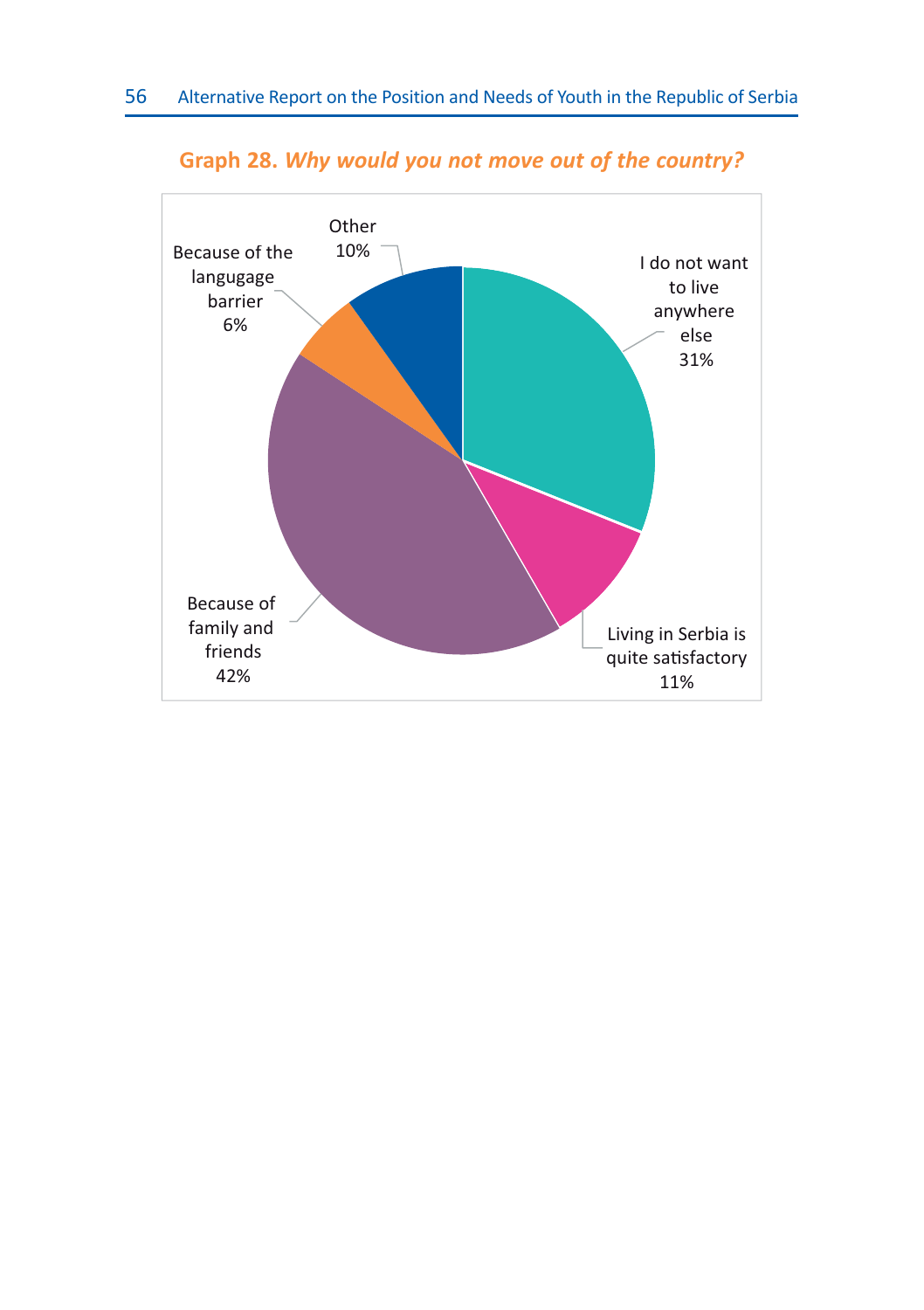## **8. YOUTH AND EDUCATION**

In the calendar year 2020, in the Republic of Serbia, 41,331 students graduated at all levels of studies and from all higher education institutions, which is about 1,000 less than in the calendar year 2019. Of the total number of graduated students, **16,488 or 39.9% are male and 24,843 or 60.1% are female.** A total of 32,680 students graduated from state and private universities – **of which 78.9% or 25,794 students graduated from state and 21.1% or 6,886 students from private universities.** 8,651 students graduated from public and private higher vocational schools – 86.6% of them from state, and 13.4% from private higher vocational school.<sup>41</sup>

<sup>41</sup> Graduated students 2020, Statistical Office of the Republic of Serbia, https://publikacije.stat.gov.rs/G2021/Pdf/G20211164.pdf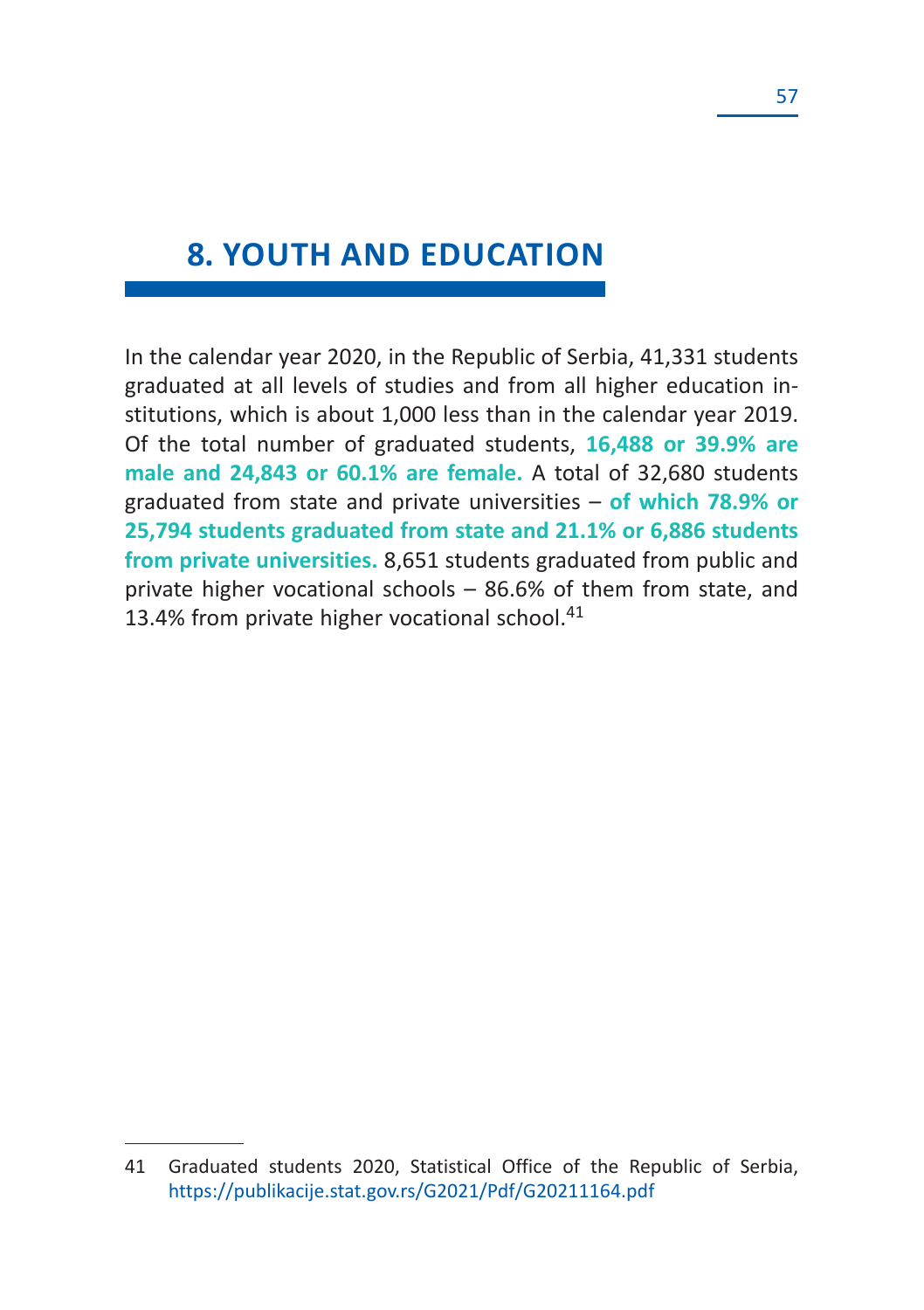

**Graph 29.** *Employment in the position for which young people were educated*

We also asked young people if they are willing to do other jobs until they find a job in their profession. Most of them, **as many as 90%, are willing to do other jobs until they find an adequate one in their profession**, stating that they would work because they have to – 29%, and 14% of them would not work for more than six months. Only 7% would not work, and 3% do not know, which points, as in the previous report, to the conclusion that young people in Serbia are not picky when it comes to work and that they would work anywhere if they are presented with an opportunity.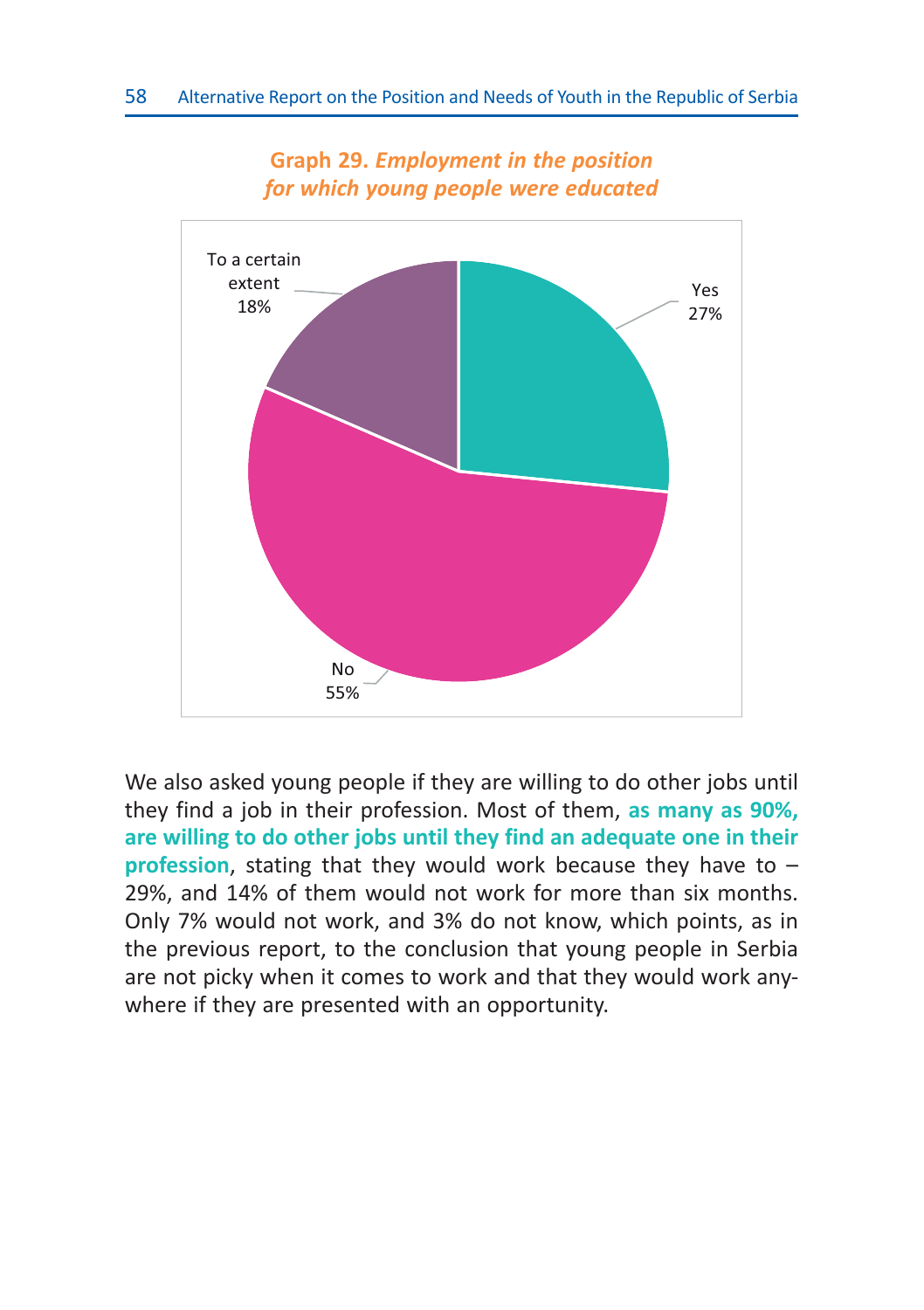

**Graph 30.** *Are you willing to do other jobs?*

We asked whether young people are willing to retrain if there is no need in the labor market for their educational profile, and three fifths of young people responded positively. The impression that young people are **willing to adapt to market conditions, from working outside the profession to willingness to retrain, wait for a job, etc.,** remains unchanged.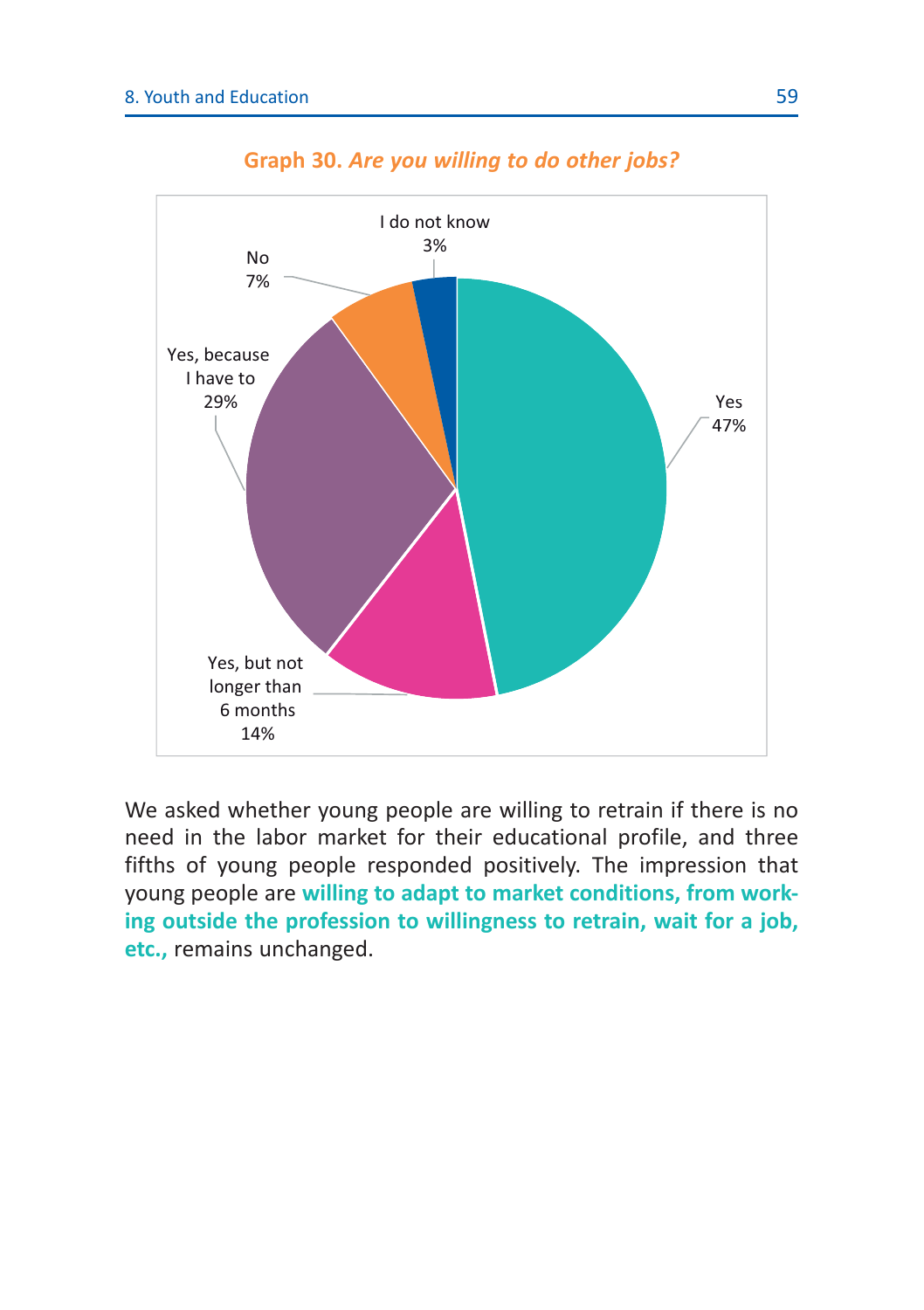### **Graph 31.** *Would you be willing to retrain if there is no need in the labor market for your educational profile?*

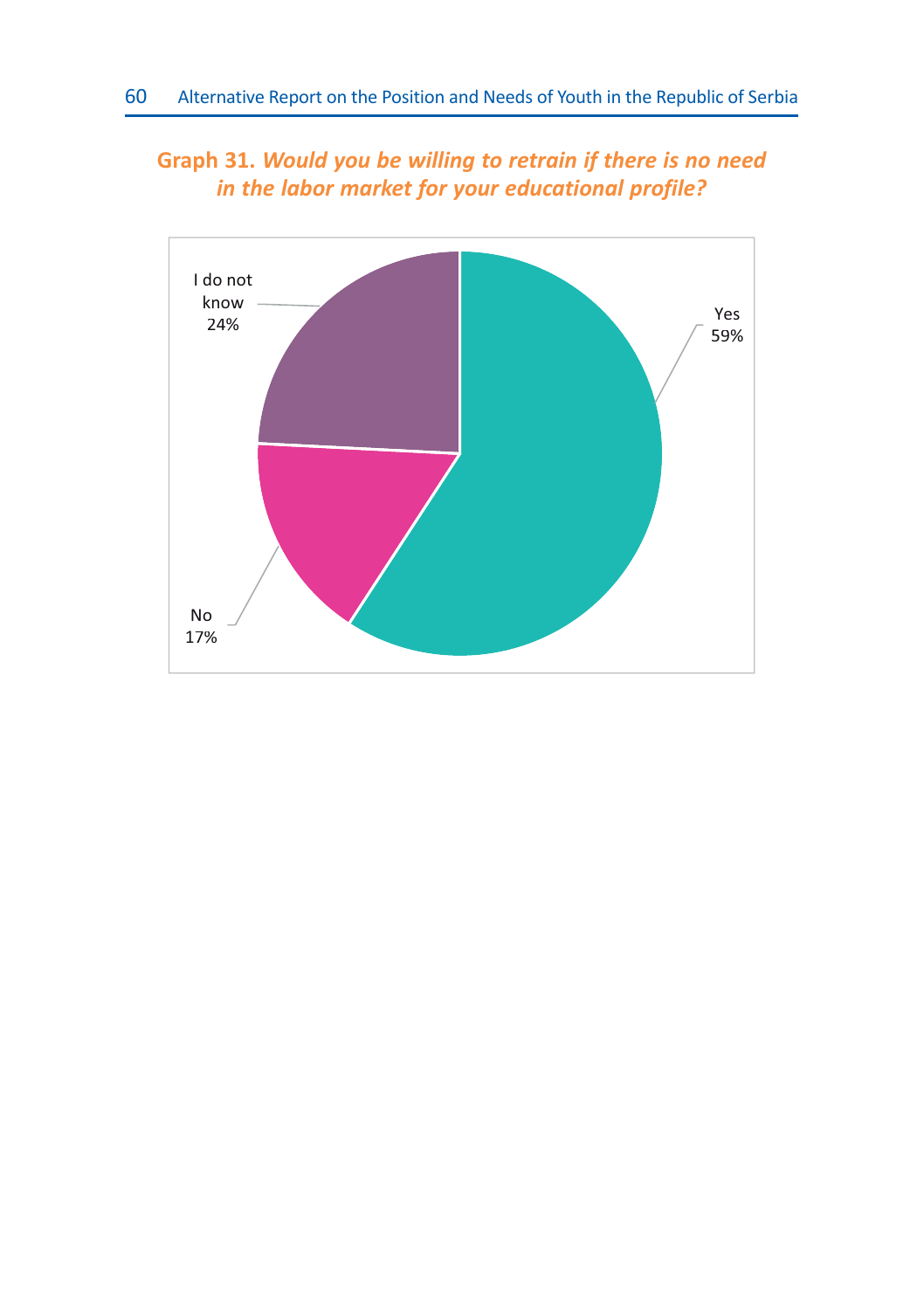## **9. ACTIVISM AND VOLUNTEERING**

| Problem                                          | 2017   | 2018   | 2019   | 2020 | 2021 |
|--------------------------------------------------|--------|--------|--------|------|------|
| Unemployment                                     | 89.1   | 83.1   | 74.7   | 80.3 | 74   |
| <b>Education system</b>                          | 77.9   | 69.0   | 70.2   | 69.1 | 71.6 |
| Value system                                     | 76.4   | 79.6   | 76     | 75.5 | 73.9 |
| Corruption                                       | 50.4   | 55.9   | 54.7   | 51.7 | 51.8 |
| Small influence on<br>decision making            | 47.5   | 48.5   | 39.7   | 55.1 | 56.7 |
| Hopelessness                                     | 41.8   | 48.3   | 43.1   | 43.7 | 47.1 |
| Lack of cultural events                          | 35.1   | 34.2   | 44.3   | 43.8 | 43.4 |
| Safety                                           | 18.4   | 26.7   | 31.2   | 26.8 | 31.8 |
| Lack of solidarity                               | $\ast$ | $\ast$ | $\ast$ | 47.9 | 48.6 |
| Lack of tolerance in<br>society                  | $\ast$ | $\ast$ | *      | 56.2 | 60.2 |
| Insufficient freedom of<br>expression in society | $\ast$ | $\ast$ | $\ast$ | 48.7 | 53.2 |

### **Table 13.** *The biggest problems of young people (in %)*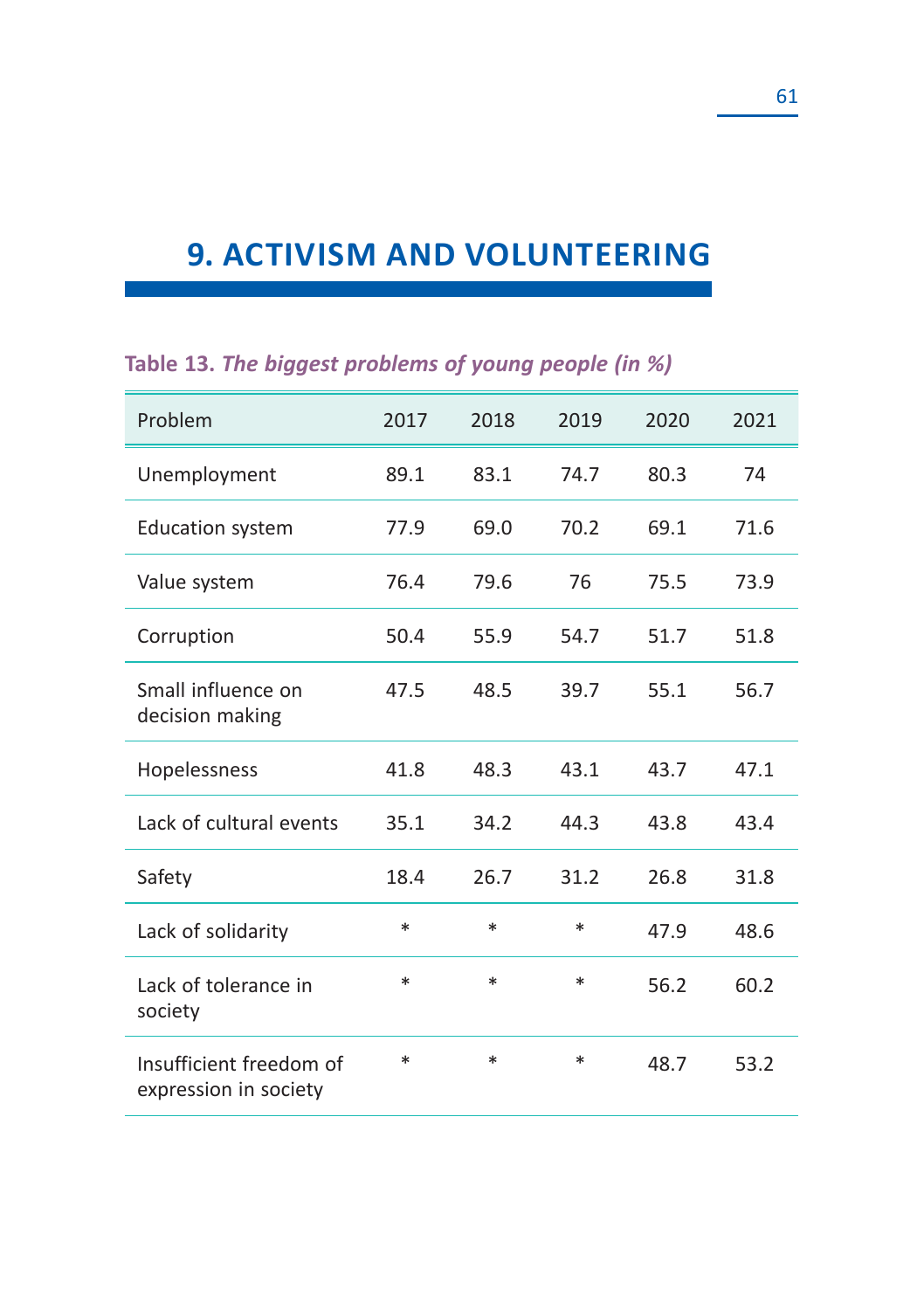#### 62 Alternative Report on the Position and Needs of Youth in the Republic of Serbia

#### **Table 14.** *Youth activism*

| Activity                               | 2020 (in %) | 2021 (in %) |
|----------------------------------------|-------------|-------------|
| Protest organized by a political party | 14,2        | 11          |
| Protest organized by associations      | 28.5        | 26.8        |
| Signing a petition                     | 69.7        | 78.8        |
| Participation in forums                | 36.1        | 24.9        |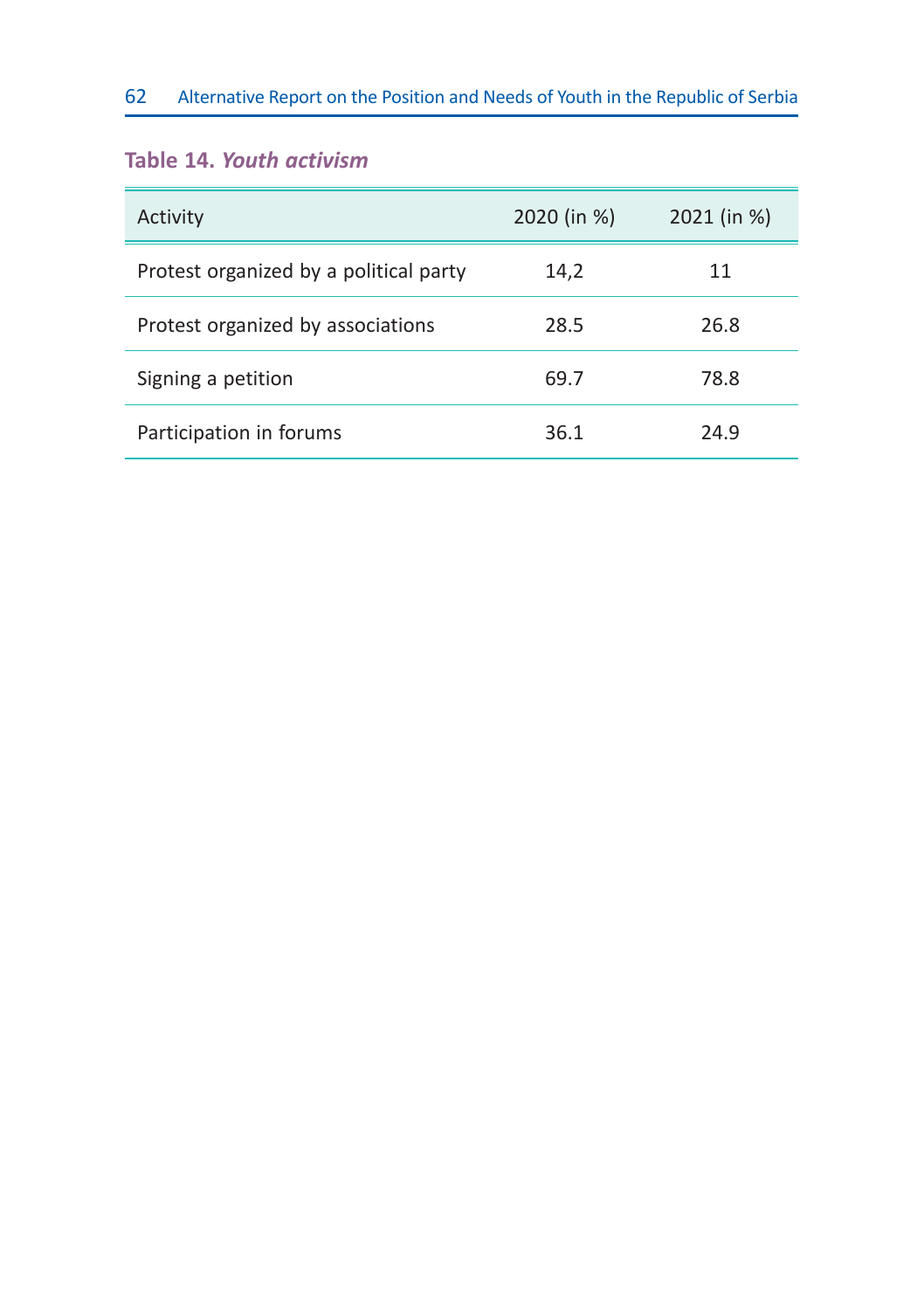# **10. SAFETY AND HEALTH OF YOUNG PEOPLE**

In the questionnaire, we asked young people whether they are exposed or were exposed to any form of violence, and according to the results **more than a third of young people suffered physical and digital violence, and almost three quarters suffered verbal violence**.



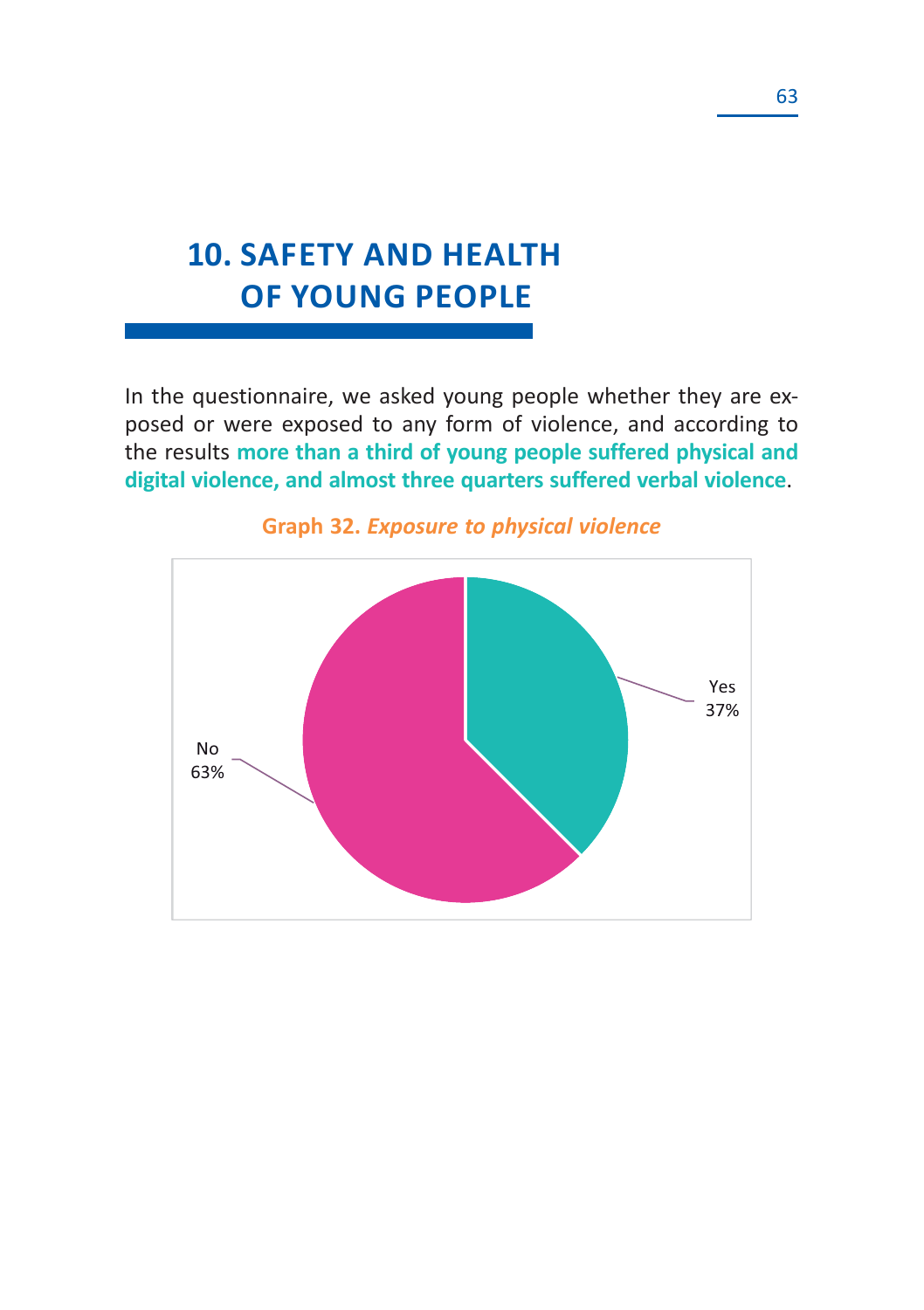

**Graph 33.** *Exposure to verbal violence*

**Graph 34.** *Exposure to digital violence*

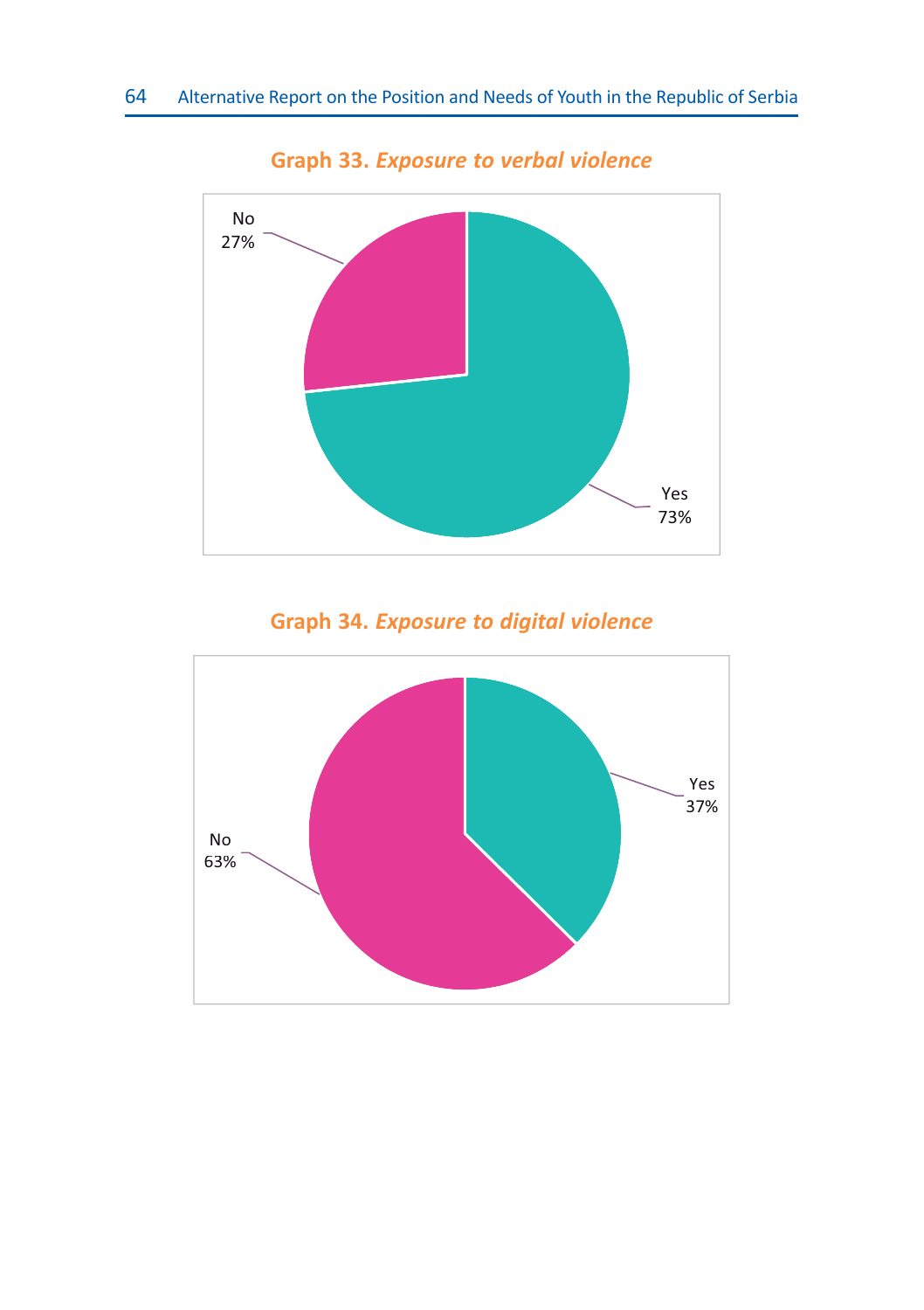

**Graph 35.** *Exposure to sexual violence (all young people)*





This year, we had several questions regarding health and habits of young people regarding consumption of psychoactive substances.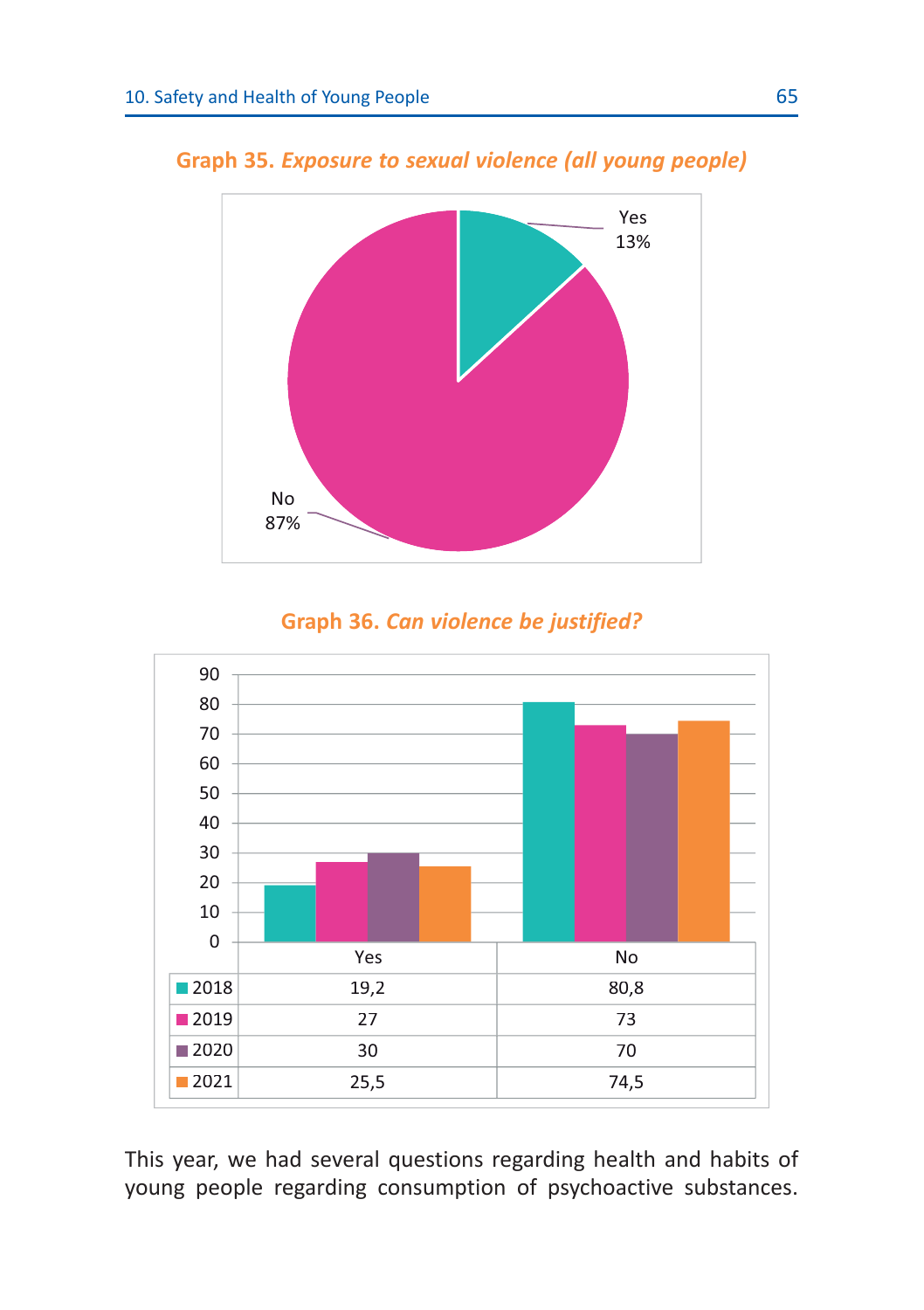So, we asked young people if they are smokers, and about a third of them said that they are active smokers.



**Graph 37.** *Are you a smoker?*

We asked young people if they drink more than once a week on average.



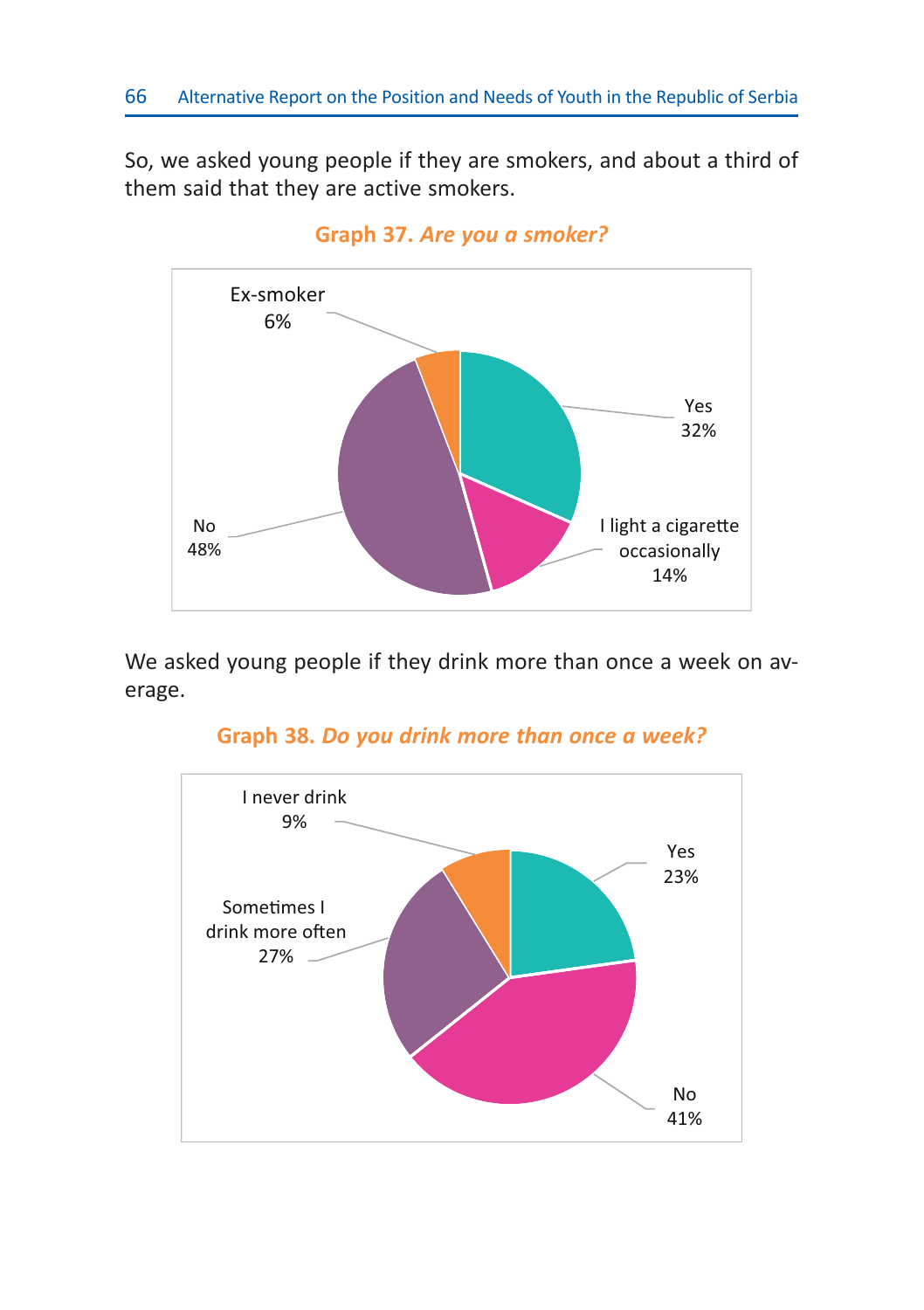

#### **Graph 39.** *Support for marijuana legalization*

We also asked young people to list the substances they have used at least once:

#### **Graph 40.** *Substances that young people have tried at least once (part one)*

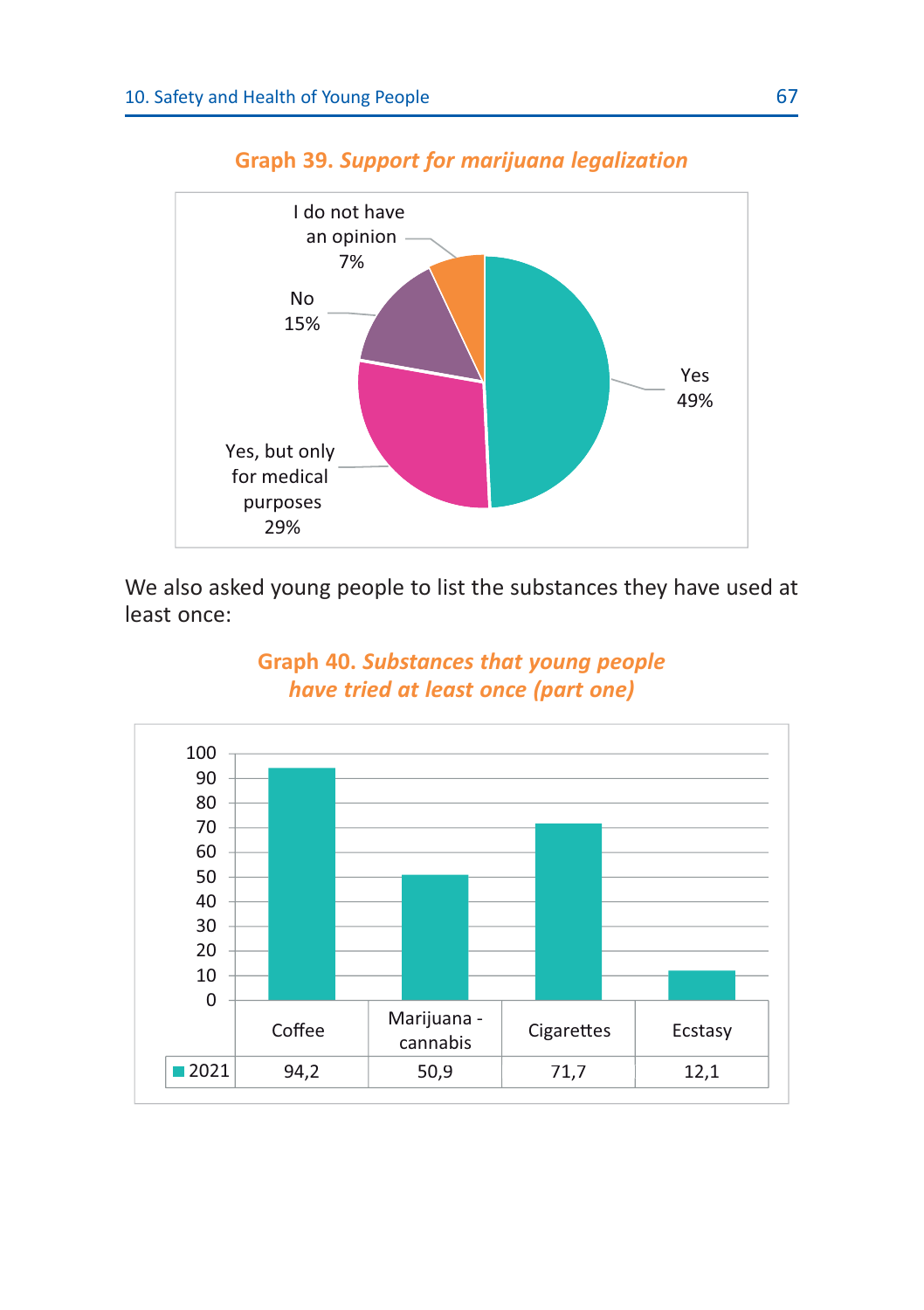

**Graph 41.** *Substances that young people have tried at least once (part two)*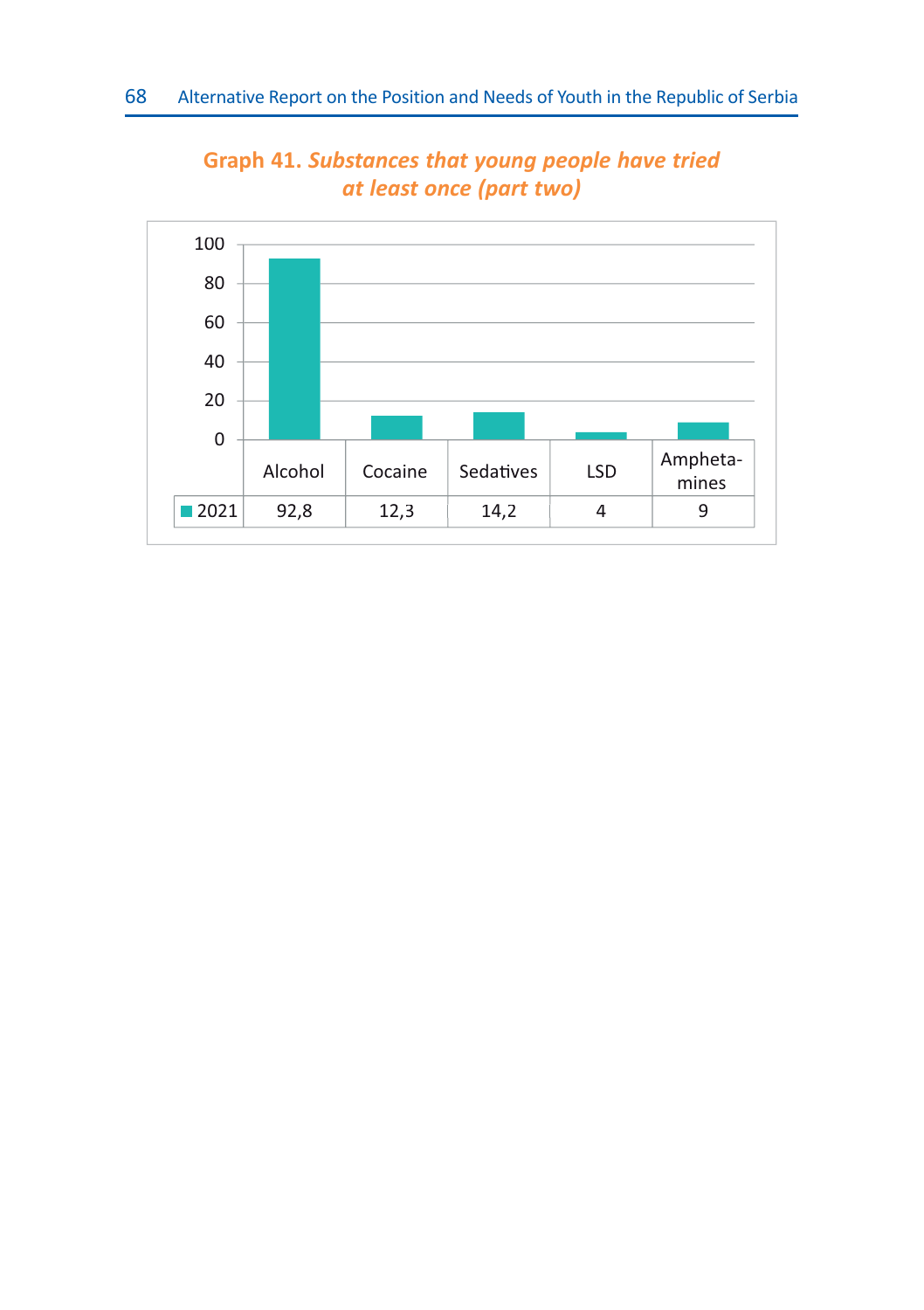## **11. YOUNG PEOPLE AND COVID-19**

**Graph 42.** *What kind of impact did the pandemic have on you?*

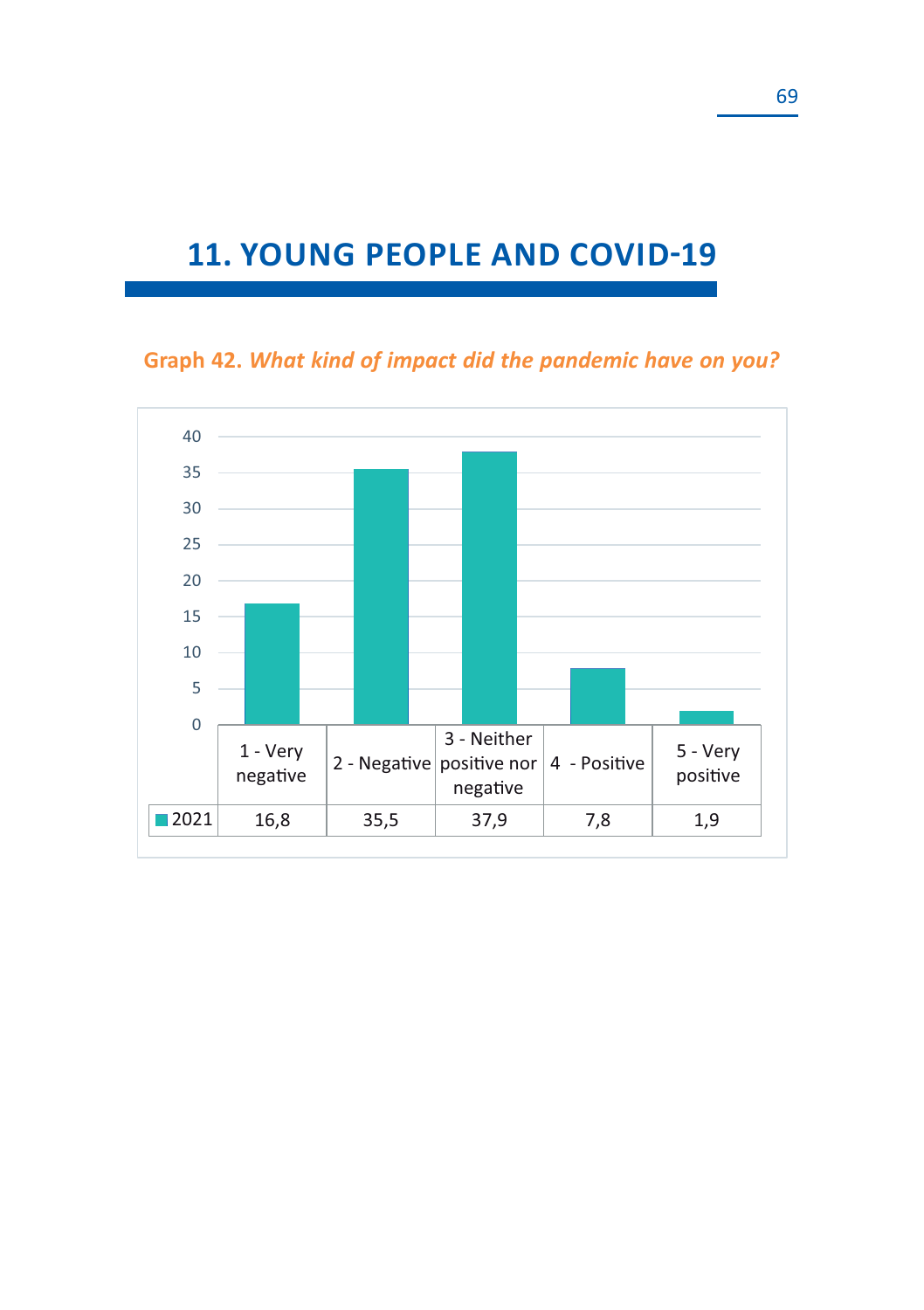

**Graph 43.** *Evaluate state measures throughout the coronavirus pandemic.*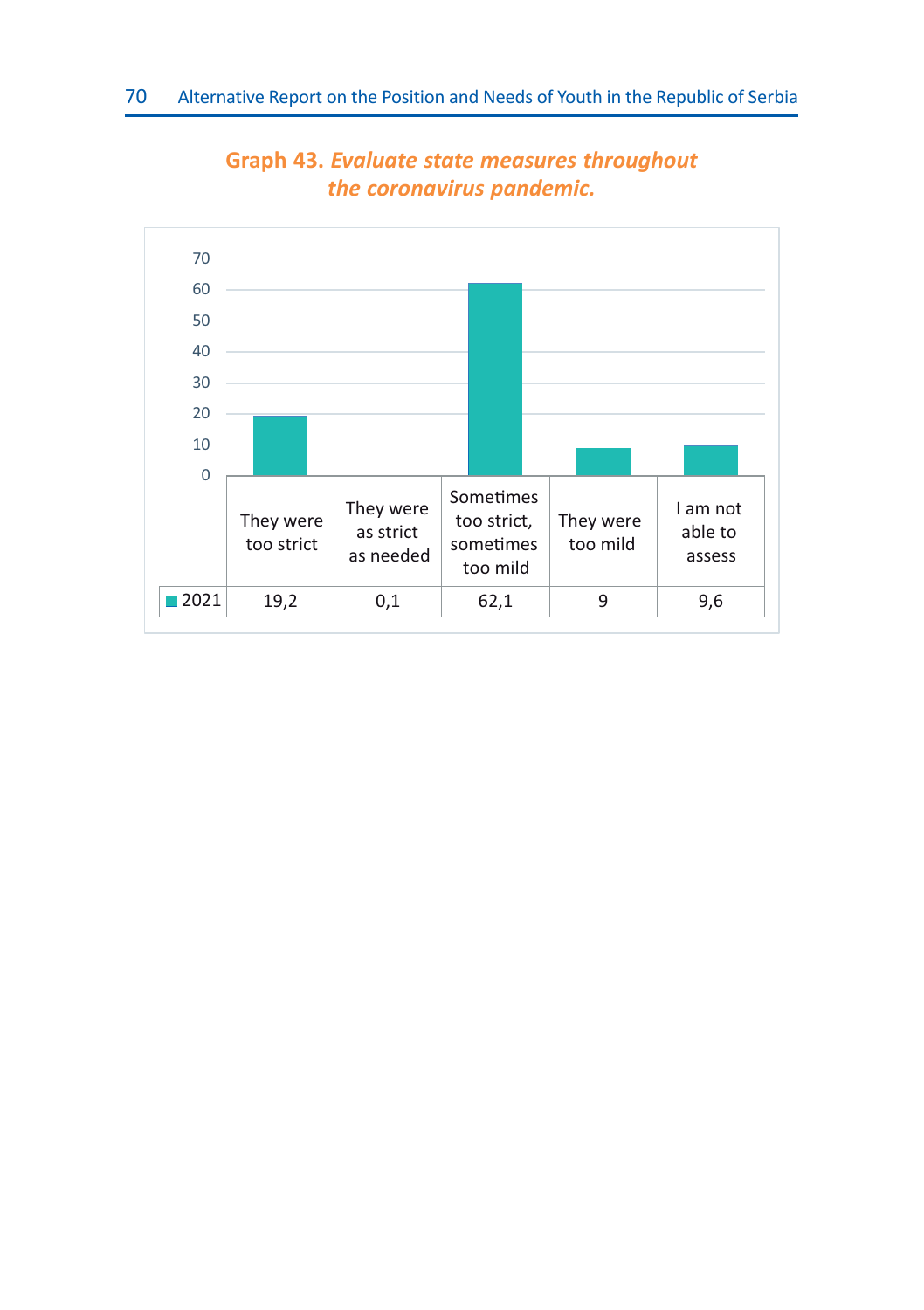

**Graph 44.** *Have you been vaccinated against coronavirus?*